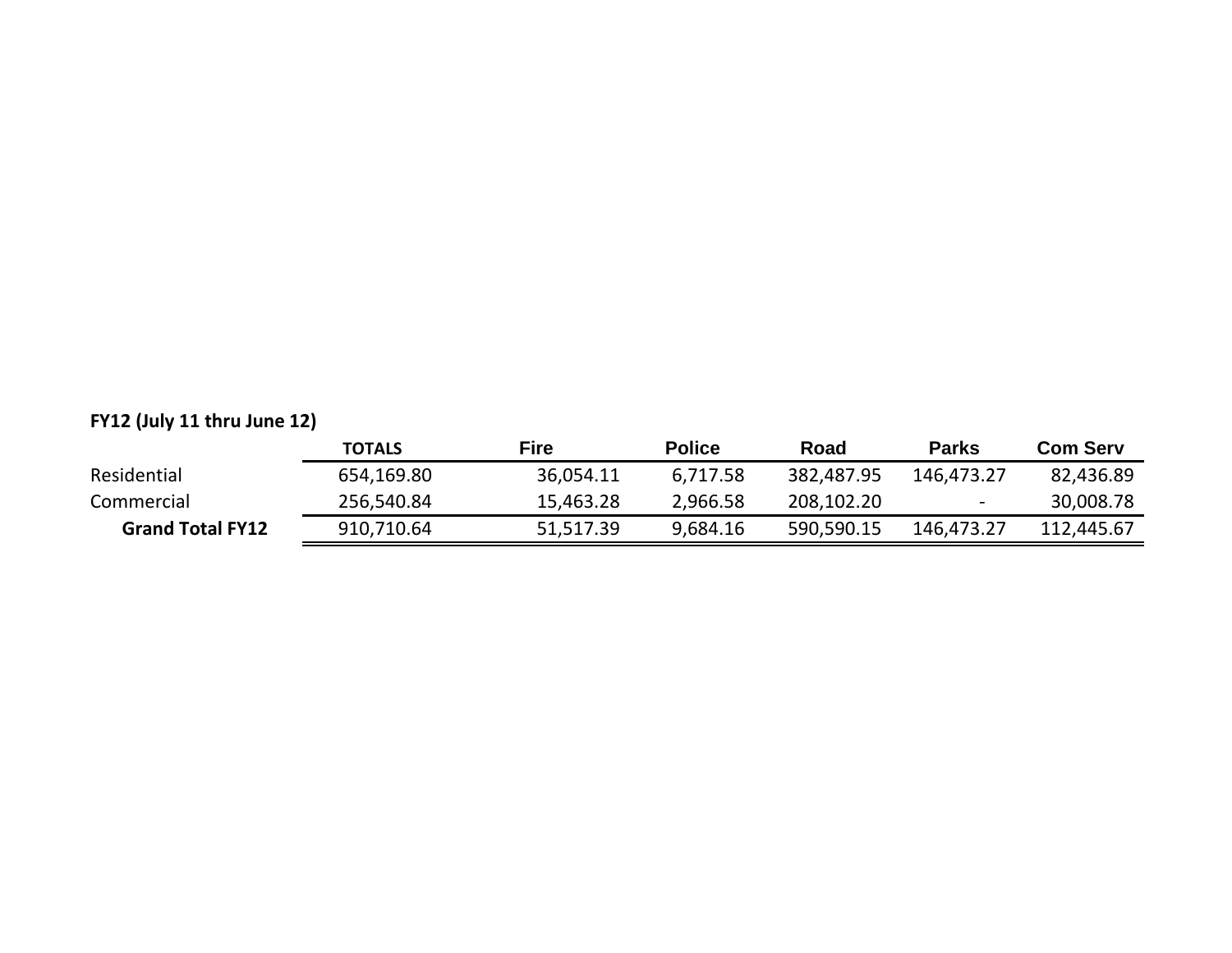| <b>Residential</b> |       | <b>TOTALS</b> | <b>Fire</b> | <b>Police</b> | Road       | <b>Parks</b> | <b>Com Serv</b> |
|--------------------|-------|---------------|-------------|---------------|------------|--------------|-----------------|
| < 1200             |       | 28,891.50     | 1,583.38    | 287.89        | 16,738.56  | 6,580.27     | 3,701.40        |
| 1200-1299          |       | 7,991.00      | 419.53      | 76.71         | 4,458.98   | 1,945.01     | 1,090.77        |
| 1300-1399          |       | 16,190.00     | 869.40      | 160.28        | 9,229.92   | 3,799.79     | 2,130.60        |
| 1400-1499          |       | 15,066.00     | 828.63      | 153.67        | 8,747.32   | 3,419.98     | 1,916.40        |
| 1500-1599          |       | 14,320.00     | 767.55      | 136.04        | 8,135.19   | 3,376.66     | 1,904.56        |
| 1600-1699          |       | 7,138.00      | 388.31      | 69.95         | 4,116.48   | 1,638.88     | 924.37          |
| 1700-1799          |       | 5,649.00      | 311.82      | 57.05         | 3,300.15   | 1,265.94     | 714.03          |
| 1800-1899          |       | 3,850.00      | 215.99      | 38.12         | 2,276.12   | 843.92       | 475.86          |
| 1900-1999          |       | 15,720.00     | 888.18      | 160.34        | 9,392.70   | 3,376.66     | 1,902.12        |
| 2000-2099          |       | 4,106.00      | 228.29      | 41.88         | 2,418.84   | 906.60       | 510.38          |
| 2100-2199          |       | 6,261.00      | 351.24      | 63.24         | 3,722.16   | 1,359.26     | 765.09          |
| 2200-2299          |       | 8,492.00      | 479.80      | 88.32         | 5,091.80   | 1,812.19     | 1,019.89        |
| 2300-2399          |       |               |             |               |            |              |                 |
| 2400-2499          |       | 2,188.00      | 126.25      | 22.97         | 1,330.96   | 452.92       | 254.90          |
| 2500-2599          |       | 700.00        | 39.62       | 7.14          | 420.77     | 148.89       | 83.58           |
| 2600-2699          |       | 4,584.00      | 262.20      | 48.13         | 2,771.49   | 962.18       | 540.00          |
| 2700-2799          |       | 2,319.00      | 133.11      | 23.89         | 1,411.11   | 480.96       | 269.93          |
| 2800-2899          |       | 2,348.00      | 135.95      | 24.89         | 1,436.04   | 481.11       | 270.02          |
| 2900-2999          |       |               |             |               |            |              |                 |
| 3000-3099          |       | 4,798.00      | 280.20      | 49.90         | 2,966.12   | 962.00       | 539.78          |
| 3100-3199          |       | 2,806.00      | 164.43      | 30.02         | 1,742.25   | 556.71       | 312.59          |
| >3200              |       | 48,480.00     | 2,840.93    | 518.74        | 30,101.23  | 9,618.43     | 5,400.67        |
| All other Housing  |       | 452,272.30    | 24,739.29   | 4,658.40      | 262,679.75 | 102,484.90   | 57,709.95       |
|                    | Total | 654,169.80    | 36,054.11   | 6,717.58      | 382,487.95 | 146,473.27   | 82,436.89       |

### **RESIDENTIAL & COMMERCIAL IMPACT FEES JULY 11 thru JUNE 12**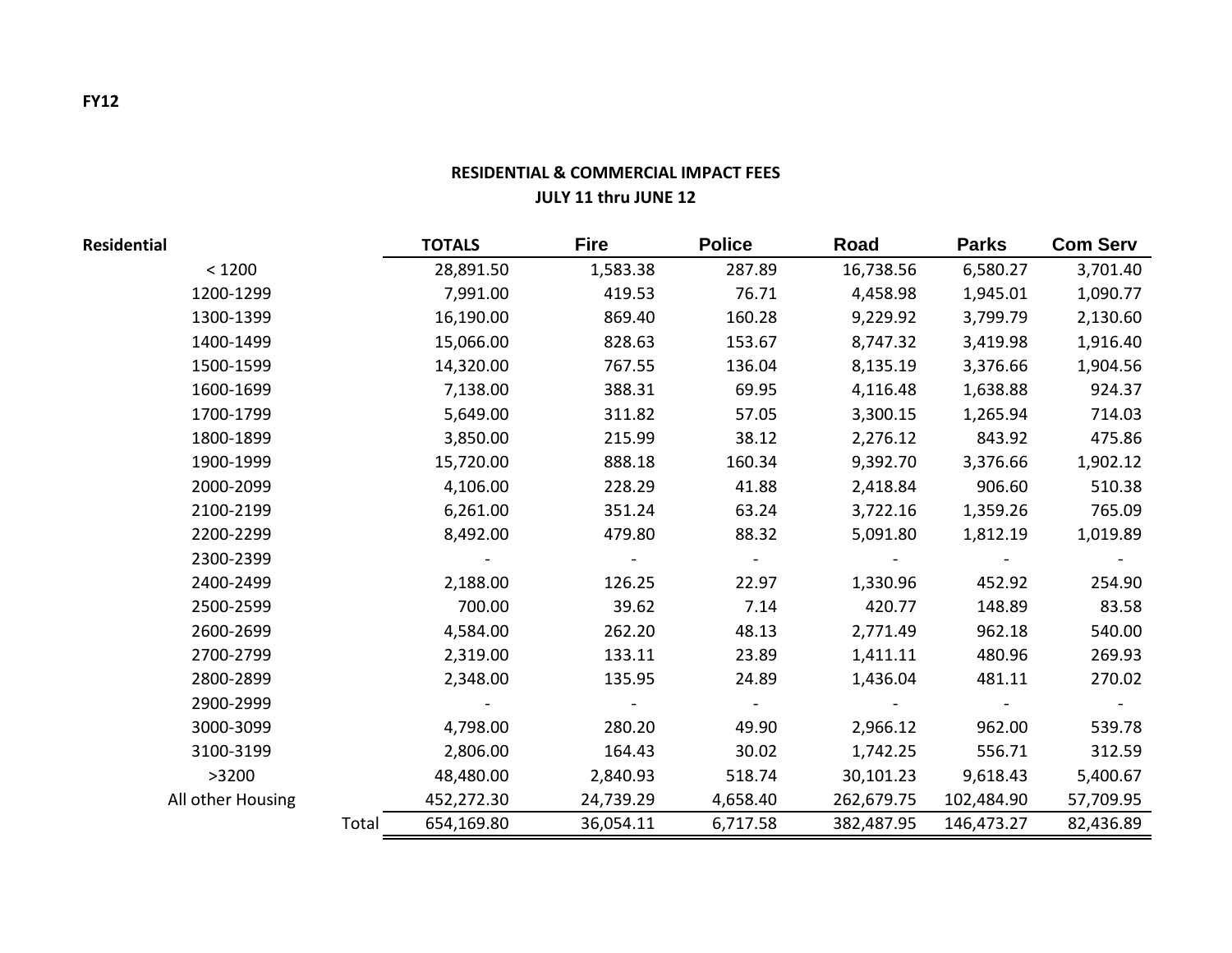| <b>Commercial (Non-Residential)</b> |       | <b>TOTALS</b> | <b>Fire</b> | <b>Police</b> | Road       | <b>Parks</b> | <b>Com Serv</b> |
|-------------------------------------|-------|---------------|-------------|---------------|------------|--------------|-----------------|
| Com/Shop Ctr 50,000 sf or less      |       | 149,452.91    | 5,514.81    | 1,285.30      | 131,951.97 | Not          | 10,700.83       |
| Com/Shop Ctr 50,001-100,000 sf      |       |               |             |               |            | collected    |                 |
| Com/Shop Ctr 100,000-200,000 sf     |       |               |             |               |            | on           |                 |
| Com/Shop Ctr over 200,000 sf        |       | 107,087.93    | 9,948.47    | 1,681.28      | 76,150.23  | commercial   | 19,307.95       |
| Office/Inst 25,000 sf or less       |       |               |             |               |            | spaces       |                 |
| Office/Inst 25,001-50,000 sf        |       |               |             |               |            |              |                 |
| Office/Inst 50,001-100,000 sf       |       |               |             |               |            |              |                 |
| Office/Inst over 100,000 sf         |       |               |             |               |            |              |                 |
| Light Industrial                    |       |               |             |               |            |              |                 |
| Warehousing                         |       |               |             |               |            |              |                 |
|                                     | Total | 256,540.84    | 15,463.28   | 2,966.58      | 208,102.20 |              | 30,008.78       |
|                                     |       |               |             |               |            |              |                 |
| 07/01/11 thru 06/30/12              |       |               |             |               |            |              |                 |
| Residential                         |       | 654,169.80    | 36,054.11   | 6,717.58      | 382,487.95 | 146,473.27   | 82,436.89       |
| Commercial                          |       | 256,540.84    | 15,463.28   | 2,966.58      | 208,102.20 |              | 30,008.78       |
|                                     | Total | 910,710.64    | 51,517.39   | 9,684.16      | 590,590.15 | 146,473.27   | 112,445.67      |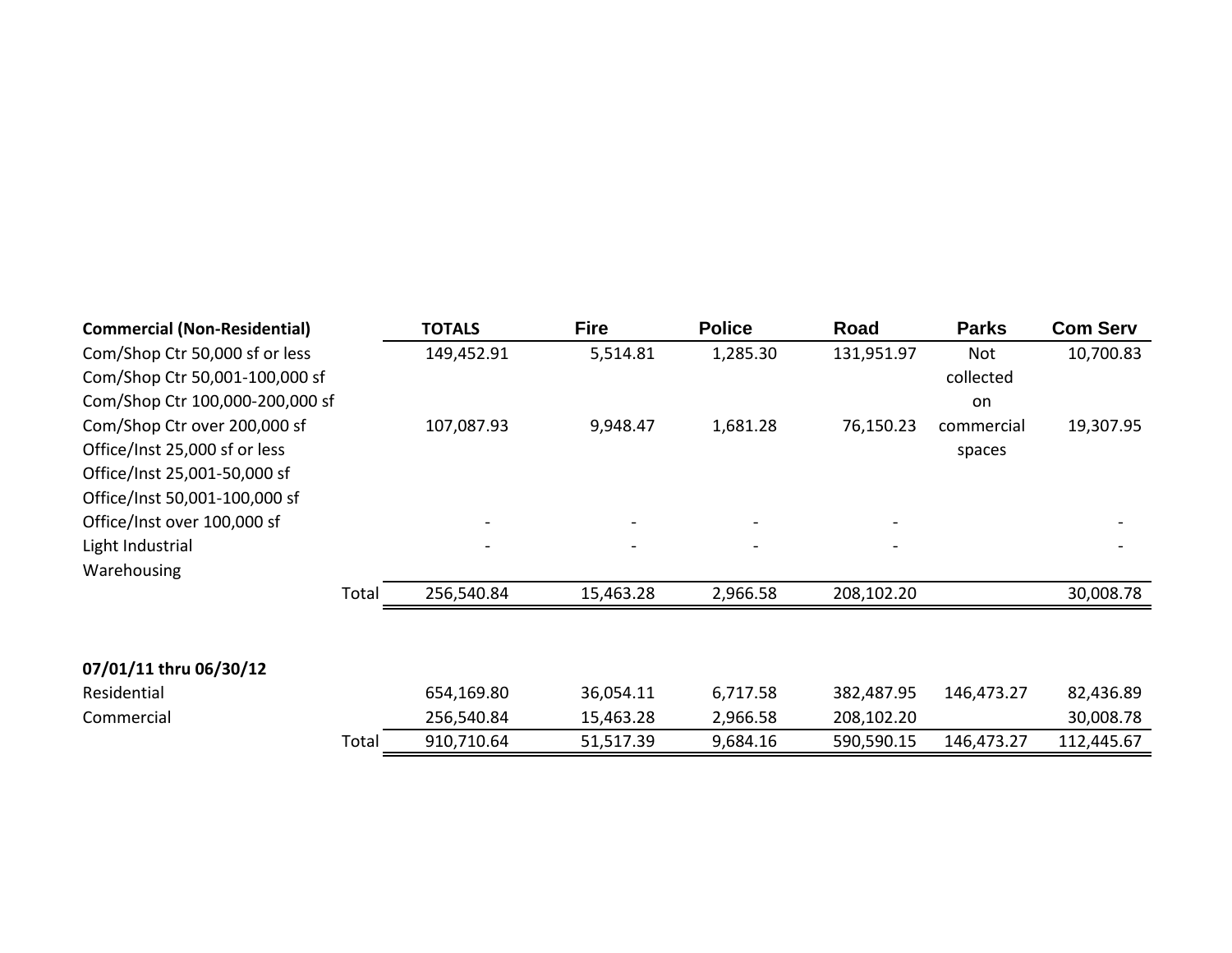| <b>MONTHLY IMPACT FEES FY12</b> |       |           |                          |                          |                          |                          |                          |                          |                          |           |                          |           |                          |              |
|---------------------------------|-------|-----------|--------------------------|--------------------------|--------------------------|--------------------------|--------------------------|--------------------------|--------------------------|-----------|--------------------------|-----------|--------------------------|--------------|
|                                 |       | $Jul-11$  | Aug-11                   | $Sep-11$                 | Oct-11                   | Nov-11                   | Dec-11                   | $Jan-12$                 | Feb-12                   | Mar-12    | Apr-12                   | $May-12$  | Jun-12                   | <b>TOTAL</b> |
| Residential                     |       |           |                          |                          |                          |                          |                          |                          |                          |           |                          |           |                          |              |
| < 1200                          |       | 2,748.10  | 2,488.00                 | 1,819.00                 | 3,408.00                 | $\overline{\phantom{a}}$ | 214.00                   | 82.00                    | $\overline{\phantom{a}}$ | 532.40    | 4,779.00                 | 11,749.00 | 1,072.00                 | 28,891.50    |
| 1200-1299                       |       |           |                          |                          | 1,561.00                 | 983.00                   |                          |                          | $\overline{\phantom{a}}$ | 2,325.00  | 3,122.00                 |           |                          | 7,991.00     |
| 1300-1399                       |       |           | 1,619.00                 |                          | 1,619.00                 |                          |                          |                          | $\overline{\phantom{a}}$ |           | 3,238.00                 | 1,619.00  | 8,095.00                 | 16,190.00    |
| 1400-1499                       |       |           |                          |                          | $\sim$                   | $\overline{\phantom{a}}$ | 1,674.00                 | $\overline{\phantom{0}}$ | 1,674.00                 | 1,674.00  | 6,696.00                 | 1,674.00  | 1,674.00                 | 15,066.00    |
| 1500-1599                       |       | 1,790.00  | $\sim$                   | 1,790.00                 | 1,790.00                 | $\overline{\phantom{a}}$ | 1,790.00                 |                          | $\overline{\phantom{a}}$ | 1,790.00  | $\overline{\phantom{a}}$ | 3,580.00  | 1,790.00                 | 14,320.00    |
| 1600-1699                       |       |           | $\overline{\phantom{a}}$ | 1,838.00                 | 2,832.00                 | 1,369.00                 |                          |                          | $\overline{\phantom{a}}$ | 1,099.00  |                          |           |                          | 7,138.00     |
| 1700-1799                       |       |           |                          |                          |                          |                          |                          |                          |                          |           |                          | 1,883.00  | 3,766.00                 | 5,649.00     |
| 1800-1899                       |       |           |                          |                          |                          |                          |                          |                          |                          |           |                          |           | 3,850.00                 | 3,850.00     |
| 1900-1999                       |       | 1,965.00  |                          |                          | 3,930.00                 | $\overline{\phantom{a}}$ | 1,965.00                 |                          |                          |           | 1,965.00                 | 1,965.00  | 3,930.00                 | 15,720.00    |
| 2000-2099                       |       |           |                          | 2,052.00                 |                          |                          | $\overline{\phantom{a}}$ |                          | 2,054.00                 |           |                          |           | $\overline{\phantom{a}}$ | 4,106.00     |
| 2100-2199                       |       |           | 2,087.00                 |                          | 2,087.00                 |                          | 2,087.00                 |                          |                          |           |                          |           |                          | 6,261.00     |
| 2200-2299                       |       |           |                          | 2,123.00                 | 2,123.00                 |                          |                          |                          |                          |           |                          |           | 4,246.00                 | 8,492.00     |
| 2300-2399                       |       |           |                          |                          |                          |                          |                          |                          |                          |           |                          |           |                          |              |
| 2400-2499                       |       |           |                          | 2,188.00                 |                          |                          |                          |                          |                          |           |                          |           |                          | 2,188.00     |
| 2500-2599                       |       |           |                          | $\overline{\phantom{a}}$ | 700.00                   |                          |                          |                          |                          |           |                          |           |                          | 700.00       |
| 2600-2699                       |       |           |                          | 2,292.00                 |                          |                          |                          |                          |                          |           | 2,292.00                 |           |                          | 4,584.00     |
| 2700-2799                       |       |           |                          |                          |                          |                          | 2,319.00                 |                          |                          |           |                          |           |                          | 2,319.00     |
| 2800-2899                       |       |           |                          |                          |                          |                          | 2,348.00                 |                          |                          |           |                          |           |                          | 2,348.00     |
| 2900-2999                       |       |           |                          |                          |                          |                          |                          |                          |                          |           |                          |           |                          | $\sim$       |
| 3000-3099                       |       |           |                          | 2,399.00                 | $\overline{\phantom{a}}$ | 2,399.00                 |                          |                          |                          |           |                          |           |                          | 4,798.00     |
| 3100-3199                       |       |           |                          |                          | 382.00                   |                          |                          |                          | 2,424.00                 |           |                          |           |                          | 2,806.00     |
| >3200                           |       | 7,272.00  |                          | 7,272.00                 | $\overline{\phantom{a}}$ | 4,848.00                 |                          | 2,424.00                 | $\sim$                   | 2,424.00  | 2,424.00                 | 12,120.00 | 9,696.00                 | 48,480.00    |
| All other Housing               |       | 25,240.00 | 35,812.30                | 49,218.00                | 265,020.00               | 15,144.00                | 2,524.00                 |                          | $\overline{\phantom{a}}$ | 5,048.00  | 45,432.00                | 3,786.00  | 5,048.00                 | 452,272.30   |
|                                 | Total | 39,015.10 | 42,006.30                | 72,991.00                | 285,452.00               | 24,743.00                | 14,921.00                | 2,506.00                 | 6,152.00                 | 14,892.40 | 69,948.00                | 38,376.00 | 43,167.00                | 654,169.80   |

| <b>Commercial (Non-residential)</b>                                                    |                          |                          |                          |                          |                          |                          |                          |                          |           |                          |            |           |                                                                    |
|----------------------------------------------------------------------------------------|--------------------------|--------------------------|--------------------------|--------------------------|--------------------------|--------------------------|--------------------------|--------------------------|-----------|--------------------------|------------|-----------|--------------------------------------------------------------------|
|                                                                                        | Jul-11                   | Aug-11                   | $Sep-11$                 | Oct-11                   | <b>Nov-11</b>            | Dec-11                   | Jan-12                   | Feb-12                   | Mar-12    | Apr-12                   | $May-12$   | Jun-12    | <b>TOTALS</b>                                                      |
| Com/Shop Ctr < $50,000$<br>Com/Shop Ctr 50,001-100,000<br>Com/Shop Ctr 100,000-200,000 | 202.36                   | $\overline{\phantom{a}}$ | 5,815.44                 | 16,350.98                | 3,291.05                 | $\overline{\phantom{a}}$ | 66.00                    | $\overline{\phantom{a}}$ | $\sim$    | 23,683.68                | 82,948.36  | 17,095.04 | 149,452.91                                                         |
| Office/Inst < 25,000<br>Office/Inst 25,001-50,000<br>Office/Inst 50,001-100,000        | $\overline{\phantom{a}}$ | 8,519.12                 | $\sim$                   | 14.322.80                | $\overline{\phantom{a}}$ | $\overline{\phantom{a}}$ | 27,901.46                | $\overline{\phantom{a}}$ | 37,952.21 | $\overline{\phantom{a}}$ | 8,032.38   | 10,359.96 | 107,087.93<br>$\overline{\phantom{a}}$<br>$\overline{\phantom{0}}$ |
| Office/Inst over 100,000                                                               |                          |                          |                          |                          |                          | $\overline{\phantom{m}}$ |                          |                          |           |                          |            |           |                                                                    |
| Light Industrial<br>Warehousing                                                        |                          | $\overline{\phantom{a}}$ | $\overline{\phantom{a}}$ | $\overline{\phantom{a}}$ | $\overline{\phantom{0}}$ | $\overline{\phantom{0}}$ | $\overline{\phantom{0}}$ | $\overline{\phantom{a}}$ |           | $\overline{\phantom{a}}$ |            |           | $\overline{\phantom{a}}$                                           |
| <b>Total</b>                                                                           | 202.36                   | 8,519.12                 | 5,815.44                 | 30,673.78                | 3,291.05                 |                          | 27,967.46                |                          | 37,952.21 | 23,683.68                | 90,980.74  | 27,455.00 | 256,540.84                                                         |
| <b>Totals (Residential + Commercial)</b>                                               |                          |                          |                          |                          |                          |                          |                          |                          |           |                          |            |           |                                                                    |
|                                                                                        | 39,217.46                | 50,525.42                | 78,806.44                | 316,125.78               | 28,034.05                | 14,921.00                | 30,473.46                | 6,152.00                 | 52,844.61 | 93,631.68                | 129,356.74 | 70,622.00 | 910,710.64                                                         |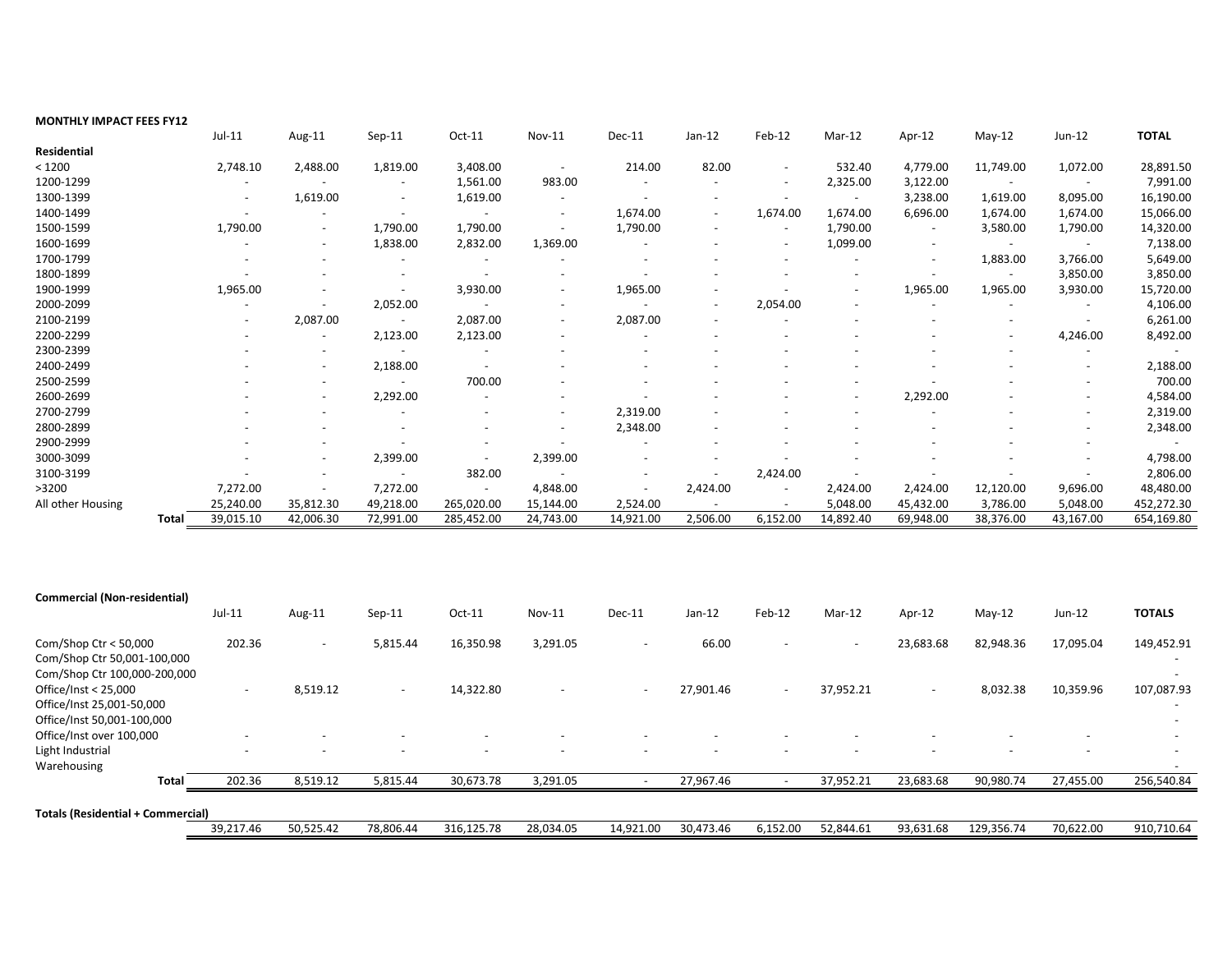# **FY12 RESIDENTIAL IMPACT FEES**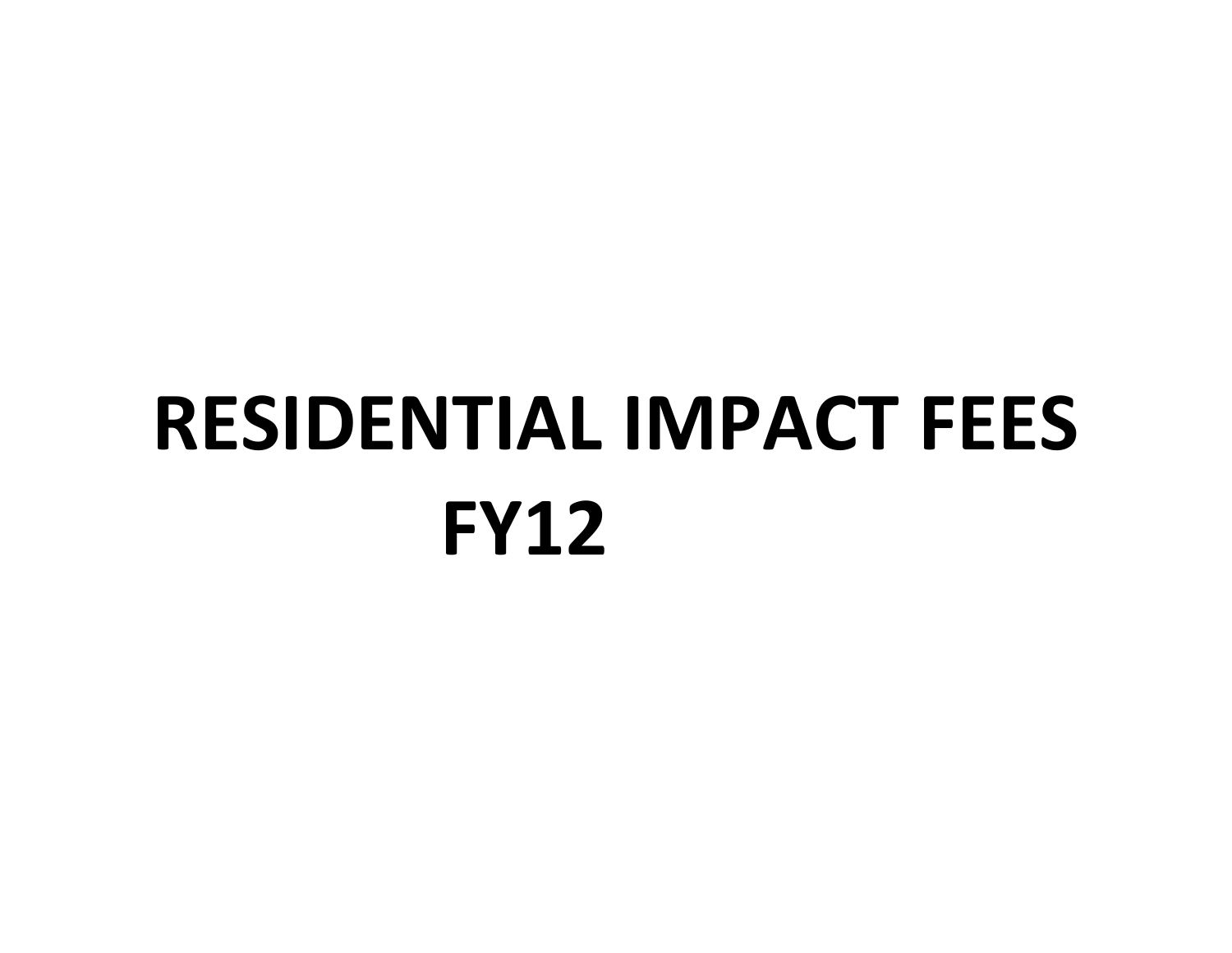#### **Residential <1200 \$1405.00**

|                            |                                 |                             |                                      |          | <b>Fire</b> | <b>Police</b> | Road     | <b>Parks</b> | <b>Com Serv</b> |
|----------------------------|---------------------------------|-----------------------------|--------------------------------------|----------|-------------|---------------|----------|--------------|-----------------|
| Permit                     | Date                            | Address                     | Name                                 | Total    | 5.48%       | 1.00%         | 57.94%   | 22.78%       | 12.81%          |
|                            |                                 |                             |                                      |          |             |               |          |              |                 |
| B20110611                  |                                 | 07/07/11 1115 MCDONALD AVE  | SENTINAL VILLAGE APARTMENTS          | 1343.10  | 73.61       | 13.38         | 778.14   | 305.90       | 172.07          |
| B20110163                  |                                 | 07/18/11 1910 S 12TH ST W   | <b>RICK R RENFRO CONSTRUCTION</b>    | 1405.00  | 77.00       | 14.00         | 814.00   | 320.00       | 180.00          |
| <b>TOTAL FOR JULY 2011</b> |                                 |                             |                                      | 2,748.10 | 150.61      | 27.38         | 1,592.14 | 625.90       | 352.07          |
| B20110761                  |                                 | 07/29/11 4304 LINCOLN RD    | <b>CONFLUENCE CONSTRUCTION</b>       | 135.00   | 7.40        | 1.35          | 78.21    | 30.75        | 17.30           |
| B20110774                  |                                 | 08/09/11 3924 TIMBERLANE    | <b>BOURASSA, MARTHAN &amp; LEORA</b> | 223.00   | 12.22       | 2.22          | 129.20   | 50.79        | 28.57           |
| B20110074                  |                                 | 08/11/11 716 HOWELL ST      | <b>BILLINGSLEA AND MORAN INC</b>     | 1405.00  | 77.00       | 14.00         | 814.00   | 320.00       | 180.00          |
| B20110485                  |                                 | 08/12/11 313 FAIRVIEW AVE   | <b>XLENTZ CONSTRUCTION</b>           | 514.00   | 28.17       | 5.12          | 297.79   | 117.07       | 65.85           |
| B20110905                  |                                 | 08/23/11 1129 POPLAR ST     | MCCUE CONSTRUCTION                   | 156.00   | 8.55        | 1.55          | 90.38    | 35.53        | 19.99           |
| B20110881                  |                                 | 08/30/11 340 STRAND AVE     | <b>DELUCA INC</b>                    | 55.00    | 3.01        | 0.55          | 31.86    | 12.53        | 7.05            |
|                            | <b>TOTAL FOR AUGUST 2011</b>    |                             |                                      | 2,488.00 | 136.35      | 24.79         | 1,441.45 | 566.66       | 318.75          |
|                            |                                 |                             |                                      |          |             |               |          |              |                 |
| B20110898                  |                                 | 09/07/11 208 SENTINEL AVE   | <b>EIGHT BRIDGES LLC</b>             | 164.00   | 8.99        | 1.63          | 95.01    | 37.35        | 21.01           |
| B20010928                  |                                 | 09/08/11 1701 MISSOULA AVE  | <b>CKM CARPENTRY</b>                 | 250.00   | 13.70       | 2.49          | 144.84   | 56.94        | 32.03           |
| EXC110735                  |                                 | 09/28/11 456 MONTANA AVE    | <b>JD RUSSELL EXCAVATING</b>         | 1405.00  | 77.00       | 14.00         | 814.00   | 320.00       | 180.00          |
|                            | <b>TOTAL FOR SEPTEMBER 2011</b> |                             |                                      | 1,819.00 | 99.69       | 18.13         | 1,053.85 | 414.29       | 233.04          |
|                            |                                 |                             |                                      |          |             |               |          |              |                 |
| B20110993                  |                                 | 10/04/11 1540 S 6TH ST W    | WESTERN MT LEVEL LINE BLDR           | 433.00   | 23.73       | 4.31          | 250.86   | 98.62        | 55.47           |
| B20110833                  |                                 | 10/06/11 1240 HARRISON ST   | <b>BRUNNER HOMES &amp; CONST.</b>    | 647.00   | 35.46       | 6.45          | 374.85   | 147.36       | 82.89           |
| B20111058                  |                                 | 10/13/11 409 SKYLINE DR     | <b>HOYT HOMES</b>                    | 327.00   | 17.92       | 3.26          | 189.45   | 74.48        | 41.89           |
| B20111174                  |                                 | 10/20/11 103 RIDGE DR       | <b>EDGELL BUILDING &amp; DEV</b>     | 35.00    | 1.92        | 0.35          | 20.28    | 7.97         | 4.48            |
| B20111088                  |                                 | 10/25/11 3708 B CONNERY CIR | PLEASANT VIEW HOMES                  | 983.00   | 53.87       | 9.80          | 569.51   | 223.89       | 125.94          |
| B20111084                  |                                 | 10/25/11 3705 B CONNERY CIR | PLEASANT VIEW HOMES                  | 983.00   | 53.87       | 9.80          | 569.51   | 223.89       | 125.94          |
|                            | <b>TOTAL FOR OCTOBER 2011</b>   |                             |                                      | 3,408.00 | 186.77      | 33.96         | 1,974.46 | 776.20       | 436.61          |
|                            | <b>NONE FOR NOVEMBER 2011</b>   |                             |                                      |          |             |               |          |              |                 |
| B20111368                  |                                 | 12/16/11 802 S 4TH ST W     | <b>SCARIANO CONSTRUCTION</b>         | 214.00   | 11.73       | 2.13          | 123.98   | 48.74        | 27.42           |
|                            | <b>TOTAL FOR DECEMBER 2011</b>  |                             |                                      | 214.00   | 11.73       | 2.13          | 123.98   | 48.74        | 27.42           |
|                            |                                 |                             |                                      |          |             |               |          |              |                 |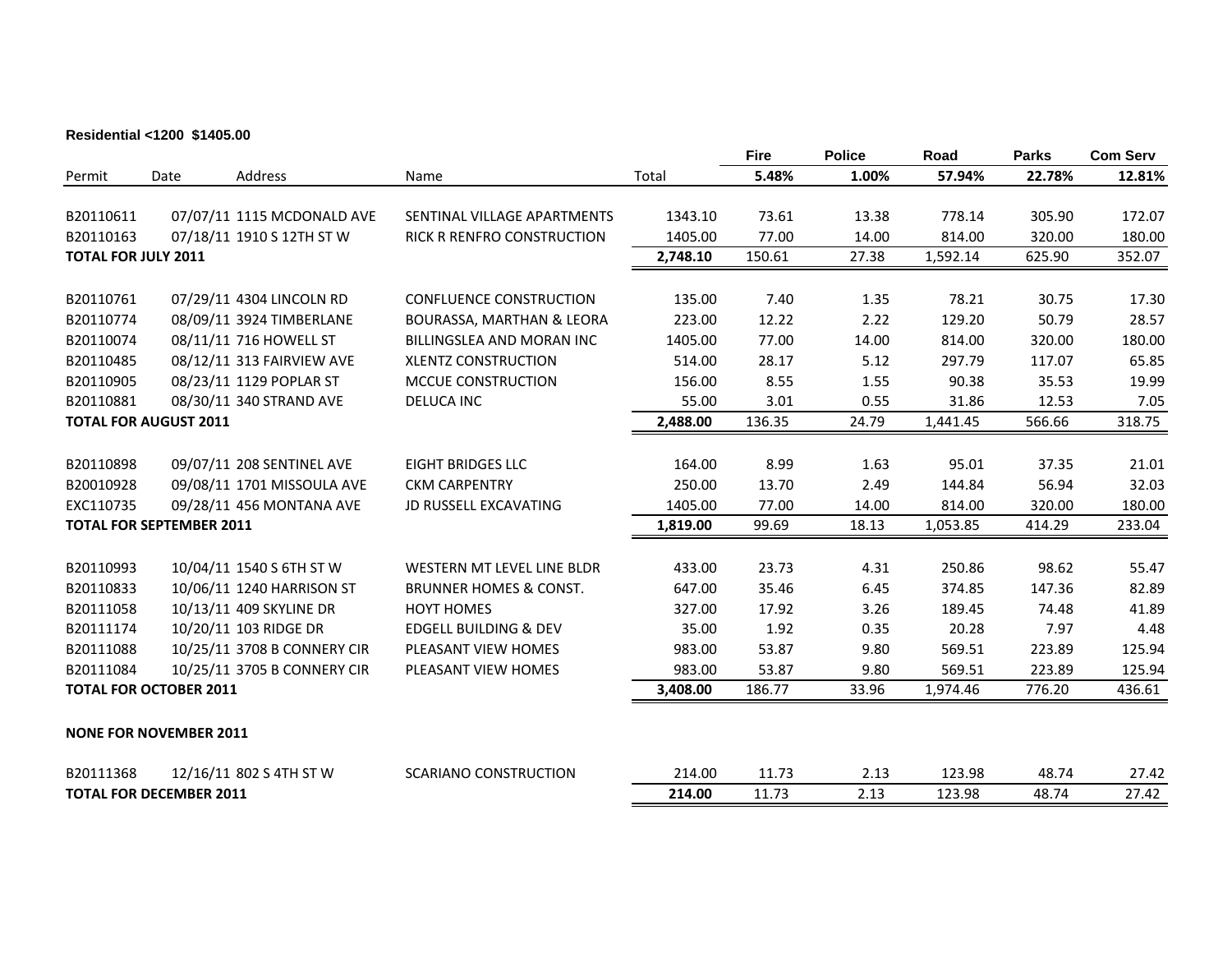#### **Residential <1200 Continued**

| B20111406                     | 01/10/12 229 W CENTRAL AVE    | DALTON CONSTRUCTION            | 82.00     | 4.49   | 0.82   | 47.51    | 18.68    | 10.51    |
|-------------------------------|-------------------------------|--------------------------------|-----------|--------|--------|----------|----------|----------|
| <b>TOTAL FOR JANUARY 2012</b> |                               |                                | 82.00     | 4.49   | 0.82   | 47.51    | 18.68    | 10.51    |
|                               | <b>NONE FOR FEBRUARY 2012</b> |                                |           |        |        |          |          |          |
| B20120093                     | 03/19/12 817 HILDA AVE        | ROCKY MOUNTAIN REMODELS        | 264.00    | 14.47  | 2.63   | 152.95   | 60.13    | 33.82    |
| B20111406                     | 03/20/12 229 W CENTRAL AVE    | DALTON CONSTRUCTION            | (65.60)   | (3.60) | (0.65) | (38.01)  | (14.94)  | (8.40)   |
| B20120095                     | 03/23/12 1337 PHILIPS ST      | AMES, DAVE & FINN, JANET       | 229.00    | 12.55  | 2.28   | 132.67   | 52.16    | 29.34    |
| B20120113                     | 03/23/12 202 S 4TH ST E       | PFISTER, ALAN                  | 154.12    | 8.45   | 1.54   | 89.29    | 35.10    | 19.74    |
| B20120113                     | 03/23/12 202 S 4TH ST E       | PFISTER, ALAN                  | (154.12)  | (8.45) | (1.54) | (89.29)  | (35.10)  | (19.74)  |
| B20120135                     | 03/27/12 408 CONNELL AVE      | TG INVESTMENTS                 | 105.00    | 5.75   | 1.05   | 60.83    | 23.91    | 13.45    |
| <b>TOTAL FOR MARCH 2012</b>   |                               |                                | 532.40    | 29.18  | 5.31   | 308.45   | 121.26   | 68.21    |
|                               |                               |                                |           |        |        |          |          |          |
| B20120074                     | 04/04/12 2109 KENSINGTON AVE  | ARR ENTERPRISE LLC             | 1405.00   | 77.00  | 14.00  | 814.00   | 320.00   | 180.00   |
| B20120157                     | 04/05/12 624 EDITH ST         | <b>HOYT HOMES INC</b>          | 1262.00   | 69.16  | 12.58  | 731.15   | 287.43   | 161.68   |
| B20120102                     | 04/10/12 1660 SHINDIG DR      | JARED LANGLEY ENTERPRISES      | 1405.00   | 77.00  | 14.00  | 814.00   | 320.00   | 180.00   |
| B20120273                     | 04/25/12 2112 JASMINE PL      | REED MOUNTAIN CONST.           | 335.00    | 18.36  | 3.34   | 194.09   | 76.30    | 42.92    |
| B20120178                     | 04/25/12 431 S 2ND ST W       | <b>GILL, SCOTT &amp; KATIE</b> | 372.00    | 20.39  | 3.71   | 215.52   | 84.73    | 47.66    |
| <b>TOTAL FOR APRIL 2012</b>   |                               |                                | 4,779.00  | 261.91 | 47.62  | 2,768.76 | 1,088.46 | 612.26   |
|                               |                               |                                |           |        |        |          |          |          |
| B20120149                     | 05/03/12 2539 OLD RANCH ROAD  | <b>BTW INC</b>                 | 1405.00   | 77.00  | 14.00  | 814.00   | 320.00   | 180.00   |
| B20120150                     | 05/03/12 5025 PIUS WAY        | <b>BTW INC</b>                 | 1405.00   | 77.00  | 14.00  | 814.00   | 320.00   | 180.00   |
| B20120151                     | 05/03/12 2527 OLD RANCH ROAD  | <b>BTW INC</b>                 | 1405.00   | 77.00  | 14.00  | 814.00   | 320.00   | 180.00   |
| B20120152                     | 05/03/12 5015 PIUS WAY        | <b>BTW INC</b>                 | 1405.00   | 77.00  | 14.00  | 814.00   | 320.00   | 180.00   |
| B20120153                     | 05/03/12 2521 OLD RANCH ROAD  | <b>BTW INC</b>                 | 1405.00   | 77.00  | 14.00  | 814.00   | 320.00   | 180.00   |
| B20120154                     | 05/03/12 2533 OLD RANCH ROAD  | <b>BTW INC</b>                 | 1405.00   | 77.00  | 14.00  | 814.00   | 320.00   | 180.00   |
| B20120306                     | 05/07/12 1548 FOX FIELD DR    | ROCKY MOUNTAIN REMODELS        | 105.00    | 5.75   | 1.05   | 60.83    | 23.91    | 13.45    |
| B20120332                     | 05/15/12 2714 JUNEAU CT       | <b>D TANDE CONSTRUCTION</b>    | 1405.00   | 77.00  | 14.00  | 814.00   | 320.00   | 180.00   |
| B20120375                     | 05/17/12 507 LINDEN ST        | CENTENNIAL CONSTRUCTION        | 404.00    | 22.14  | 4.03   | 234.06   | 92.01    | 51.76    |
| B20120379                     | 05/23/12 4232 BORDEAUX BLVD   | EDGELL BUILDING & DEV          | 1405.00   | 77.00  | 14.00  | 814.00   | 320.00   | 180.00   |
| <b>TOTAL FOR MAY 2012</b>     |                               |                                | 11,749.00 | 643.90 | 117.07 | 6,806.89 | 2,675.93 | 1,505.21 |
|                               |                               |                                |           |        |        |          |          |          |
| B20120439                     | 06/18/12 6114 HELENA DR       | PAGE, ROGER & BARBARA          | 700.00    | 38.36  | 6.98   | 405.55   | 159.43   | 89.68    |
| B20120484                     | 06/25/12 2224 RATTLESNAKE DR  | <b>MCMAHON CONSTRUCTION</b>    | 372.00    | 20.39  | 3.71   | 215.52   | 84.73    | 47.66    |
| <b>TOTAL FOR JUNE 2012</b>    |                               |                                | 1,072.00  | 58.75  | 10.68  | 621.07   | 244.16   | 137.34   |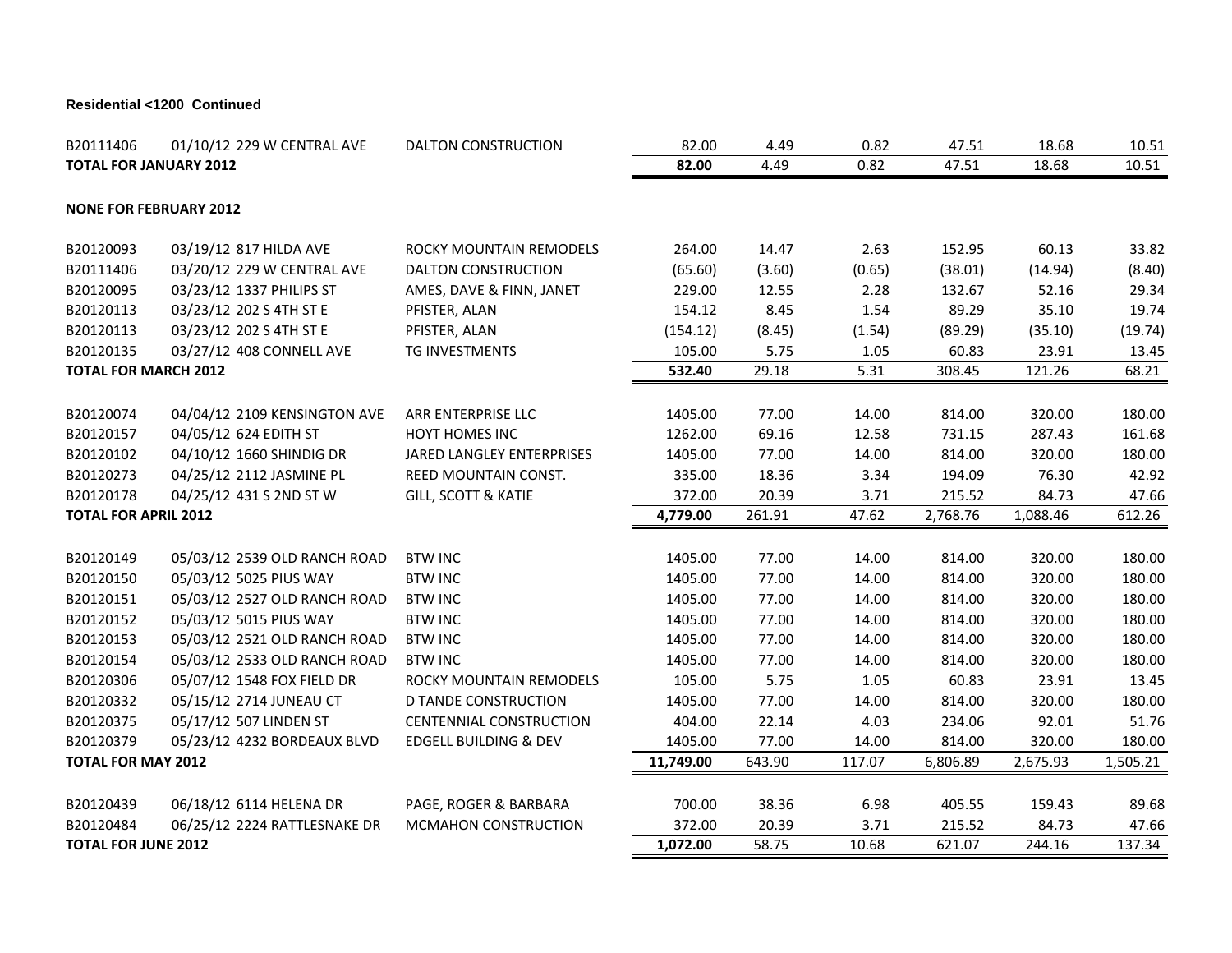|                                |      |                              |                             |          | <b>Fire</b> | <b>Police</b> | Road     | <b>Parks</b> | <b>Com Serv</b> |
|--------------------------------|------|------------------------------|-----------------------------|----------|-------------|---------------|----------|--------------|-----------------|
| Permit                         | Date | Address                      | Name                        | Total    | 5.25%       | 0.96%         | 55.80%   | 24.34%       | 13.65%          |
| <b>NONE FOR JULY 2011</b>      |      |                              |                             |          |             |               |          |              |                 |
| <b>NONE FOR AUGUST 2011</b>    |      |                              |                             |          |             |               |          |              |                 |
| <b>NONE FOR SEPTEMBER 2011</b> |      |                              |                             |          |             |               |          |              |                 |
| B20111183                      |      | 10/28/11 2522 A OLD RANCH RD | <b>BTW INC</b>              | 1561.00  | 81.95       | 14.99         | 871.04   | 379.95       | 213.08          |
| <b>TOTAL FOR OCTOBER 2011</b>  |      |                              |                             | 1,561.00 | 81.95       | 14.99         | 871.04   | 379.95       | 213.08          |
| B20111234                      |      | 11/03/11 3715 A CONNERY CIR  | PLEASANT VIEW HOMES INC     | 983.00   | 51.61       | 9.44          | 548.51   | 239.26       | 134.18          |
| <b>TOTAL FOR NOVEMBER 2011</b> |      |                              |                             | 983.00   | 51.61       | 9.44          | 548.51   | 239.26       | 134.18          |
| <b>NONE FOR DECEMBER 2011</b>  |      |                              |                             |          |             |               |          |              |                 |
| <b>NONE FOR JANUARY 2012</b>   |      |                              |                             |          |             |               |          |              |                 |
| <b>NONE FOR FEBRUARY 2012</b>  |      |                              |                             |          |             |               |          |              |                 |
| B20120109                      |      | 03/12/12 3732 B CONNERY CIR  | PLEASANT VIEW HOMES INC     | 755.00   | 39.64       | 7.25          | 421.29   | 183.77       | 103.06          |
| B20120107                      |      | 03/12/12 3732 A CONNERY CIR  | PLEASANT VIEW HOMES INC     | 755.00   | 39.64       | 7.25          | 421.29   | 183.77       | 103.06          |
| B20120079                      |      | 03/12/12 3718 A CONNERY CIR  | PLEASANT VIEW HOMES INC     | 815.00   | 42.79       | 7.82          | 454.77   | 198.37       | 111.25          |
| <b>TOTAL FOR MARCH 2012</b>    |      |                              |                             | 2,325.00 | 122.06      | 22.32         | 1,297.35 | 565.91       | 317.36          |
| B20120148                      |      | 04/02/12 4201 HERMIONE LN    | <b>HABITAT FOR HUMANITY</b> | 1561.00  | 81.95       | 14.99         | 871.04   | 379.95       | 213.08          |
| B20120159                      |      | 04/05/12 2528 B OLD RANCH RD | STOCKYARD ROAD INVEST.      | 1561.00  | 81.95       | 14.99         | 871.04   | 379.95       | 213.08          |
| <b>TOTAL FOR APRIL 2012</b>    |      |                              |                             | 3,122.00 | 163.91      | 29.97         | 1,742.08 | 759.89       | 426.15          |
| <b>NONE FOR MAY 2012</b>       |      |                              |                             |          |             |               |          |              |                 |

**NONE FOR JUNE 2012**

**Residential 1200-1299 \$1561.00**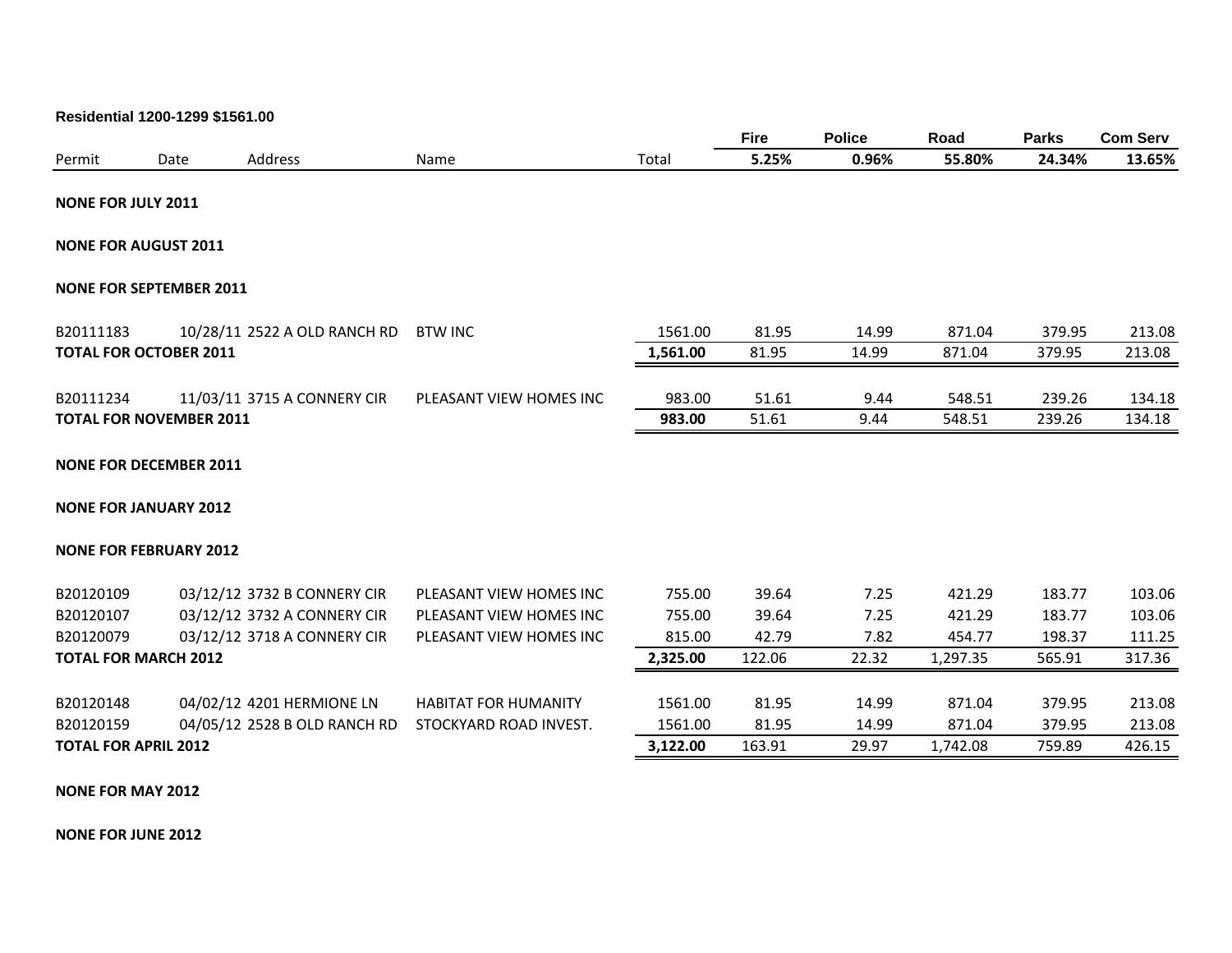#### **Residential 1300-1399 \$1619.00**

|                        |                                |                                                            |                           |                    | Fire           | <b>Police</b>  | Road             | <b>Parks</b>     | <b>Com Serv</b>  |
|------------------------|--------------------------------|------------------------------------------------------------|---------------------------|--------------------|----------------|----------------|------------------|------------------|------------------|
| Permit                 | Date                           | Address                                                    | Name                      | Total              | 5.37%          | 0.99%          | 57.01%           | 23.47%           | 13.16%           |
|                        | <b>NONE FOR JULY 2011</b>      |                                                            |                           |                    |                |                |                  |                  |                  |
| B20110672              |                                | 08/01/11 860 RIVER PLACE                                   | <b>EDGELL BUILDING</b>    | 1619.00            | 86.94          | 16.03          | 922.99           | 379.98           | 213.06           |
|                        | <b>TOTAL FOR AUGUST 2011</b>   |                                                            |                           | 1,619.00           | 86.94          | 16.03          | 922.99           | 379.98           | 213.06           |
|                        | <b>NONE FOR SEPTEMBER 2011</b> |                                                            |                           |                    |                |                |                  |                  |                  |
| B20111182              |                                | 10/28/11 25522 B OLD RANCH RD                              | <b>BTW INC</b>            | 1619.00            | 86.94          | 16.03          | 922.99           | 379.98           | 213.06           |
|                        | <b>TOTAL FOR OCTOBER 2011</b>  |                                                            |                           | 1,619.00           | 86.94          | 16.03          | 922.99           | 379.98           | 213.06           |
|                        | <b>NONE FOR NOVEMBER 2011</b>  |                                                            |                           |                    |                |                |                  |                  |                  |
|                        | <b>NONE FOR DECEMBER 2011</b>  |                                                            |                           |                    |                |                |                  |                  |                  |
|                        | <b>NONE FOR JANUARY 2012</b>   |                                                            |                           |                    |                |                |                  |                  |                  |
|                        | <b>NONE FOR FEBRUARY 2012</b>  |                                                            |                           |                    |                |                |                  |                  |                  |
|                        | <b>NONE FOR MARCH 2012</b>     |                                                            |                           |                    |                |                |                  |                  |                  |
| B20120160              |                                | 04/05/12 2528 A OLD RANCH RD                               | STOCKYARD ROAD INVEST.    | 1619.00            | 86.94          | 16.03          | 922.99           | 379.98           | 213.06           |
| EXC120214              |                                | 04/20/12 6725 PRAIRIE SCHOONER                             | FINISH GRADE INC          | 1619.00            | 86.94          | 16.03          | 922.99           | 379.98           | 213.06           |
|                        | <b>TOTAL FOR APRIL 2012</b>    |                                                            |                           | 3,238.00           | 173.88         | 32.06          | 1,845.98         | 759.96           | 426.12           |
| B20120325              |                                | 05/14/12 2045 SCHILLING ST                                 | LAKE CONSTRUCTION CORP    | 1619.00            | 86.94          | 16.03          | 922.99           | 379.98           | 213.06           |
|                        | <b>TOTAL FOR MAY 2012</b>      |                                                            |                           | 1,619.00           | 86.94          | 16.03          | 922.99           | 379.98           | 213.06           |
|                        |                                |                                                            |                           |                    |                |                |                  |                  |                  |
| EXC120450              |                                | 06/21/12 9158 SNAPDRAGON DR                                | <b>WALDO WILLIAMS DEV</b> | 1619.00            | 86.94          | 16.03          | 922.99           | 379.98           | 213.06           |
| EXC120447<br>EXC120451 |                                | 06/27/12 8675 SNAPDRAGON DR<br>06/27/12 8729 SNAPDRAGON DR | <b>WALDO WILLIAMS DEV</b> | 1619.00<br>1619.00 | 86.94<br>86.94 | 16.03<br>16.03 | 922.99<br>922.99 | 379.98<br>379.98 | 213.06<br>213.06 |
| EXC120448              |                                | 06/27/12 8667 SNAPDRAGON DR                                | <b>WALDO WILLIAMS DEV</b> | 1619.00            | 86.94          | 16.03          | 922.99           | 379.98           | 213.06           |
| B20120457              |                                | 06/29/12 2726 JUNEAU CT                                    | EDGELL BUILDING & DEV     | 1619.00            | 86.94          | 16.03          | 922.99           | 379.98           | 213.06           |
|                        | <b>TOTAL FOR JUNE 2012</b>     |                                                            |                           | 8,095.00           | 434.70         | 80.14          | 4,614.96         | 1,899.90         | 1,065.30         |
|                        |                                |                                                            |                           |                    |                |                |                  |                  |                  |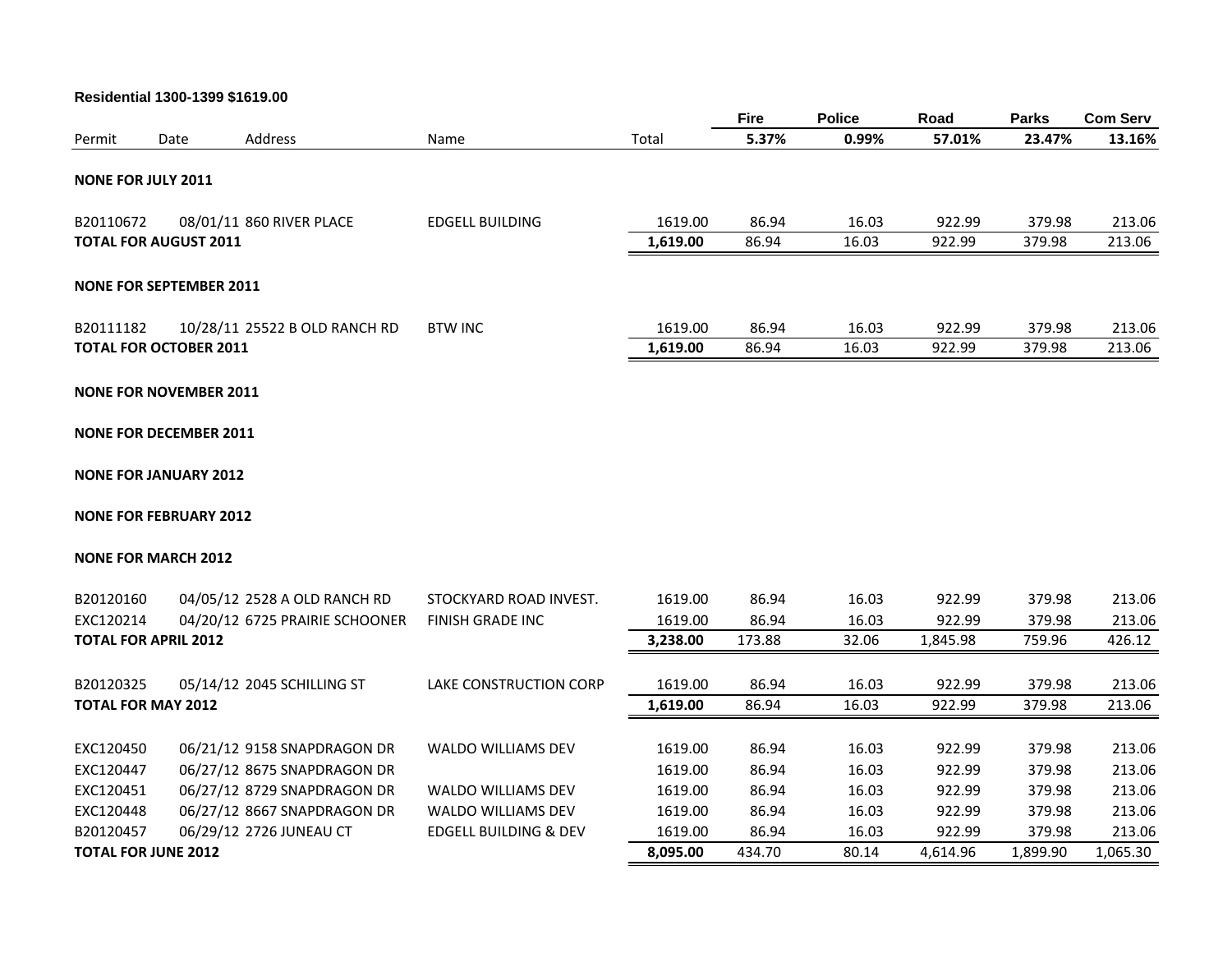|                           | Residential 1400-1499 \$1674.00 |                                                             |                           |                    |                |                |                  |                  |                  |
|---------------------------|---------------------------------|-------------------------------------------------------------|---------------------------|--------------------|----------------|----------------|------------------|------------------|------------------|
|                           |                                 |                                                             |                           |                    | <b>Fire</b>    | <b>Police</b>  | Road             | <b>Parks</b>     | <b>Com Serv</b>  |
| Permit                    | Date                            | Address                                                     | Name                      | Total              | 5.50%          | 1.02%          | 58.06%           | 22.70%           | 12.72%           |
| <b>NONE FOR JULY 2011</b> |                                 |                                                             |                           |                    |                |                |                  |                  |                  |
|                           |                                 |                                                             |                           |                    |                |                |                  |                  |                  |
|                           | <b>NONE FOR AUGUST 2011</b>     |                                                             |                           |                    |                |                |                  |                  |                  |
|                           | <b>NONE FOR SEPTEMBER 2011</b>  |                                                             |                           |                    |                |                |                  |                  |                  |
|                           | <b>NONE FOR OCTOBER 2011</b>    |                                                             |                           |                    |                |                |                  |                  |                  |
|                           | <b>NONE FOR NOVEMBER 2011</b>   |                                                             |                           |                    |                |                |                  |                  |                  |
| B20111381                 |                                 | 12/14/11 4125 CONCORD DR                                    | PLEASANT VIEW HOMES       | 1674.00            | 92.07          | 17.07          | 971.92           | 380.00           | 212.93           |
|                           | <b>TOTAL FOR DECEMBER 2011</b>  |                                                             |                           | 1,674.00           | 92.07          | 17.07          | 971.92           | 380.00           | 212.93           |
|                           | <b>NONE FOR JANUARY 2012</b>    |                                                             |                           |                    |                |                |                  |                  |                  |
| B20120048                 |                                 | 02/09/12 1706 SHINDIG DR                                    | JARED LANGLEY ENTER.      | 1674.00            | 92.07          | 17.07          | 971.92           | 380.00           | 212.93           |
|                           | <b>TOTAL FOR FEBRUARY 2012</b>  |                                                             |                           | 1,674.00           | 92.07          | 17.07          | 971.92           | 380.00           | 212.93           |
| B20120077                 |                                 | 03/05/12 4141 CONCORD DR                                    | PLEASANT VIEW HOMES       | 1674.00            | 92.07          | 17.07          | 971.92           | 380.00           | 212.93           |
|                           | <b>TOTAL FOR MARCH 2012</b>     |                                                             |                           | 1,674.00           | 92.07          | 17.07          | 971.92           | 380.00           | 212.93           |
|                           |                                 |                                                             |                           |                    |                |                |                  |                  |                  |
| B20120073<br>EXC120168    |                                 | 04/04/12 2107 KENSINGTON AVE<br>04/10/12 8668 SNAPDRAGON DR | <b>ARR ENTERPRISE</b>     | 1674.00<br>1674.00 | 92.07<br>92.07 | 17.07<br>17.07 | 971.92<br>971.92 | 380.00<br>380.00 | 212.93<br>212.93 |
| EXC120169                 |                                 | 04/10/12 8693 SNAPDRAGON DR                                 | PARAMOUNT INVEST.         | 1674.00            | 92.07          | 17.07          | 971.92           | 380.00           | 212.93           |
| B20120220                 |                                 | 04/18/12 605 PRESTON ST                                     | <b>BTW INC</b>            | 1674.00            | 92.07          | 17.07          | 971.92           | 380.00           | 212.93           |
|                           | <b>TOTAL FOR APRIL 2012</b>     |                                                             |                           | 6,696.00           | 368.28         | 68.30          | 3,887.70         | 1,519.99         | 851.73           |
|                           |                                 |                                                             |                           |                    |                |                |                  |                  |                  |
| B20120311                 |                                 | 05/16/12 4211 CONCORD DR                                    | PLEASANT VIEW HOMES       | 1674.00            | 92.07          | 17.07          | 971.92           | 380.00           | 212.93           |
|                           | <b>TOTAL FOR MAY 2012</b>       |                                                             |                           | 1,674.00           | 92.07          | 17.07          | 971.92           | 380.00           | 212.93           |
|                           |                                 |                                                             |                           |                    |                |                |                  |                  |                  |
| EXC120449                 |                                 | 06/21/12 8653 SNAPDRAGON DR                                 | <b>WALDO WILLIAMS DEV</b> | 1674.00            | 92.07          | 17.07          | 971.92           | 380.00           | 212.93           |
|                           | <b>TOTAL FOR JUNE 2012</b>      |                                                             |                           | 1,674.00           | 92.07          | 17.07          | 971.92           | 380.00           | 212.93           |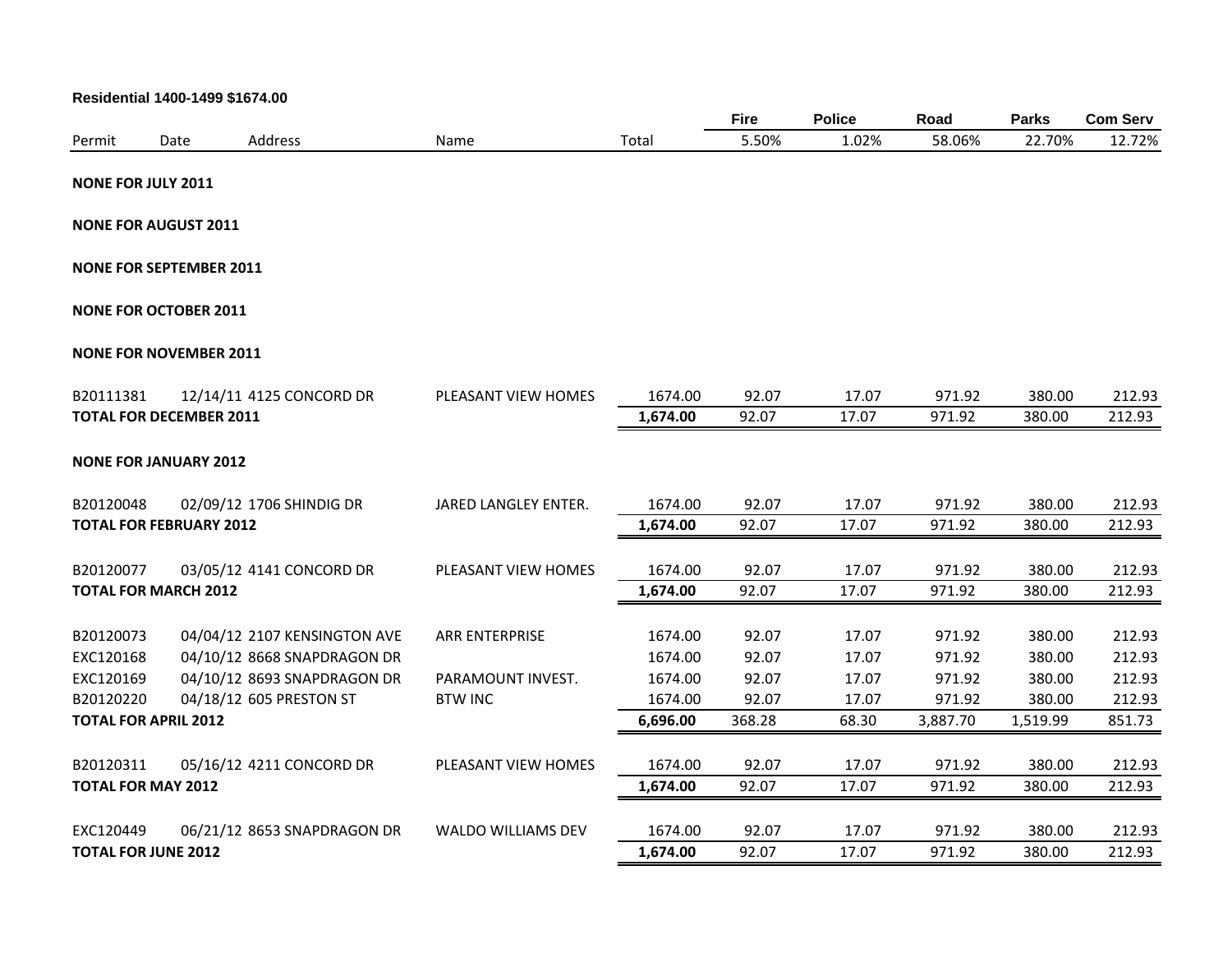#### **Residential 1500-1599 \$1790.00**

|                            |                                 |                             |                                | <b>Fire</b> | <b>Police</b> | Road  | <b>Parks</b> | <b>Com Serv</b> |        |
|----------------------------|---------------------------------|-----------------------------|--------------------------------|-------------|---------------|-------|--------------|-----------------|--------|
| Permit                     | Date                            | Address                     | Name                           | Total       | 5.36%         | 0.95% | 56.81%       | 23.58%          | 13.30% |
| B20110663                  |                                 | 07/21/11 2743 JUNEAU CT     | <b>EDGELL BUILDING</b>         | 1790.00     | 95.94         | 17.01 | 1016.90      | 422.08          | 238.07 |
| <b>TOTAL FOR JULY 2011</b> |                                 |                             |                                | 1,790.00    | 95.94         | 17.01 | 1,016.90     | 422.08          | 238.07 |
|                            |                                 |                             |                                |             |               |       |              |                 |        |
|                            | <b>NONE FOR AUGUST 2011</b>     |                             |                                |             |               |       |              |                 |        |
| B20110882                  |                                 | 09/16/11 4101 CONCORD DR    | PLEASANT VIEW HOMES            | 1790.00     | 95.94         | 17.01 | 1016.90      | 422.08          | 238.07 |
|                            | <b>TOTAL FOR SEPTEMBER 2011</b> |                             |                                | 1,790.00    | 95.94         | 17.01 | 1,016.90     | 422.08          | 238.07 |
| B20110989                  |                                 | 10/13/11 4860 JEFF DR       | <b>HOYT HOMES</b>              | 1790.00     | 95.94         | 17.01 | 1016.90      | 422.08          | 238.07 |
|                            | <b>TOTAL FOR OCTOBER 2011</b>   |                             |                                | 1,790.00    | 95.94         | 17.01 | 1,016.90     | 422.08          | 238.07 |
|                            |                                 |                             |                                |             |               |       |              |                 |        |
|                            | <b>NONE FOR NOVEMBER 2011</b>   |                             |                                |             |               |       |              |                 |        |
| B20111380                  |                                 | 12/16/11 2612 RODRICK WAY   | <b>HOYT HOMES</b>              | 1790.00     | 95.94         | 17.01 | 1016.90      | 422.08          | 238.07 |
|                            | <b>TOTAL FOR DECEMBER 2011</b>  |                             |                                | 1,790.00    | 95.94         | 17.01 | 1,016.90     | 422.08          | 238.07 |
|                            | <b>NONE FOR JANUARY 2012</b>    |                             |                                |             |               |       |              |                 |        |
|                            | <b>NONE FOR FEBRUARY 2012</b>   |                             |                                |             |               |       |              |                 |        |
| B20120078                  |                                 | 03/05/12 4133 CONCORD DR    | PLEASANT VIEW HOMES            | 1790.00     | 95.94         | 17.01 | 1016.90      | 422.08          | 238.07 |
|                            | <b>TOTAL FOR MARCH 2012</b>     |                             |                                | 1,790.00    | 95.94         | 17.01 | 1,016.90     | 422.08          | 238.07 |
|                            | <b>NONE FOR APRIL 2012</b>      |                             |                                |             |               |       |              |                 |        |
| B20120288                  |                                 | 05/02/12 2520 TENDERFOOT LN | <b>BUILT WELL CONSTRUCTION</b> | 1790.00     | 95.94         | 17.01 | 1016.90      | 422.08          | 238.07 |
| B20120312                  |                                 | 05/16/12 4203 CONCORD DR    | PLEASANT VIEW HOMES            | 1790.00     | 95.94         | 17.01 | 1016.90      | 422.08          | 238.07 |
|                            | <b>TOTAL FOR MAY 2012</b>       |                             |                                | 3,580.00    | 191.89        | 34.01 | 2,033.80     | 844.16          | 476.14 |
| B20120470                  |                                 | 06/12/12 4243 CONCORD DR    | PLEASANT VIEW HOMES            | 1790.00     | 95.94         | 17.01 | 1016.90      | 422.08          | 238.07 |
|                            | <b>TOTAL FOR JUNE 2012</b>      |                             |                                | 1,790.00    | 95.94         | 17.01 | 1,016.90     | 422.08          | 238.07 |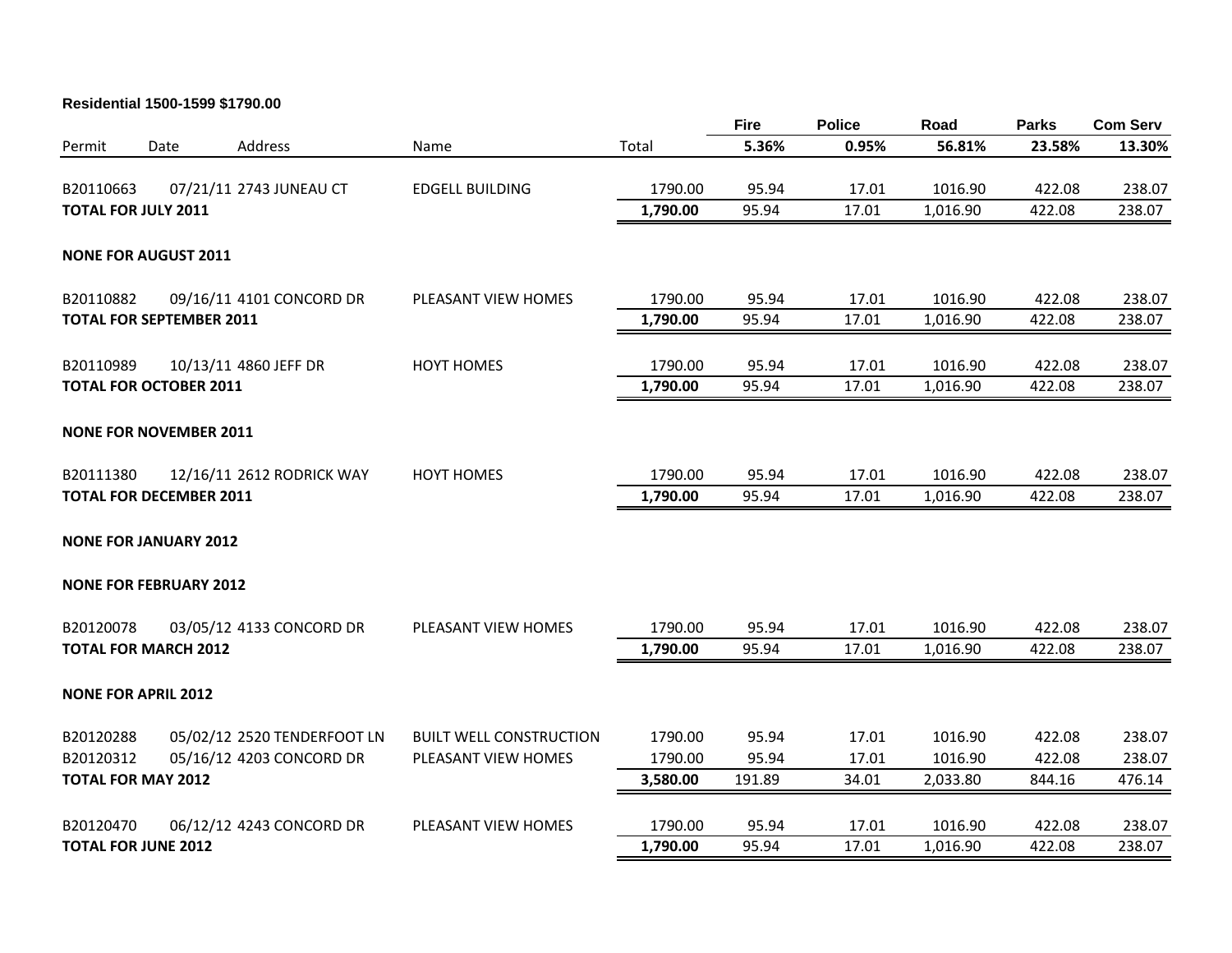#### **Residential 1600-1699 \$1838.00**

|                           |                                 |                             |                     |                     | <b>Fire</b>    | <b>Police</b>  | Road             | <b>Parks</b>     | <b>Com Serv</b>  |
|---------------------------|---------------------------------|-----------------------------|---------------------|---------------------|----------------|----------------|------------------|------------------|------------------|
| Permit                    | Date                            | Address                     | Name                | Total               | 5.44%          | 0.98%          | 57.67%           | 22.96%           | 12.95%           |
| <b>NONE FOR JULY 2011</b> |                                 |                             |                     |                     |                |                |                  |                  |                  |
|                           | <b>NONE FOR AUGUST 2011</b>     |                             |                     |                     |                |                |                  |                  |                  |
| B20110883                 |                                 | 09/16/11 4109 CONCORD DR    | PLEASANT VIEW HOMES | 1838.00             | 99.99          | 18.01          | 1059.97          | 422.00           | 238.02           |
|                           | <b>TOTAL FOR SEPTEMBER 2011</b> |                             |                     | 1,838.00            | 99.99          | 18.01          | 1,059.97         | 422.00           | 238.02           |
| B20111092                 |                                 | 10/25/11 3708 A CONNERY CIR | PLEASANT VIEW HOMES | 1416.00             | 77.03          | 13.88          | 816.61           | 325.11           | 183.37           |
| B20111090                 |                                 | 10/25/11 3705 A CONNERY CIR | PLEASANT VIEW HOMES | 1416.00             | 77.03          | 13.88          | 816.61           | 325.11           | 183.37           |
|                           | <b>TOTAL FOR OCTOBER 2011</b>   |                             |                     | 2,832.00            | 154.06         | 27.75          | 1,633.21         | 650.23           | 366.74           |
| B20111236                 | <b>TOTAL FOR NOVEMBER 2011</b>  | 11/03/11 3715 B CONNERY CIR | PLEASANT VIEW HOMES | 1369.00<br>1,369.00 | 74.47<br>74.47 | 13.42<br>13.42 | 789.50<br>789.50 | 314.32<br>314.32 | 177.29<br>177.29 |
|                           | <b>NONE FOR DECEMBER 2011</b>   |                             |                     |                     |                |                |                  |                  |                  |
|                           | <b>NONE FOR JANUARY 2012</b>    |                             |                     |                     |                |                |                  |                  |                  |
|                           | <b>NONE FOR FEBRUARY 2012</b>   |                             |                     |                     |                |                |                  |                  |                  |
| B20120081                 |                                 | 03/12/12 3718 B CONNERY CIR | PLEASANT VIEW HOMES | 1099.00             | 59.79          | 10.77          | 633.79           | 252.33           | 142.32           |
|                           | <b>TOTAL FOR MARCH 2012</b>     |                             |                     | 1,099.00            | 59.79          | 10.77          | 633.79           | 252.33           | 142.32           |
|                           | <b>NONE FOR APRIL 2012</b>      |                             |                     |                     |                |                |                  |                  |                  |
| <b>NONE FOR MAY 2012</b>  |                                 |                             |                     |                     |                |                |                  |                  |                  |

**NONE FOR JUNE 2012**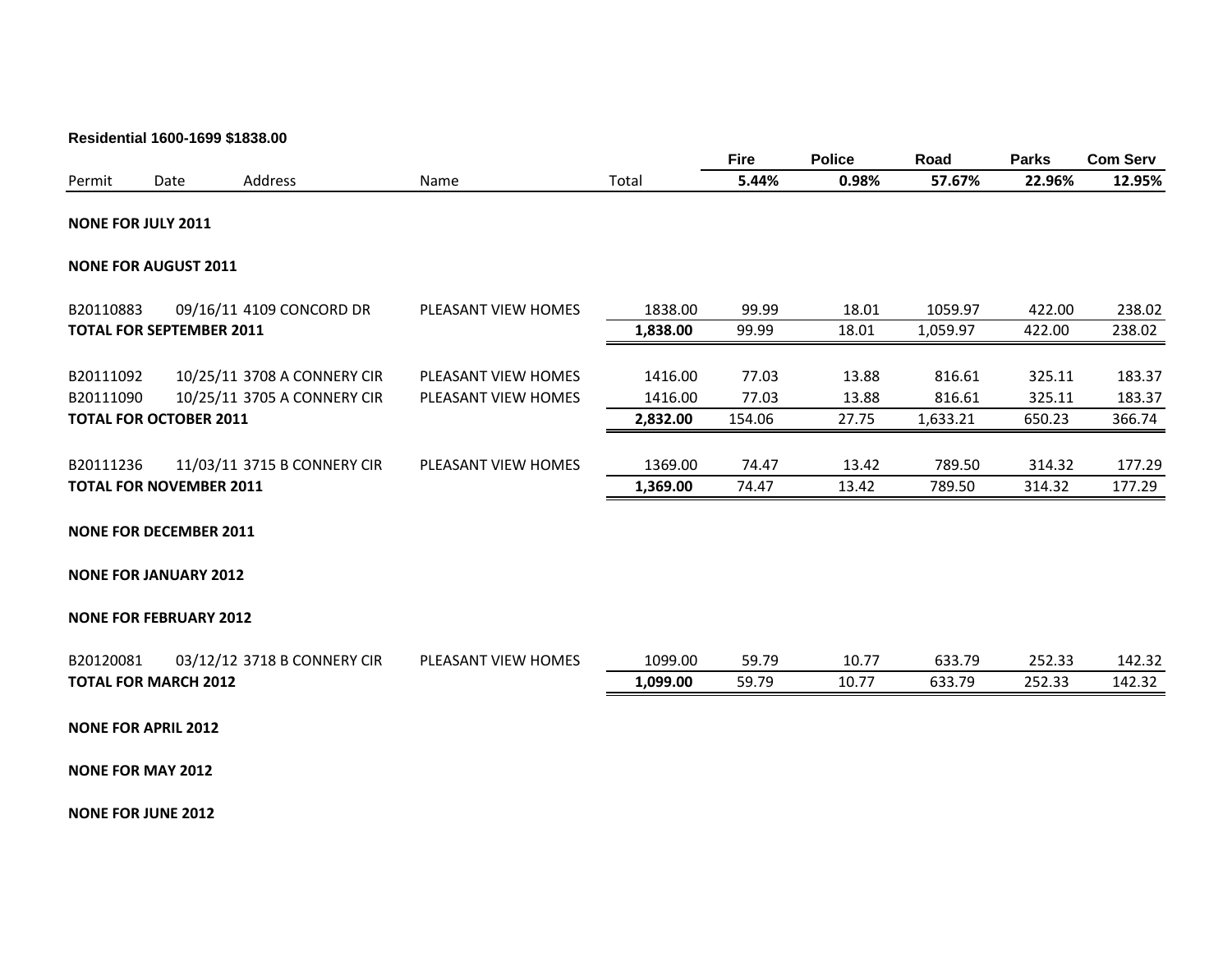|                             | Residential 1700-1799 \$1883.00 |                       |          |             |               |          |              |                 |
|-----------------------------|---------------------------------|-----------------------|----------|-------------|---------------|----------|--------------|-----------------|
|                             |                                 |                       |          | <b>Fire</b> | <b>Police</b> | Road     | <b>Parks</b> | <b>Com Serv</b> |
| Permit                      | Address<br>Date                 | Name                  | Total    | 5.52%       | 1.01%         | 58.42%   | 22.41%       | 12.64%          |
| <b>NONE FOR JULY 2011</b>   |                                 |                       |          |             |               |          |              |                 |
| <b>NONE FOR AUGUST 2011</b> |                                 |                       |          |             |               |          |              |                 |
|                             | <b>NONE FOR SEPTEMBER 2011</b>  |                       |          |             |               |          |              |                 |
|                             | <b>NONE FOR OCTOBER 2011</b>    |                       |          |             |               |          |              |                 |
|                             | <b>NONE FOR NOVEMBER 2011</b>   |                       |          |             |               |          |              |                 |
|                             | <b>NONE FOR DECEMBER 2011</b>   |                       |          |             |               |          |              |                 |
|                             | <b>NONE FOR JANUARY 2012</b>    |                       |          |             |               |          |              |                 |
|                             | <b>NONE FOR FEBRUARY 2012</b>   |                       |          |             |               |          |              |                 |
| <b>NONE FOR MARCH 2012</b>  |                                 |                       |          |             |               |          |              |                 |
| <b>NONE FOR APRIL 2012</b>  |                                 |                       |          |             |               |          |              |                 |
| B20120313                   | 05/16/12 4219 CONCORD DR        | PLEASANT VIEW HOMES   | 1883.00  | 103.94      | 19.02         | 1100.05  | 421.98       | 238.01          |
| <b>TOTAL FOR MAY 2012</b>   |                                 |                       | 1,883.00 | 103.94      | 19.02         | 1,100.05 | 421.98       | 238.01          |
| B20120437                   | 06/07/12 4820 JEFF DR           | SAPPHIRE CONSTRUCTION | 1883.00  | 103.94      | 19.02         | 1100.05  | 421.98       | 238.01          |
| B20120387                   | 06/26/12 2675 THAMES ST         | GILMAN, DAN           | 1883.00  | 103.94      | 19.02         | 1100.05  | 421.98       | 238.01          |
| <b>TOTAL FOR JUNE 2012</b>  |                                 |                       | 3,766.00 | 207.88      | 38.04         | 2,200.10 | 843.96       | 476.02          |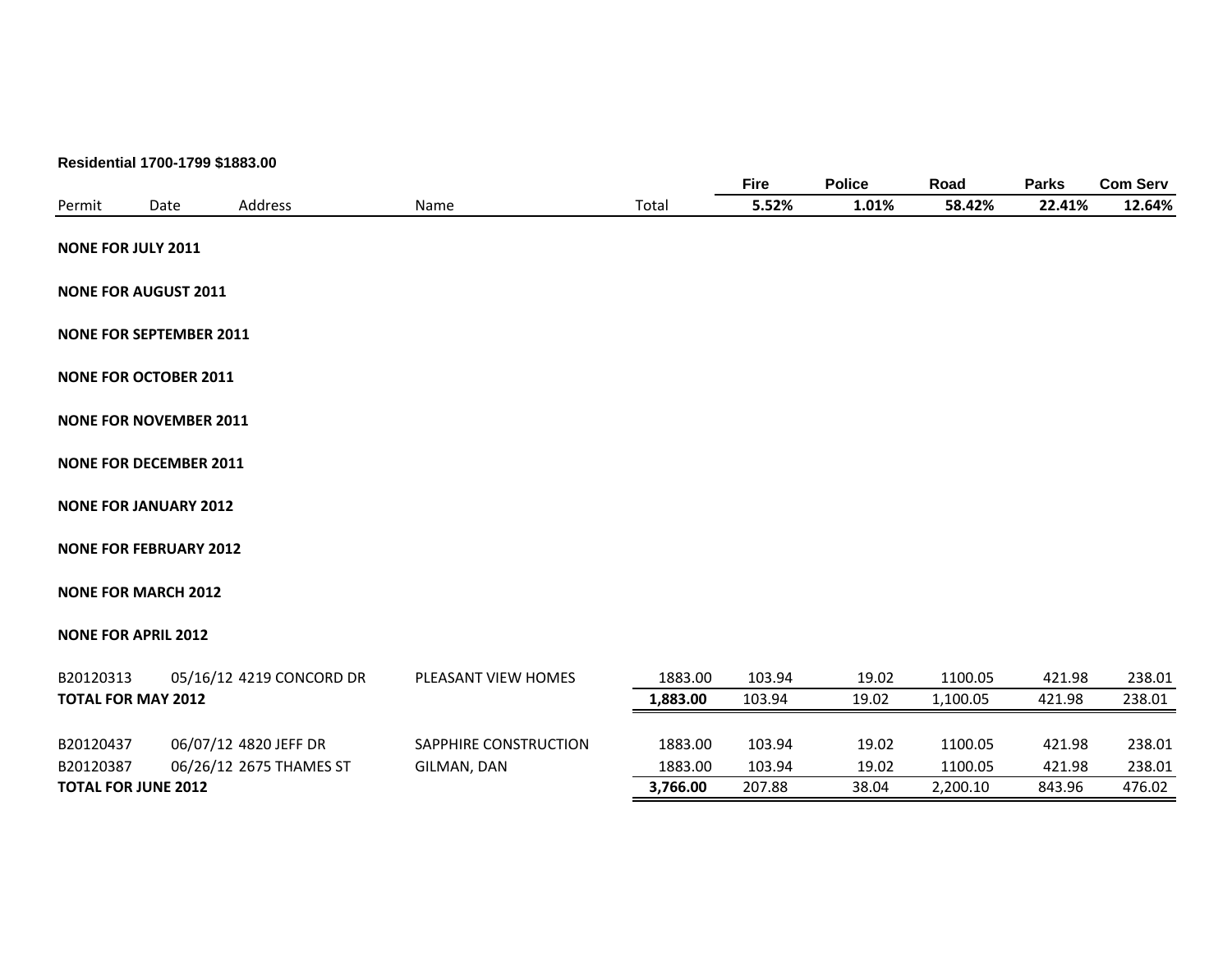|           |                                | Residential 1800-1899 \$1925.00 |                                  |          |             |               |          |              |                 |
|-----------|--------------------------------|---------------------------------|----------------------------------|----------|-------------|---------------|----------|--------------|-----------------|
|           |                                |                                 |                                  |          | <b>Fire</b> | <b>Police</b> | Road     | <b>Parks</b> | <b>Com Serv</b> |
| Permit    | Date                           | Address                         | Name                             | Total    | 5.61%       | 0.99%         | 59.12%   | 21.92%       | 12.36%          |
|           | <b>NONE FOR JULY 2011</b>      |                                 |                                  |          |             |               |          |              |                 |
|           | <b>NONE FOR AUGUST 2011</b>    |                                 |                                  |          |             |               |          |              |                 |
|           | <b>NONE FOR SEPTEMBER 2011</b> |                                 |                                  |          |             |               |          |              |                 |
|           | <b>NONE FOR OCTOBER 2011</b>   |                                 |                                  |          |             |               |          |              |                 |
|           | <b>NONE FOR NOVEMBER 2011</b>  |                                 |                                  |          |             |               |          |              |                 |
|           | <b>NONE FOR DECEMBER 2011</b>  |                                 |                                  |          |             |               |          |              |                 |
|           | <b>NONE FOR JANUARY 2012</b>   |                                 |                                  |          |             |               |          |              |                 |
|           | <b>NONE FOR FEBRUARY 2012</b>  |                                 |                                  |          |             |               |          |              |                 |
|           | <b>NONE FOR MARCH 2012</b>     |                                 |                                  |          |             |               |          |              |                 |
|           | <b>NONE FOR APRIL 2012</b>     |                                 |                                  |          |             |               |          |              |                 |
|           | <b>NONE FOR MAY 2012</b>       |                                 |                                  |          |             |               |          |              |                 |
| B20120435 |                                | 06/12/12 4217 HERMIONE LN       | <b>EDGELL BUILDING &amp; DEV</b> | 1925.00  | 107.99      | 19.06         | 1138.06  | 421.96       | 237.93          |
| B20120467 |                                | 06/20/12 1405 DICKENS ST        | HIGHLANDER CONST.                | 1925.00  | 107.99      | 19.06         | 1138.06  | 421.96       | 237.93          |
|           | <b>TOTAL FOR JUNE 2012</b>     |                                 |                                  | 3,850.00 | 215.99      | 38.12         | 2,276.12 | 843.92       | 475.86          |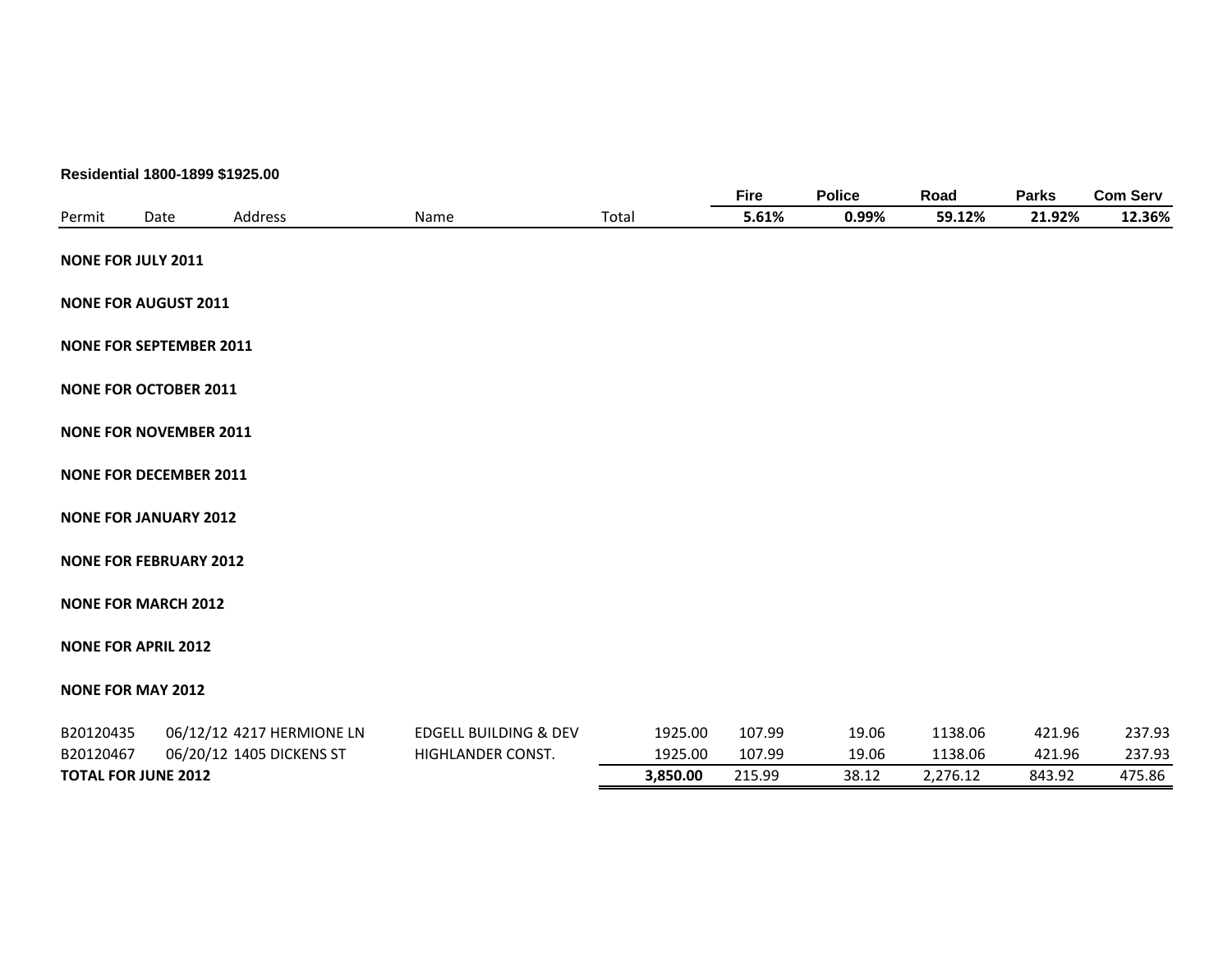#### **Residential 1900-1999 \$1965.00**

|                                |      |                             |                                  |          | <b>Fire</b> | <b>Police</b> | Road     | <b>Parks</b> | <b>Com Serv</b> |
|--------------------------------|------|-----------------------------|----------------------------------|----------|-------------|---------------|----------|--------------|-----------------|
| Permit                         | Date | Address                     | Name                             | Total    | 5.65%       | 1.02%         | 59.75%   | 21.48%       | 12.10%          |
| EXC110502                      |      | 07/18/11 7211 PEREGRINE CT  | <b>GRANT CREEK EXC</b>           | 1965.00  | 111.02      | 20.04         | 1174.09  | 422.08       | 237.77          |
| <b>TOTAL FOR JULY 2011</b>     |      |                             |                                  | 1,965.00 | 111.02      | 20.04         | 1,174.09 | 422.08       | 237.77          |
| <b>NONE FOR AUGUST 2011</b>    |      |                             |                                  |          |             |               |          |              |                 |
| <b>NONE FOR SEPTEMBER 2011</b> |      |                             |                                  |          |             |               |          |              |                 |
| B20110849                      |      | 10/06/11 5317 HORN RD       | <b>MARTZ CORP</b>                | 1965.00  | 111.02      | 20.04         | 1174.09  | 422.08       | 237.77          |
| B20111207                      |      | 10/20/11 4219 MUGGLE LN     | <b>EDGELL BUILDING</b>           | 1965.00  | 111.02      | 20.04         | 1174.09  | 422.08       | 237.77          |
| <b>TOTAL FOR OCTOBER 2011</b>  |      |                             |                                  | 3,930.00 | 222.05      | 40.09         | 2,348.18 | 844.16       | 475.53          |
| <b>NONE FOR NOVEMBER 2011</b>  |      |                             |                                  |          |             |               |          |              |                 |
| EXC111002                      |      | 12/12/11 8918 SNAPDRAGON DR | <b>BLACKFOOT REFORES.</b>        | 1965.00  | 111.02      | 20.04         | 1174.09  | 422.08       | 237.77          |
| <b>TOTAL FOR DECEMBER 2011</b> |      |                             |                                  | 1,965.00 | 111.02      | 20.04         | 1,174.09 | 422.08       | 237.77          |
| <b>NONE FOR JANUARY 2012</b>   |      |                             |                                  |          |             |               |          |              |                 |
| <b>NONE FOR FEBRUARY 2012</b>  |      |                             |                                  |          |             |               |          |              |                 |
| <b>NONE FOR MARCH 2012</b>     |      |                             |                                  |          |             |               |          |              |                 |
| B20120217                      |      | 04/20/12 633 DEFOE ST       | SIVERFERN                        | 1965.00  | 111.02      | 20.04         | 1174.09  | 422.08       | 237.77          |
| <b>TOTAL FOR APRIL 2012</b>    |      |                             |                                  | 1,965.00 | 111.02      | 20.04         | 1,174.09 | 422.08       | 237.77          |
| B20120298                      |      | 05/11/12 4214 HERMIONE LN   | <b>EDGELL BUILDING &amp; DEV</b> | 1965.00  | 111.02      | 20.04         | 1174.09  | 422.08       | 237.77          |
| <b>TOTAL FOR MAY 2012</b>      |      |                             |                                  | 1,965.00 | 111.02      | 20.04         | 1,174.09 | 422.08       | 237.77          |
| B20120519                      |      | 06/29/12 4213 A DEVERAUX PL | <b>EDGELL BUILDING &amp; DEV</b> | 1965.00  | 111.02      | 20.04         | 1174.09  | 422.08       | 237.77          |
| B20120517                      |      | 06/29/12 4213 B DEVERAUX PL | <b>EDGELL BUILDING &amp; DEV</b> | 1965.00  | 111.02      | 20.04         | 1174.09  | 422.08       | 237.77          |
| <b>TOTAL FOR JUNE 2012</b>     |      |                             |                                  | 3,930.00 | 222.05      | 40.09         | 2,348.18 | 844.16       | 475.53          |
|                                |      |                             |                                  |          |             |               |          |              |                 |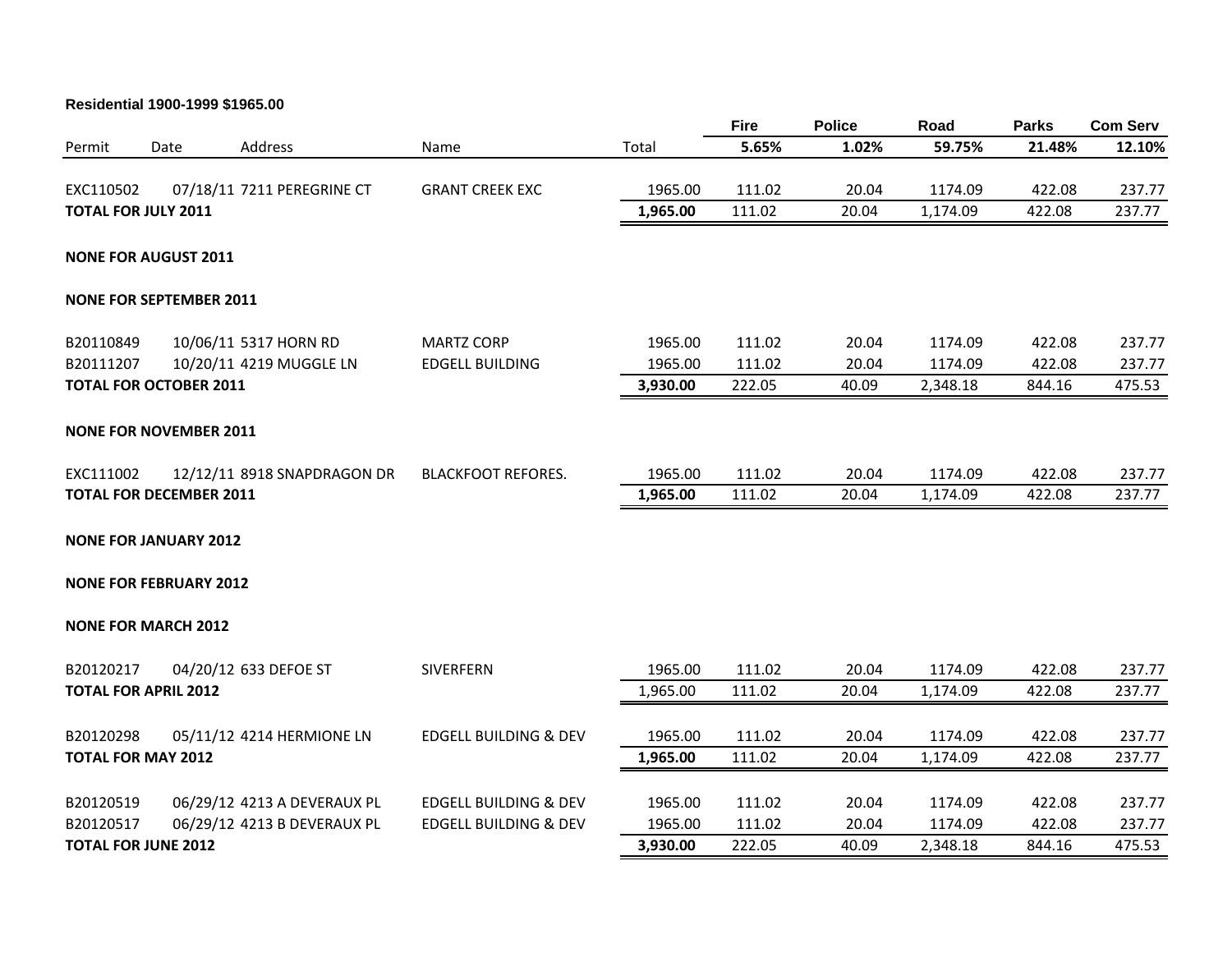#### **Residential 2000-2099 \$2052.00**

|                            |                                 |                          |                     |          | <b>Fire</b> | <b>Police</b> | Road     | <b>Parks</b> | <b>Com Serv</b> |
|----------------------------|---------------------------------|--------------------------|---------------------|----------|-------------|---------------|----------|--------------|-----------------|
| Permit                     | Date                            | Address                  | Name                | Total    | 5.56%       | 1.02%         | 58.91%   | 22.08%       | 12.43%          |
| <b>NONE FOR JULY 2011</b>  |                                 |                          |                     |          |             |               |          |              |                 |
|                            | <b>NONE FOR AUGUST 2011</b>     |                          |                     |          |             |               |          |              |                 |
| B20110981                  |                                 | 09/16/11 4117 CONCORD DR | PLEASANT VIEW HOMES | 2052.00  | 114.09      | 20.93         | 1208.83  | 453.08       | 255.06          |
|                            | <b>TOTAL FOR SEPTEMBER 2011</b> |                          |                     | 2,052.00 | 114.09      | 20.93         | 1,208.83 | 453.08       | 255.06          |
|                            | <b>NONE FOR OCTOBER 2011</b>    |                          |                     |          |             |               |          |              |                 |
|                            | <b>NONE FOR NOVEMBER 2011</b>   |                          |                     |          |             |               |          |              |                 |
|                            | <b>NONE FOR DECEMBER 2011</b>   |                          |                     |          |             |               |          |              |                 |
|                            | <b>NONE FOR JANUARY 2012</b>    |                          |                     |          |             |               |          |              |                 |
| B20120065                  |                                 | 02/27/12 4149 CONCORD DR | PLEASANT VIEW HOMES | 2054.00  | 114.20      | 20.95         | 1210.01  | 453.52       | 255.31          |
|                            | <b>TOTAL FOR FEBRUARY 2012</b>  |                          |                     | 2,054.00 | 114.20      | 20.95         | 1,210.01 | 453.52       | 255.31          |
|                            | <b>NONE FOR MARCH 2012</b>      |                          |                     |          |             |               |          |              |                 |
| <b>NONE FOR APRIL 2012</b> |                                 |                          |                     |          |             |               |          |              |                 |
| <b>NONE FOR MAY 2012</b>   |                                 |                          |                     |          |             |               |          |              |                 |

**NONE FOR JUNE 2012**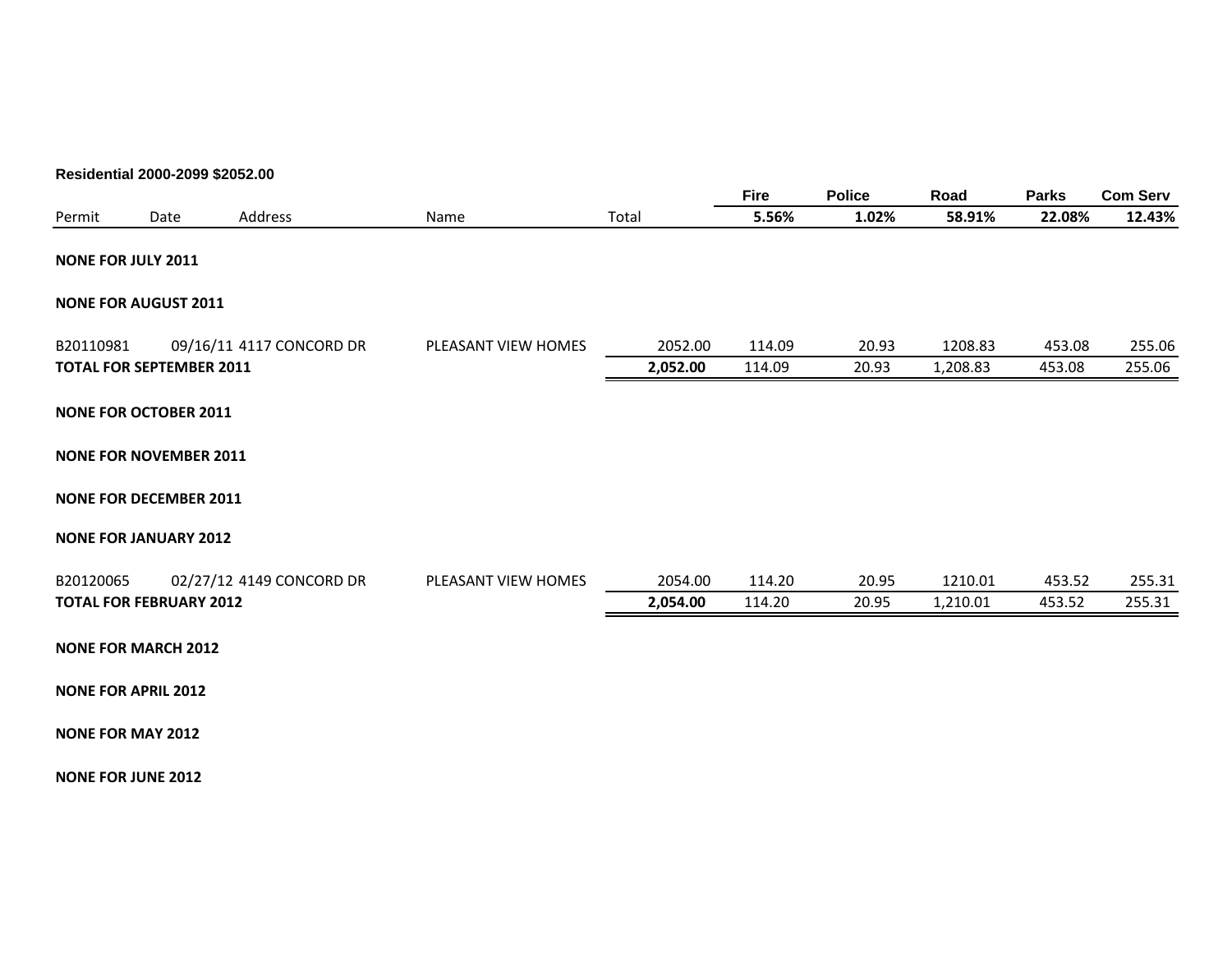#### **Residential 2100-2199 \$2087.00**

|                           |                                 |                           |                           |          | <b>Fire</b> | <b>Police</b> | Road     | <b>Parks</b> | <b>Com Serv</b> |
|---------------------------|---------------------------------|---------------------------|---------------------------|----------|-------------|---------------|----------|--------------|-----------------|
| Permit                    | Date                            | Address                   | Name                      | Total    | 5.61%       | 1.01%         | 59.45%   | 21.71%       | 12.22%          |
| <b>NONE FOR JULY 2011</b> |                                 |                           |                           |          |             |               |          |              |                 |
| B20110669                 |                                 | 08/01/11 210 E SUSSEX AVE | <b>HOYT HOMES INC</b>     | 2087.00  | 117.08      | 21.08         | 1240.72  | 453.09       | 255.03          |
|                           | <b>TOTAL FOR AUGUST 2011</b>    |                           |                           | 2,087.00 | 117.08      | 21.08         | 1,240.72 | 453.09       | 255.03          |
| B20111167                 | <b>NONE FOR SEPTMEMBER 2011</b> | 10/14/11 4060 LONA CT     | TAMARACK CONSTR.          | 2087.00  | 117.08      | 21.08         | 1240.72  | 453.09       | 255.03          |
|                           | <b>TOTAL FOR OCTOBER 2011</b>   |                           |                           | 2,087.00 | 117.08      | 21.08         | 1,240.72 | 453.09       | 255.03          |
|                           | <b>NONE FOR NOVEMBER 2011</b>   |                           |                           |          |             |               |          |              |                 |
| B20111289                 |                                 | 12/06/11 3203 CUMMINS WAY | <b>GADDY CONSTRUCTION</b> | 2087.00  | 117.08      | 21.08         | 1240.72  | 453.09       | 255.03          |
|                           | <b>TOTAL FOR DECEMBER 2011</b>  |                           |                           | 2,087.00 | 117.08      | 21.08         | 1,240.72 | 453.09       | 255.03          |
|                           |                                 |                           |                           |          |             |               |          |              |                 |

**NONE FOR JANUARY 2012**

**NONE FOR FEBRUARY 2012**

**NONE FOR MARCH 2012**

**NONE FOR APRIL 2012**

**NONE FOR MAY 2012**

**NONE FOR JUNE 2012**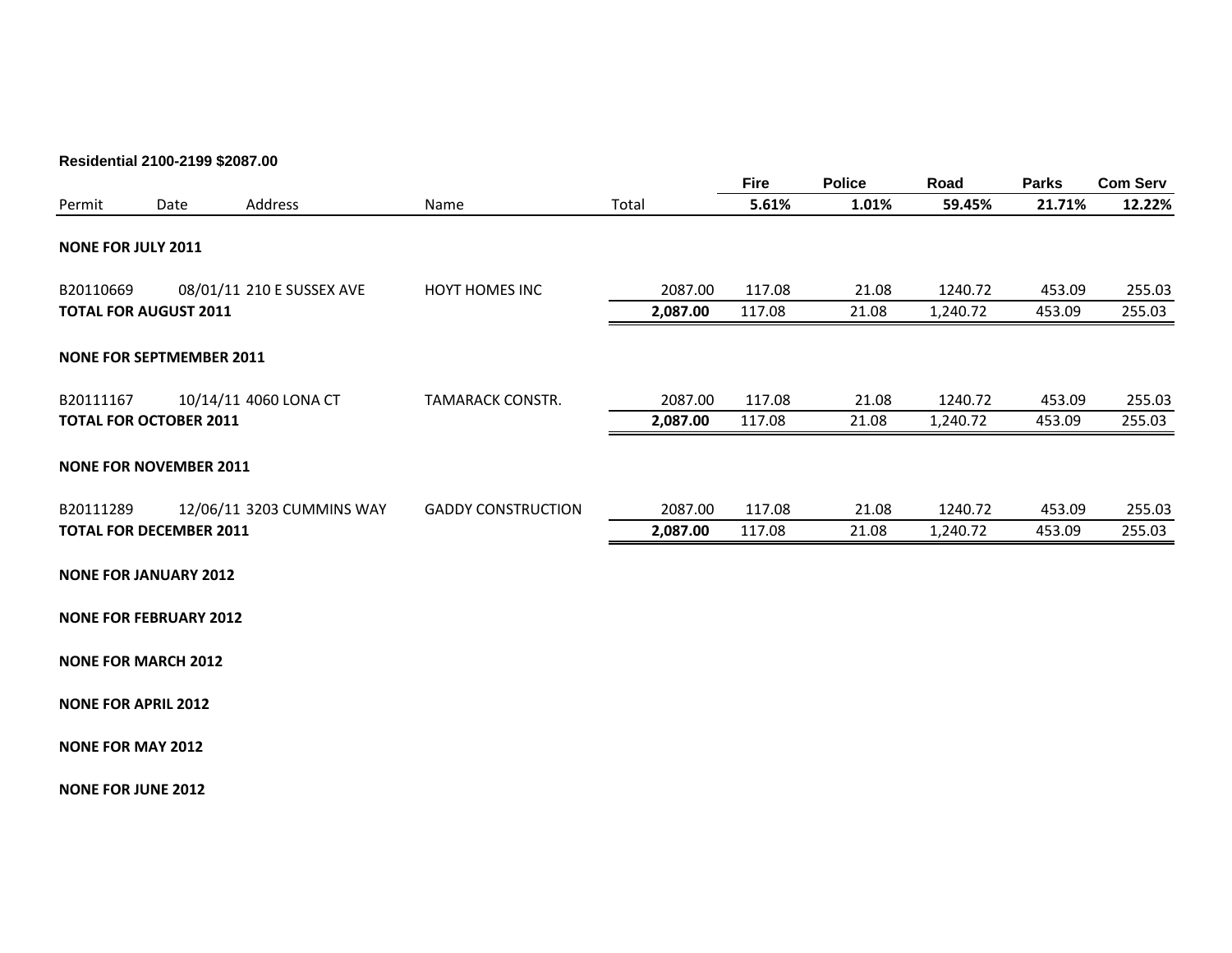#### **Residential 2200-2299 \$2123.00**

|                               |      |                                 |                          |          | <b>Fire</b> | <b>Police</b> | Road     | <b>Parks</b> | <b>Com Serv</b> |
|-------------------------------|------|---------------------------------|--------------------------|----------|-------------|---------------|----------|--------------|-----------------|
| Permit                        | Date | Address                         | Name                     | Total    | 5.65%       | 1.04%         | 59.96%   | 21.34%       | 12.01%          |
| <b>NONE FOR JULY 2011</b>     |      |                                 |                          |          |             |               |          |              |                 |
| <b>NONE FOR AUGUST 2011</b>   |      |                                 |                          |          |             |               |          |              |                 |
| B20110828                     |      | 09/02/11 1686 SHINDIG DR        | <b>JARED LANGLEY ENT</b> | 2123.00  | 119.95      | 22.08         | 1272.95  | 453.05       | 254.97          |
|                               |      | <b>TOTAL FOR SEPTEMBER 2011</b> |                          | 2,123.00 | 119.95      | 22.08         | 1,272.95 | 453.05       | 254.97          |
| B20111055                     |      | 10/18/11 6516 E KIKI CT         | <b>MCELMURRY HOMES</b>   | 2123.00  | 119.95      | 22.08         | 1272.95  | 453.05       | 254.97          |
| <b>TOTAL FOR OCTOBER 2011</b> |      |                                 |                          | 2,123.00 | 119.95      | 22.08         | 1,272.95 | 453.05       | 254.97          |
|                               |      |                                 |                          |          |             |               |          |              |                 |

#### **NONE FOR NOVEMBER 2011**

**NONE FOR DECEMBER 2011**

#### **NONE FOR JANUARY 2012**

#### **NONE FOR FEBRUARY 2012**

#### **NONE FOR MARCH 2012**

#### **NONE FOR APRIL 2012**

#### **NONE FOR MAY 2012**

| B20120408                  | 06/05/12 1698 SHINDIG DR      | JARED LANGLEY ENTERPRISES | 2123.00  | 119.95 | 22.08 | 1272.95  | 453.05 | 254.97 |
|----------------------------|-------------------------------|---------------------------|----------|--------|-------|----------|--------|--------|
| B20120491                  | 06/13/12 744 ANGLERS BEND WAY | <b>HOYT HOMES INC</b>     | 2123.00  | 119.95 | 22.08 | 1272.95  | 453.05 | 254.97 |
| <b>TOTAL FOR JUNE 2012</b> |                               |                           | 4.246.00 | 239.90 | 44.16 | 2.545.90 | 906.10 | 509.94 |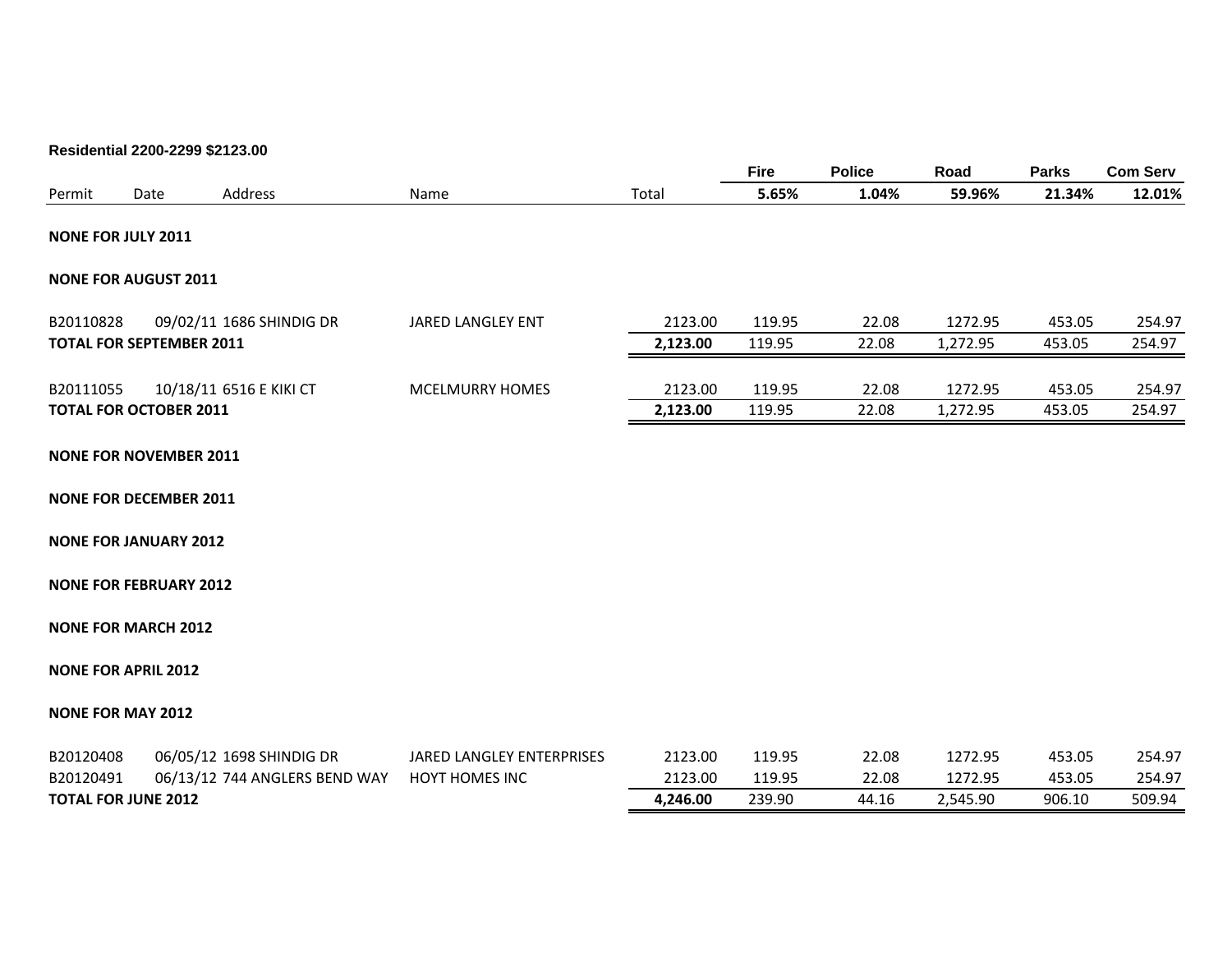#### **Residential 2300-2399 \$2156.00**

|        |                                |         |      |       | <b>Fire</b> | <b>Police</b> | Road   | <b>Parks</b> | <b>Com Serv</b> |
|--------|--------------------------------|---------|------|-------|-------------|---------------|--------|--------------|-----------------|
| Permit | Date                           | Address | Name | Total | 5.71%       | 1.02%         | 60.43% | 21.01%       | 11.83%          |
|        | <b>NONE FOR JULY 2011</b>      |         |      |       |             |               |        |              |                 |
|        | <b>NONE FOR AUGUST 2011</b>    |         |      |       |             |               |        |              |                 |
|        | <b>NONE FOR SEPTEMBER 2011</b> |         |      |       |             |               |        |              |                 |
|        | <b>NONE FOR OCTOBER 2011</b>   |         |      |       |             |               |        |              |                 |
|        | <b>NONE FOR NOVEMBER 2011</b>  |         |      |       |             |               |        |              |                 |
|        | <b>NONE FOR DECEMBER 2011</b>  |         |      |       |             |               |        |              |                 |
|        | <b>NONE FOR JANUARY 2012</b>   |         |      |       |             |               |        |              |                 |
|        | <b>NONE FOR FEBRUARY 2012</b>  |         |      |       |             |               |        |              |                 |
|        | <b>NONE FOR MARCH 2012</b>     |         |      |       |             |               |        |              |                 |
|        | <b>NONE FOR APRIL 2012</b>     |         |      |       |             |               |        |              |                 |
|        | <b>NONE FOR MAY 2012</b>       |         |      |       |             |               |        |              |                 |
|        |                                |         |      |       |             |               |        |              |                 |

**NONE FOR JUNE 2012**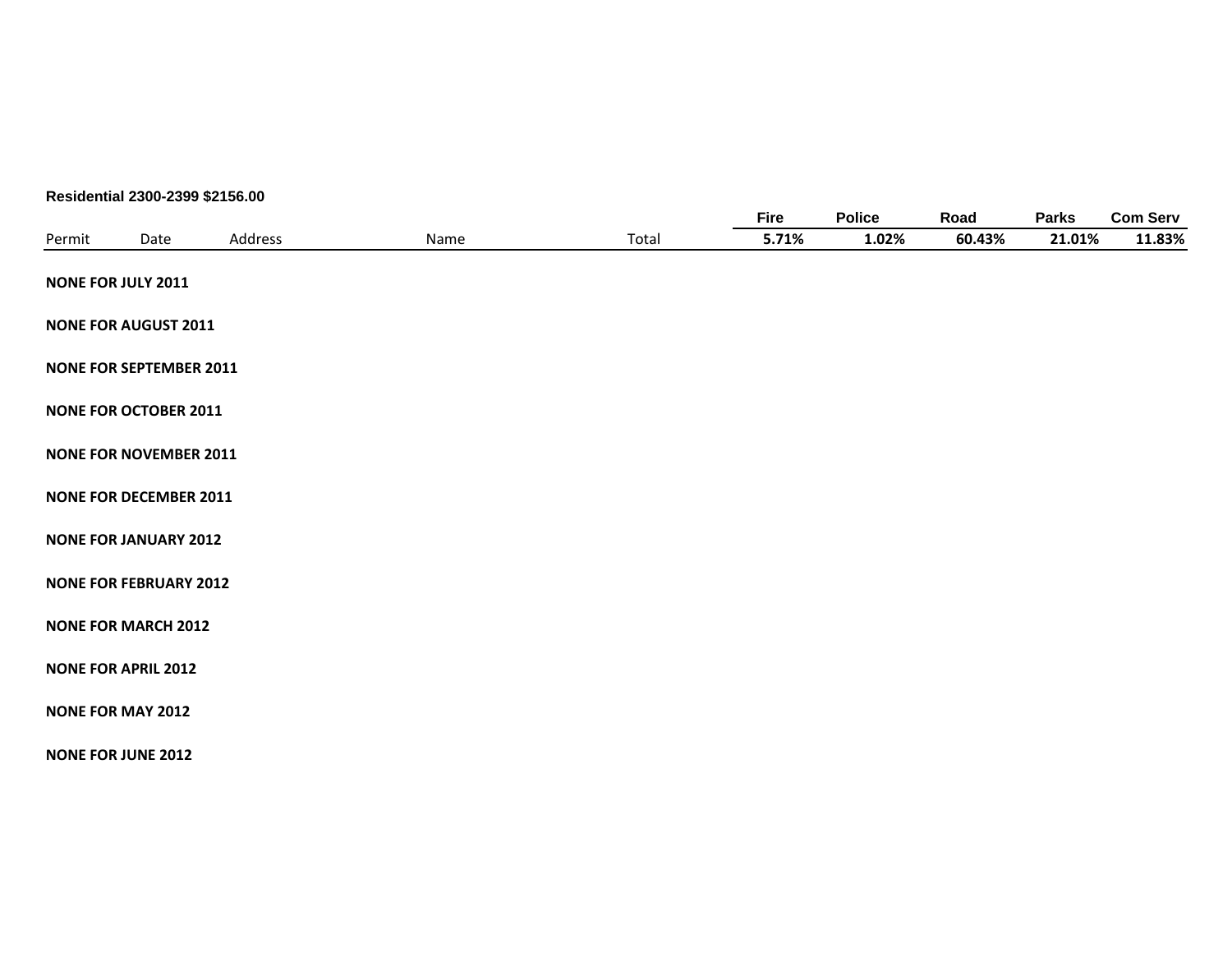#### **Residential 2400-2499 \$2188.00**

|                            |                                 |                             |                   |          | <b>Fire</b> | <b>Police</b> | Road     | <b>Parks</b> | <b>Com Serv</b> |
|----------------------------|---------------------------------|-----------------------------|-------------------|----------|-------------|---------------|----------|--------------|-----------------|
| Permit                     | Date                            | Address                     | Name              | Total    | 5.77%       | 1.05%         | 60.83%   | 20.70%       | 11.65%          |
| <b>NONE FOR JULY 2011</b>  |                                 |                             |                   |          |             |               |          |              |                 |
|                            | <b>NONE FOR AUGUST 2011</b>     |                             |                   |          |             |               |          |              |                 |
| EXC110736                  |                                 | 09/28/11 8677 SNAPDRAGON DR | DIG IT EXCAVATING | 2188.00  | 126.25      | 22.97         | 1330.96  | 452.92       | 254.90          |
|                            | <b>TOTAL FOR SEPTEMBER 2011</b> |                             |                   | 2,188.00 | 126.25      | 22.97         | 1,330.96 | 452.92       | 254.90          |
|                            | <b>NONE FOR OCTOBER 2011</b>    |                             |                   |          |             |               |          |              |                 |
|                            | <b>NONE FOR NOVEMBER 2011</b>   |                             |                   |          |             |               |          |              |                 |
|                            | <b>NONE FOR DECEMBER 2011</b>   |                             |                   |          |             |               |          |              |                 |
|                            | <b>NONE FOR JANUARY 2012</b>    |                             |                   |          |             |               |          |              |                 |
|                            | <b>NONE FOR FEBRUARY 2012</b>   |                             |                   |          |             |               |          |              |                 |
|                            | <b>NONE FOR MARCH 2012</b>      |                             |                   |          |             |               |          |              |                 |
| <b>NONE FOR APRIL 2012</b> |                                 |                             |                   |          |             |               |          |              |                 |
| <b>NONE FOR MAY 2012</b>   |                                 |                             |                   |          |             |               |          |              |                 |
| <b>NONE FOR JUNE 2012</b>  |                                 |                             |                   |          |             |               |          |              |                 |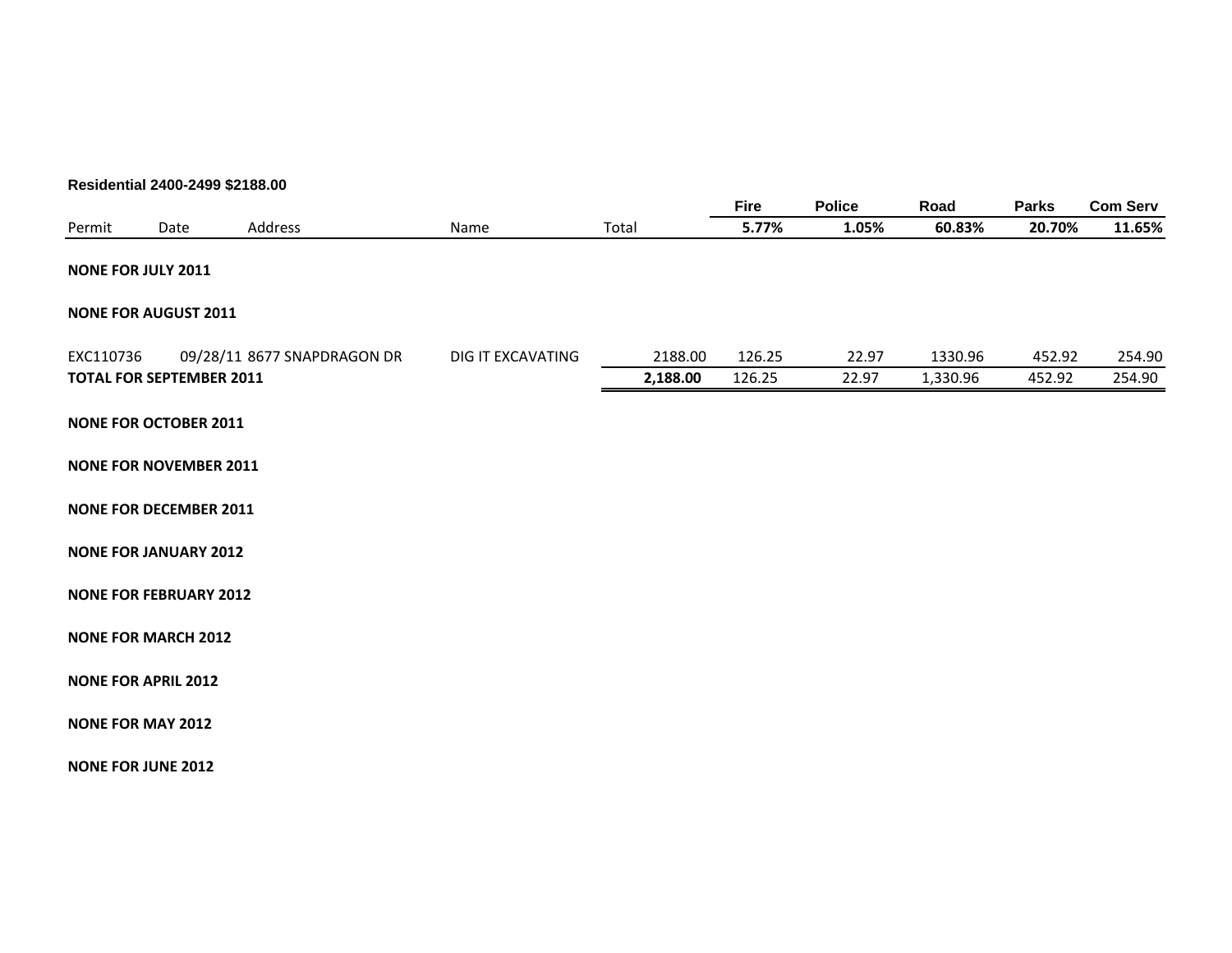#### **Residential 2500-2599 \$2261.00**

|                                |      |                         |                      |       |        | Fire  | <b>Police</b> | Road   | <b>Parks</b> | <b>Com Serv</b> |
|--------------------------------|------|-------------------------|----------------------|-------|--------|-------|---------------|--------|--------------|-----------------|
| Permit                         | Date | Address                 | Name                 | Total |        | 5.66% | 1.02%         | 60.11% | 21.27%       | 11.94%          |
| <b>NONE FOR JULY 2011</b>      |      |                         |                      |       |        |       |               |        |              |                 |
| <b>NONE FOR AUGUST 2011</b>    |      |                         |                      |       |        |       |               |        |              |                 |
| <b>NONE FOR SEPTEMBER 2011</b> |      |                         |                      |       |        |       |               |        |              |                 |
| B20111133                      |      | 10/17/11 2319 HARVE AVE | CANNON, VANCE & DAWN |       | 700.00 | 39.62 | 7.14          | 420.77 | 148.89       | 83.58           |
| <b>TOTAL FOR OCTOBER 2011</b>  |      |                         |                      |       | 700.00 | 39.62 | 7.14          | 420.77 | 148.89       | 83.58           |
| <b>NONE FOR NOVEMBER 2011</b>  |      |                         |                      |       |        |       |               |        |              |                 |
| <b>NONE FOR DECEMBER 2011</b>  |      |                         |                      |       |        |       |               |        |              |                 |
| <b>NONE FOR JANUARY 2012</b>   |      |                         |                      |       |        |       |               |        |              |                 |
| <b>NONE FOR FEBRUARY 2012</b>  |      |                         |                      |       |        |       |               |        |              |                 |
| <b>NONE FOR MARCH 2012</b>     |      |                         |                      |       |        |       |               |        |              |                 |
| <b>NONE FOR APRIL 2012</b>     |      |                         |                      |       |        |       |               |        |              |                 |
| <b>NONE FOR MAY 2012</b>       |      |                         |                      |       |        |       |               |        |              |                 |
| <b>NONE FOR JUNE 2012</b>      |      |                         |                      |       |        |       |               |        |              |                 |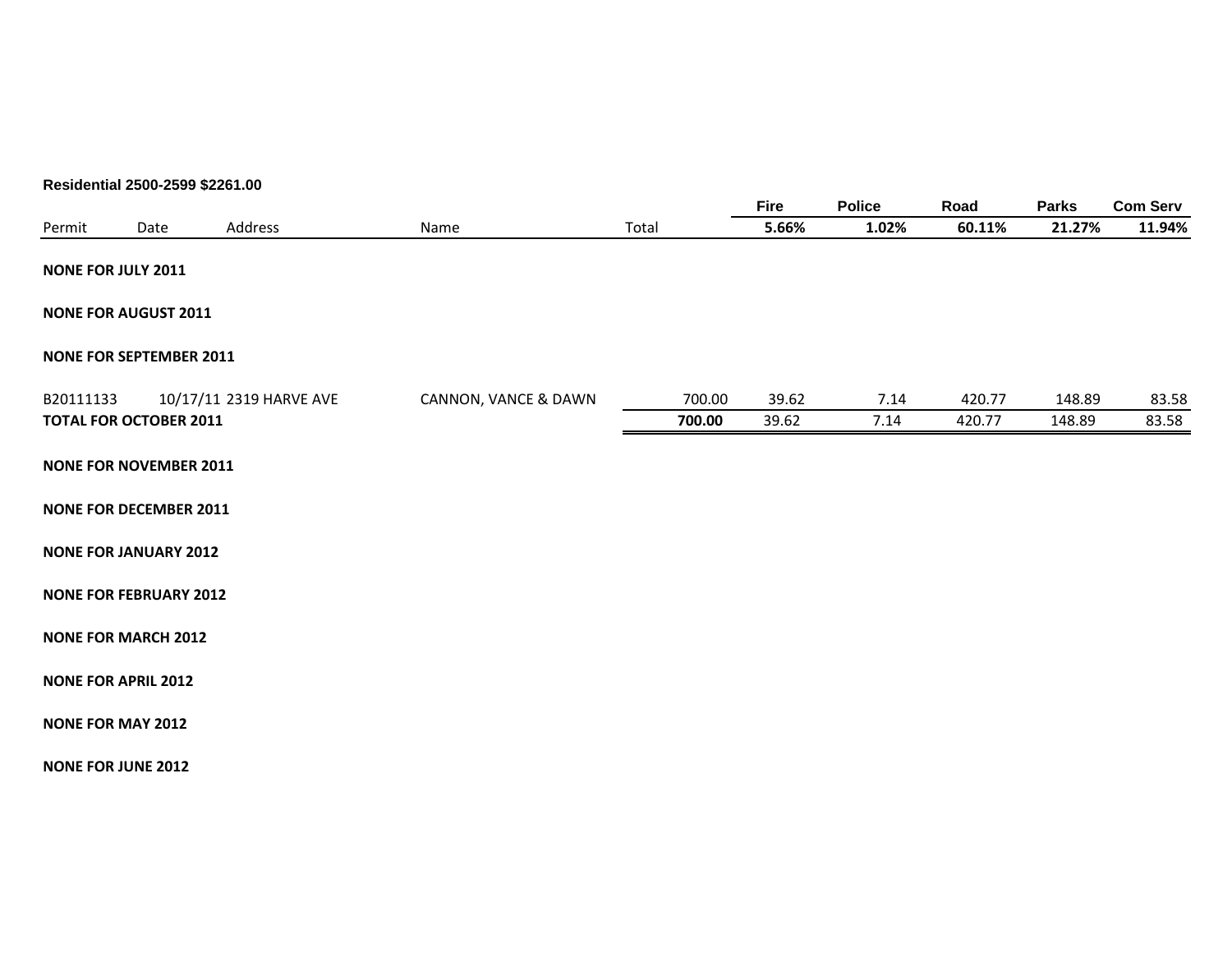#### **Residential 2600-2699 \$2292.00**

|           |                                 |                          |                        |          | <b>Fire</b> | <b>Police</b> | Road     | <b>Parks</b> | <b>Com Serv</b> |
|-----------|---------------------------------|--------------------------|------------------------|----------|-------------|---------------|----------|--------------|-----------------|
| Permit    | Date                            | Address                  | Name                   | Total    | 5.72%       | 1.05%         | 60.46%   | 20.99%       | 11.78%          |
|           | <b>NONE FOR JULY 2011</b>       |                          |                        |          |             |               |          |              |                 |
|           | <b>NONE FOR AUGUST 2011</b>     |                          |                        |          |             |               |          |              |                 |
| B20110891 |                                 | 09/14/11 2616 GLEASON ST | V & A CONSTRUCTION     | 2292.00  | 131.10      | 24.07         | 1385.74  | 481.09       | 270.00          |
|           | <b>TOTAL FOR SEPTEMBER 2011</b> |                          |                        | 2,292.00 | 131.10      | 24.07         | 1,385.74 | 481.09       | 270.00          |
|           | <b>NONE FOR OCTOBER 2011</b>    |                          |                        |          |             |               |          |              |                 |
|           | <b>NONE FOR NOVEMBER 2011</b>   |                          |                        |          |             |               |          |              |                 |
|           | <b>NONE FOR DECEMBER 2011</b>   |                          |                        |          |             |               |          |              |                 |
|           | <b>NONE FOR JANUARY 2012</b>    |                          |                        |          |             |               |          |              |                 |
|           | <b>NONE FOR FEBRUARY 2012</b>   |                          |                        |          |             |               |          |              |                 |
|           | <b>NONE FOR MARCH 2012</b>      |                          |                        |          |             |               |          |              |                 |
| B20120171 |                                 | 04/04/12 641 PRESTON ST  | <b>JS CUSTOM HOMES</b> | 2292.00  | 131.10      | 24.07         | 1385.74  | 481.09       | 270.00          |
|           | <b>TOTAL FOR APRIL 2012</b>     |                          |                        | 2,292.00 | 131.10      | 24.07         | 1,385.74 | 481.09       | 270.00          |
|           | <b>NONE FOR MAY 2012</b>        |                          |                        |          |             |               |          |              |                 |

**NONE FOR JUNE 2012**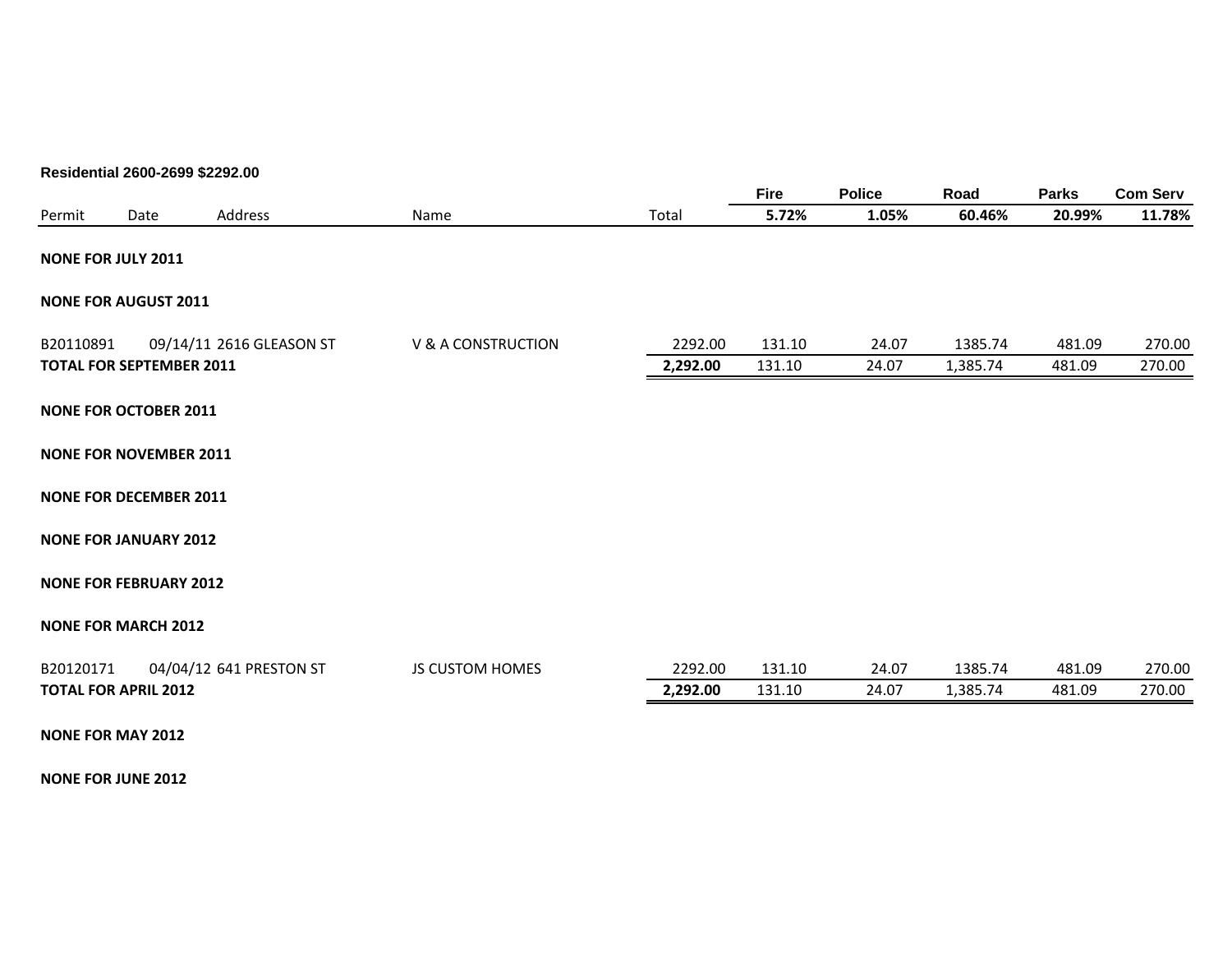#### **Residential 2700-2799 \$2319.00**

|                                |      |                         |                              |          | <b>Fire</b> | <b>Police</b> | Road     | <b>Parks</b> | <b>Com Serv</b> |
|--------------------------------|------|-------------------------|------------------------------|----------|-------------|---------------|----------|--------------|-----------------|
| Permit                         | Date | Address                 | Name                         | Total    | 5.74%       | 1.03%         | 60.85%   | 20.74%       | 11.64%          |
| <b>NONE FOR JULY 2011</b>      |      |                         |                              |          |             |               |          |              |                 |
| <b>NONE FOR AUGUST 2011</b>    |      |                         |                              |          |             |               |          |              |                 |
| <b>NONE FOR SEPTEMBER 2011</b> |      |                         |                              |          |             |               |          |              |                 |
| <b>NONE FOR OCTOBER 2011</b>   |      |                         |                              |          |             |               |          |              |                 |
| <b>NONE FOR NOVEMBER 2011</b>  |      |                         |                              |          |             |               |          |              |                 |
| B20111232                      |      | 12/06/11 1804 ELISON LN | <b>CONSTRUCTION BUILDING</b> | 2319.00  | 133.11      | 23.89         | 1411.11  | 480.96       | 269.93          |
| <b>TOTAL FOR DECEMBER 2011</b> |      |                         |                              | 2,319.00 | 133.11      | 23.89         | 1,411.11 | 480.96       | 269.93          |
| <b>NONE FOR JANUARY 2012</b>   |      |                         |                              |          |             |               |          |              |                 |
| <b>NONE FOR FEBRUARY 2012</b>  |      |                         |                              |          |             |               |          |              |                 |
| <b>NONE FOR MARCH 2012</b>     |      |                         |                              |          |             |               |          |              |                 |
| <b>NONE FOR APRIL 2012</b>     |      |                         |                              |          |             |               |          |              |                 |
| <b>NONE FOR MAY 2012</b>       |      |                         |                              |          |             |               |          |              |                 |
| <b>NONE FOR JUNE 2012</b>      |      |                         |                              |          |             |               |          |              |                 |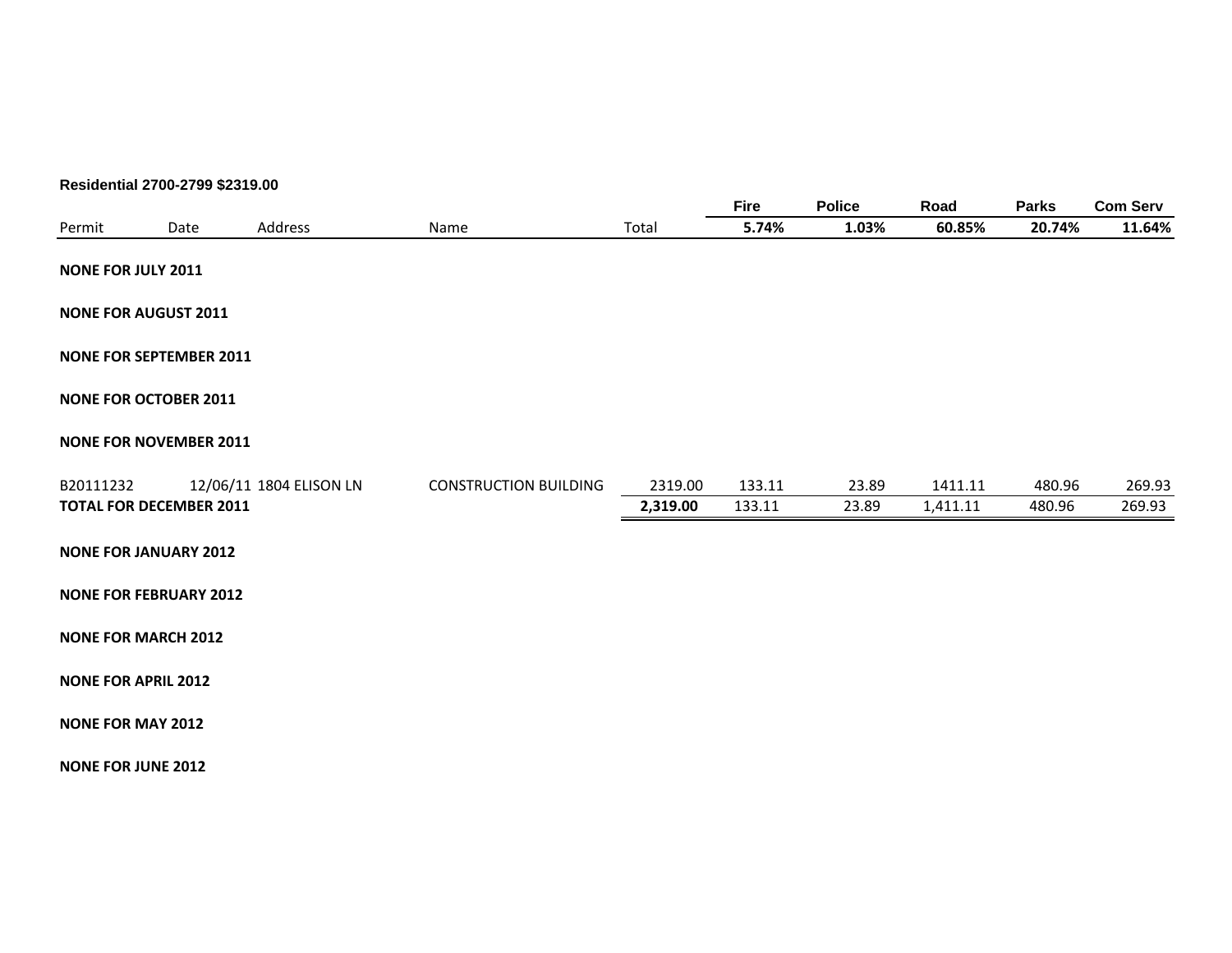#### **Residential 2800-2899 \$2348.00**

|           |                                |                               |                         |          | <b>Fire</b> | <b>Police</b> | Road     | <b>Parks</b> | <b>Com Serv</b> |
|-----------|--------------------------------|-------------------------------|-------------------------|----------|-------------|---------------|----------|--------------|-----------------|
| Permit    | Date                           | Address                       | Name                    | Total    | 5.79%       | 1.06%         | 61.16%   | 20.49%       | 11.50%          |
|           | <b>NONE FOR JULY 2011</b>      |                               |                         |          |             |               |          |              |                 |
|           | <b>NONE FOR AUGUST 2011</b>    |                               |                         |          |             |               |          |              |                 |
|           | <b>NONE FOR SEPTEMBER 2011</b> |                               |                         |          |             |               |          |              |                 |
|           | <b>NONE FOR OCTOBER 2011</b>   |                               |                         |          |             |               |          |              |                 |
|           | <b>NONE FOR NOVEMBER 2011</b>  |                               |                         |          |             |               |          |              |                 |
| B20111232 |                                | 12/08/11 733 ANGLERS BEND WAY | <b>CANYON RIVER DEV</b> | 2348.00  | 135.95      | 24.89         | 1436.04  | 481.11       | 270.02          |
|           | <b>TOTAL FOR DECEMBER 2011</b> |                               |                         | 2,348.00 | 135.95      | 24.89         | 1,436.04 | 481.11       | 270.02          |
|           | <b>NONE FOR JANUARY 2012</b>   |                               |                         |          |             |               |          |              |                 |
|           | <b>NONE FOR FEBRUARY 2012</b>  |                               |                         |          |             |               |          |              |                 |
|           | <b>NONE FOR MARCH 2012</b>     |                               |                         |          |             |               |          |              |                 |
|           | <b>NONE FOR APRIL 2012</b>     |                               |                         |          |             |               |          |              |                 |
|           | <b>NONE FOR MAY 2012</b>       |                               |                         |          |             |               |          |              |                 |
|           | <b>NONE FOR JUNE 2012</b>      |                               |                         |          |             |               |          |              |                 |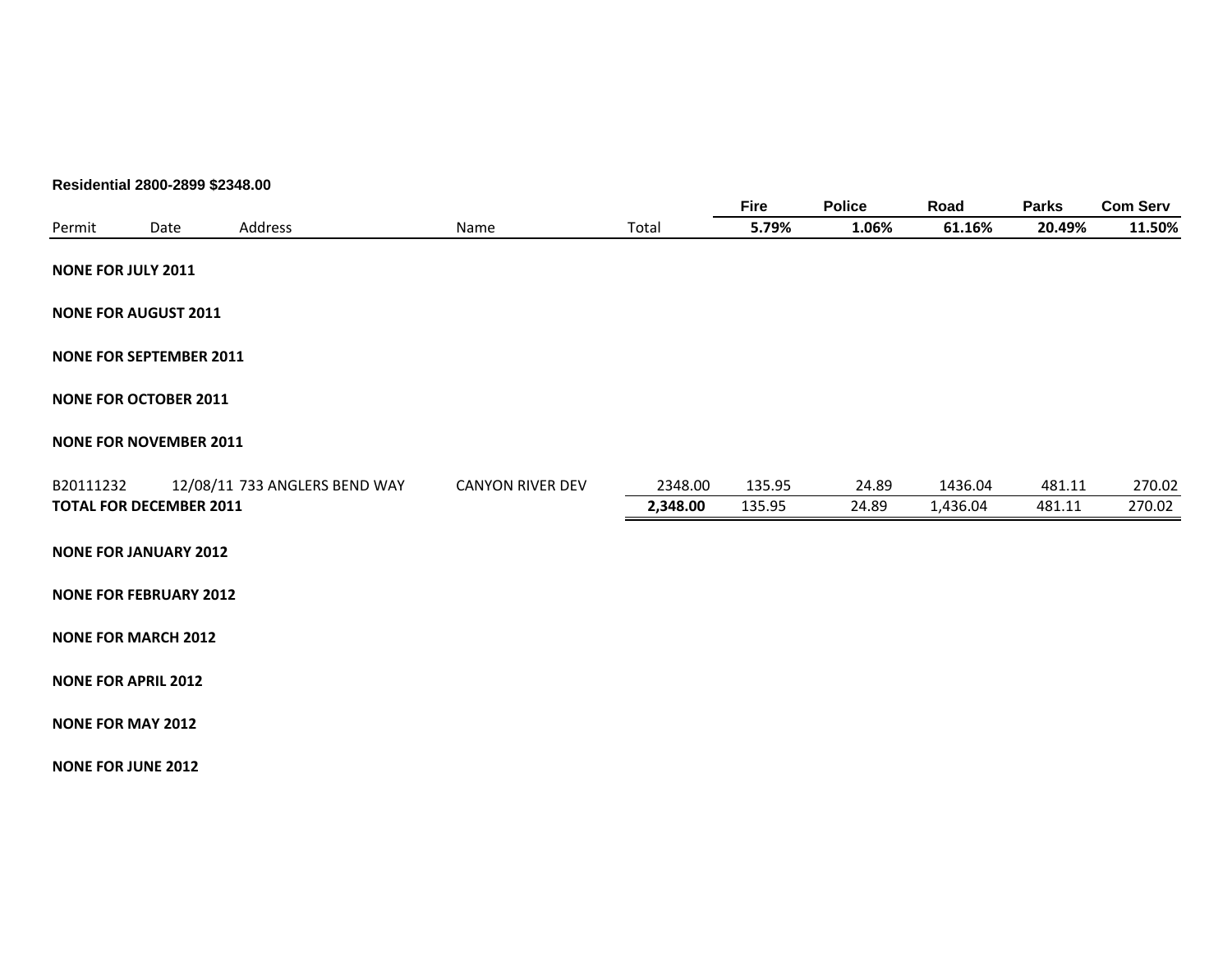#### **Residential 2900-2999 \$2373.00**

|        |                                |         |      |       | <b>Fire</b> | <b>Police</b> | Road   | <b>Parks</b> | <b>Com Serv</b> |
|--------|--------------------------------|---------|------|-------|-------------|---------------|--------|--------------|-----------------|
| Permit | Date                           | Address | Name | Total | 5.82%       | 1.05%         | 61.48% | 20.27%       | 11.38%          |
|        | <b>NONE FOR JULY 2011</b>      |         |      |       |             |               |        |              |                 |
|        | <b>NONE FOR AUGUST 2011</b>    |         |      |       |             |               |        |              |                 |
|        | <b>NONE FOR SEPTEMBER 2011</b> |         |      |       |             |               |        |              |                 |
|        | <b>NONE FOR OCTOBER 2011</b>   |         |      |       |             |               |        |              |                 |
|        | <b>NONE FOR NOVEMBER 2011</b>  |         |      |       |             |               |        |              |                 |
|        | <b>NONE FOR DECEMBER 2011</b>  |         |      |       |             |               |        |              |                 |
|        | <b>NONE FOR JANUARY 2012</b>   |         |      |       |             |               |        |              |                 |
|        | <b>NONE FOR FEBRUARY 2012</b>  |         |      |       |             |               |        |              |                 |
|        | <b>NONE FOR MARCH 2012</b>     |         |      |       |             |               |        |              |                 |
|        | <b>NONE FOR APRIL 2012</b>     |         |      |       |             |               |        |              |                 |
|        | <b>NONE FOR MAY 2012</b>       |         |      |       |             |               |        |              |                 |
|        | <b>NONE FOR JUNE 2012</b>      |         |      |       |             |               |        |              |                 |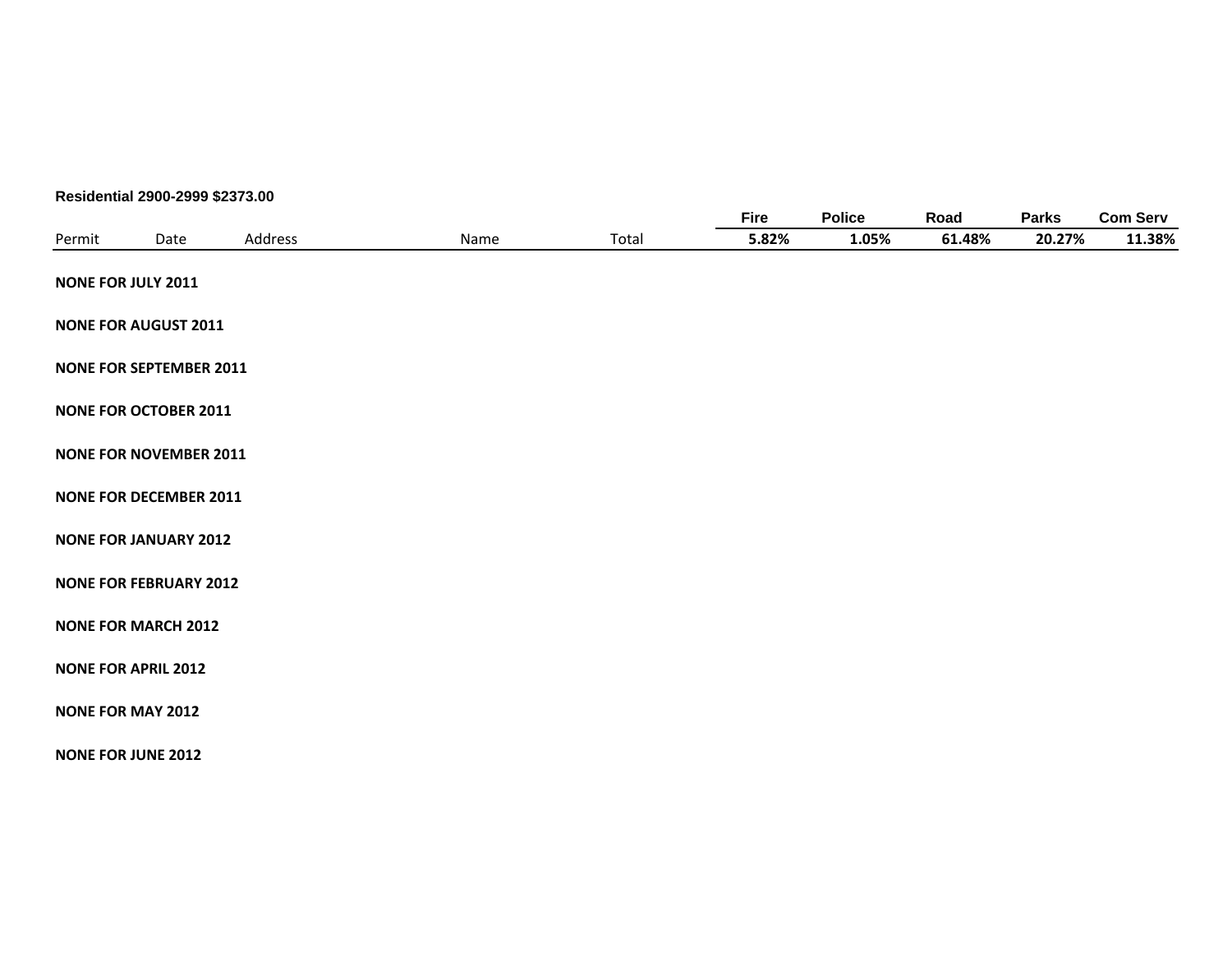#### **Residential 3000-3099 \$2399.00**

|                               |      |                                 |                        |          | <b>Fire</b> | <b>Police</b> | Road     | <b>Parks</b> | <b>Com Serv</b> |
|-------------------------------|------|---------------------------------|------------------------|----------|-------------|---------------|----------|--------------|-----------------|
| Permit                        | Date | Address                         | Name                   | Total    | 5.84%       | 1.04%         | 61.82%   | 20.05%       | 11.25%          |
| <b>NONE FOR JULY 2011</b>     |      |                                 |                        |          |             |               |          |              |                 |
| <b>NONE FOR AUGUST 2011</b>   |      |                                 |                        |          |             |               |          |              |                 |
| B20110886                     |      | 09/21/11 9 CARRIAGE WAY         | <b>EDGELL BUILDING</b> | 2399.00  | 140.10      | 24.95         | 1483.06  | 481.00       | 269.89          |
|                               |      | <b>TOTAL FOR SEPTEMBER 2011</b> |                        | 2,399.00 | 140.10      | 24.95         | 1,483.06 | 481.00       | 269.89          |
| <b>NONE FOR OCTOBER 2011</b>  |      |                                 |                        |          |             |               |          |              |                 |
| B20111265                     |      | 11/16/11 2630 MUIRFIELD CT      | <b>SHELTER WEST</b>    | 2399.00  | 140.10      | 24.95         | 1483.06  | 481.00       | 269.89          |
|                               |      | <b>TOTAL FOR NOVEMBER 2011</b>  |                        | 2,399.00 | 140.10      | 24.95         | 1,483.06 | 481.00       | 269.89          |
| <b>NONE FOR DECEMBER 2011</b> |      |                                 |                        |          |             |               |          |              |                 |
| <b>NONE FOR JANUARY 2012</b>  |      |                                 |                        |          |             |               |          |              |                 |
| <b>NONE FOR FEBRUARY 2012</b> |      |                                 |                        |          |             |               |          |              |                 |
| <b>NONE FOR MARCH 2012</b>    |      |                                 |                        |          |             |               |          |              |                 |
| <b>NONE FOR APRIL 2012</b>    |      |                                 |                        |          |             |               |          |              |                 |
| <b>NONE FOR MAY 2012</b>      |      |                                 |                        |          |             |               |          |              |                 |
| <b>NONE FOR JUNE 2012</b>     |      |                                 |                        |          |             |               |          |              |                 |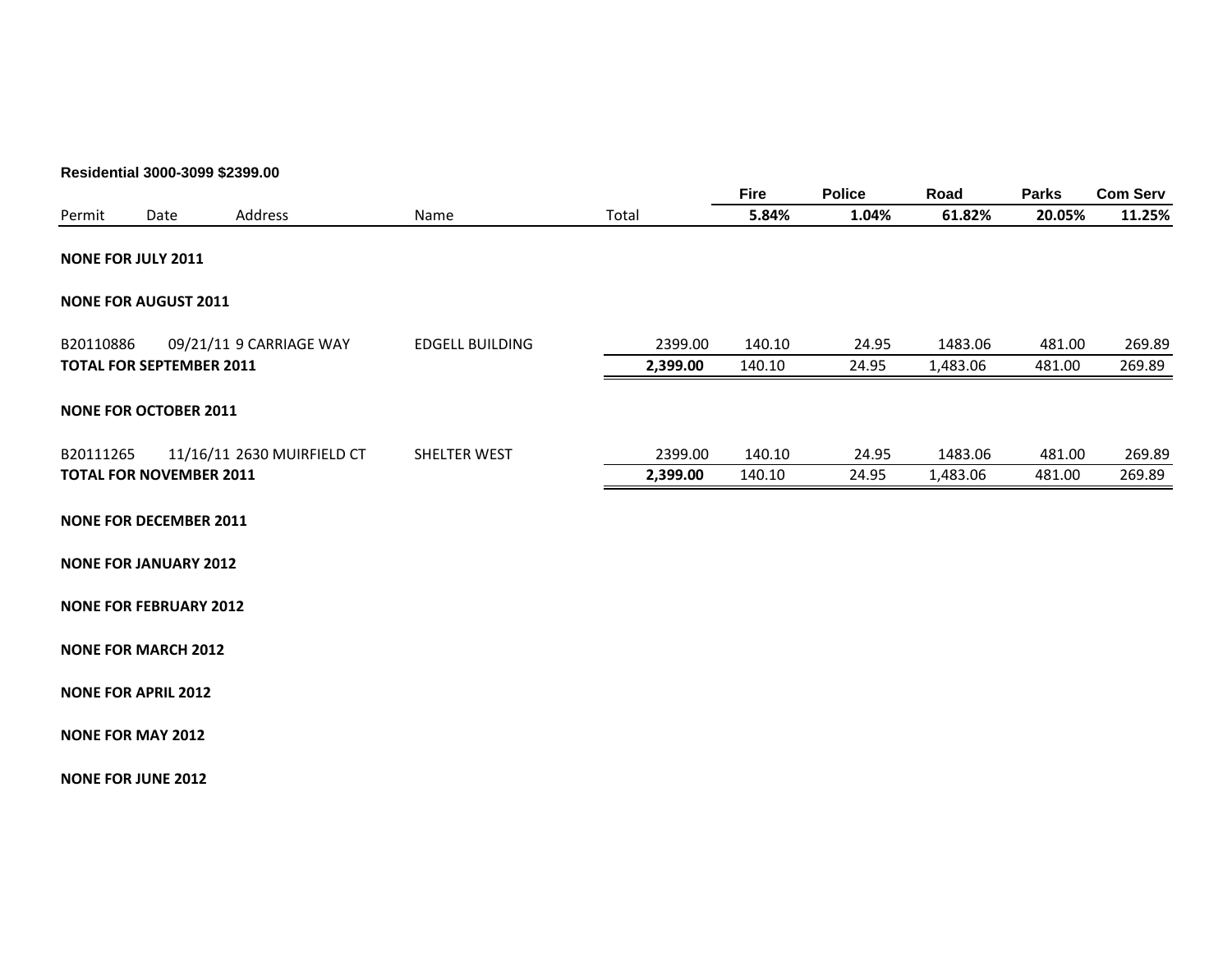#### **Residential 3100-3199 \$2424.00**

|           |                                |                           |                      |          | <b>Fire</b> | <b>Police</b> | Road     | <b>Parks</b> | <b>Com Serv</b> |
|-----------|--------------------------------|---------------------------|----------------------|----------|-------------|---------------|----------|--------------|-----------------|
| Permit    | Date                           | Address                   | Name                 | Total    | 5.86%       | 1.07%         | 62.09%   | 19.84%       | 11.14%          |
|           | <b>NONE FOR JULY 2011</b>      |                           |                      |          |             |               |          |              |                 |
|           | <b>NONE FOR AUGUST 2011</b>    |                           |                      |          |             |               |          |              |                 |
|           | <b>NONE FOR SEPTEMBER 2011</b> |                           |                      |          |             |               |          |              |                 |
| B20110934 |                                | 10/17/11 428 E PINE ST    | <b>QUALITY CONST</b> | 382.00   | 22.39       | 4.09          | 237.18   | 75.79        | 42.55           |
|           | <b>TOTAL FOR OCTOBER 2011</b>  |                           |                      | 382.00   | 22.39       | 4.09          | 237.18   | 75.79        | 42.55           |
|           | <b>NONE FOR NOVEMBER 2011</b>  |                           |                      |          |             |               |          |              |                 |
|           | <b>NONE FOR DECEMBER 2011</b>  |                           |                      |          |             |               |          |              |                 |
|           | <b>NONE FOR JANUARY 2012</b>   |                           |                      |          |             |               |          |              |                 |
| EXC120052 |                                | 02/24/12 7306 BUCKHORN LN |                      | 2424.00  | 142.05      | 25.94         | 1505.06  | 480.92       | 270.03          |
|           | <b>TOTAL FOR FEBRUARY 2012</b> |                           |                      | 2,424.00 | 142.05      | 25.94         | 1,505.06 | 480.92       | 270.03          |
|           | <b>NONE FOR MARCH 2012</b>     |                           |                      |          |             |               |          |              |                 |
|           | <b>NONE FOR APRIL 2012</b>     |                           |                      |          |             |               |          |              |                 |
|           | <b>NONE FOR MAY 2012</b>       |                           |                      |          |             |               |          |              |                 |

**NONE FOR JUNE 2012**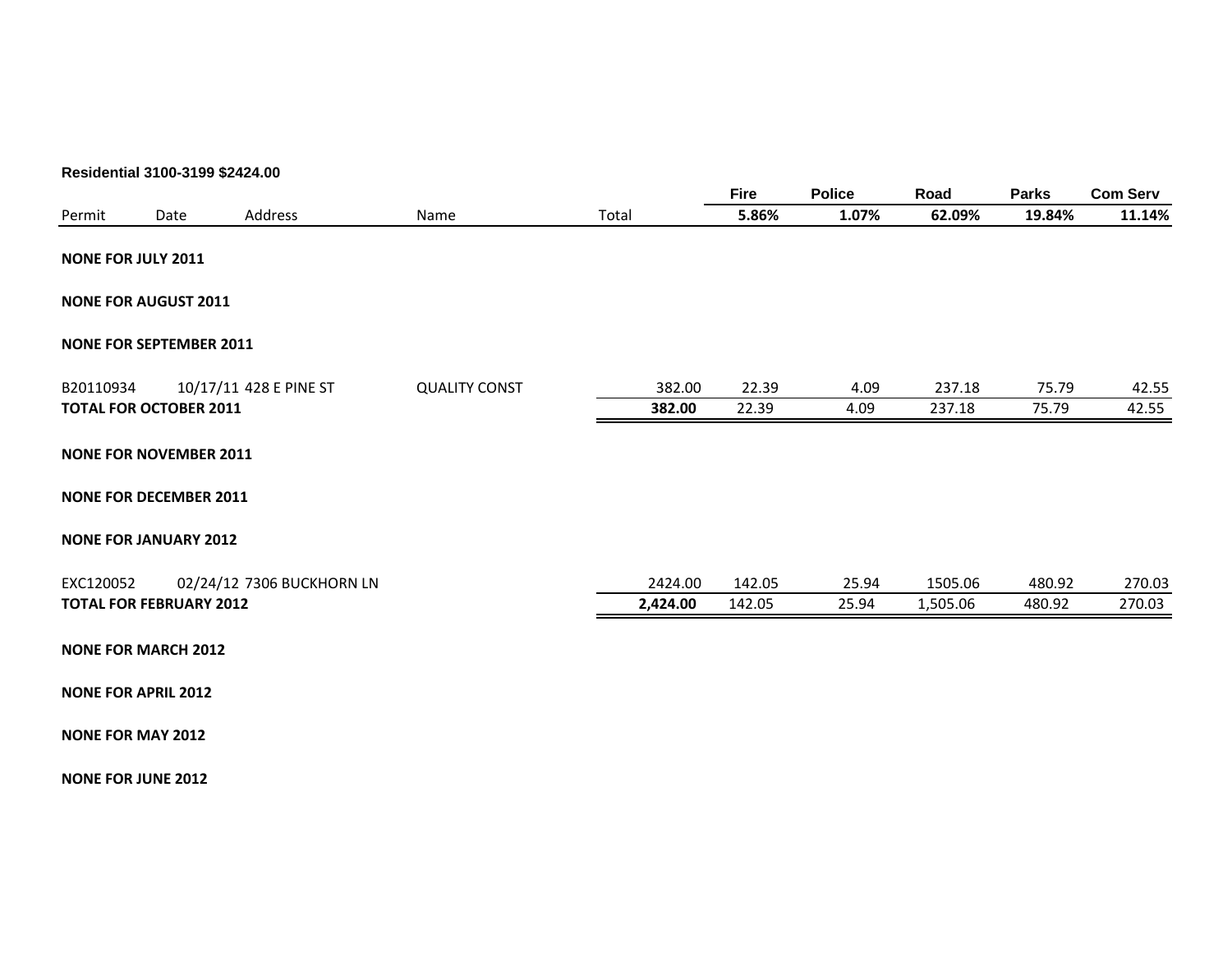#### **Residential >3200 \$2424.00**

|           |                                 |                               |                               |          | <b>Fire</b> | <b>Police</b> | Road     | <b>Parks</b> | <b>Com Serv</b> |
|-----------|---------------------------------|-------------------------------|-------------------------------|----------|-------------|---------------|----------|--------------|-----------------|
| Permit    | Date                            | Address                       | Name                          | Total    | 5.86%       | 1.07%         | 62.09%   | 19.84%       | 11.14%          |
|           |                                 |                               |                               |          |             |               |          |              |                 |
| B20110532 |                                 | 07/08/11 1204 COLTER CT       | <b>CRESCENT MOUNTAIN</b>      | 2424.00  | 142.05      | 25.94         | 1505.06  | 480.92       | 270.03          |
| B20110473 |                                 | 07/26/11 3152 LAMOREUX LN     | REEVES CONSTRUCTION           | 2424.00  | 142.05      | 25.94         | 1505.06  | 480.92       | 270.03          |
| B20110489 |                                 | 07/28/11 4980 JEFF DR         | <b>KGB CONSTRUCTION</b>       | 2424.00  | 142.05      | 25.94         | 1505.06  | 480.92       | 270.03          |
|           | <b>TOTAL FOR JULY 2011</b>      |                               |                               | 7,272.00 | 426.14      | 77.81         | 4,515.18 | 1,442.76     | 810.10          |
|           | <b>NONE FOR AUGUST 2011</b>     |                               |                               |          |             |               |          |              |                 |
|           |                                 |                               |                               |          |             |               |          |              |                 |
| B20110945 |                                 | 09/21/11 2815 WOODLAND AVE    | MOSTAD CONSTRUCTION           | 2424.00  | 142.05      | 25.94         | 1505.06  | 480.92       | 270.03          |
| B20110851 |                                 | 09/21/11 1533 ANGELINA WAY    | <b>MCMAHON CONSTRUCTION</b>   | 2424.00  | 142.05      | 25.94         | 1505.06  | 480.92       | 270.03          |
| B20110921 |                                 | 09/21/11 711 SPANISH PEAKS DR | <b>EDGELL BUILDING</b>        | 2424.00  | 142.05      | 25.94         | 1505.06  | 480.92       | 270.03          |
|           | <b>TOTAL FOR SEPTEMBER 2011</b> |                               |                               | 7,272.00 | 426.14      | 77.81         | 4,515.18 | 1,442.76     | 810.10          |
|           |                                 |                               |                               |          |             |               |          |              |                 |
|           | <b>NONE FOR OCTOBER 2011</b>    |                               |                               |          |             |               |          |              |                 |
| EXC110880 |                                 | 11/01/11 7226 BUCKHORN LN     | <b>STENERSON BROTHERS EXC</b> | 2424.00  | 142.05      | 25.94         | 1505.06  | 480.92       | 270.03          |
| B20111270 |                                 | 11/21/11 7404 HIGHLINE CT     | MOSTAD CONSTRUCTION           | 2424.00  | 142.05      | 25.94         | 1505.06  | 480.92       | 270.03          |
|           | <b>TOTAL FOR NOVEMBER 2011</b>  |                               |                               | 4,848.00 | 284.09      | 51.87         | 3,010.12 | 961.84       | 540.07          |
|           |                                 |                               |                               |          |             |               |          |              |                 |
|           | <b>NONE FOR DECEMBER 2011</b>   |                               |                               |          |             |               |          |              |                 |
| B20120005 |                                 | 01/30/12 5005 JEFF DR         | HAUSER, JASON                 | 2424.00  | 142.05      | 25.94         | 1505.06  | 480.92       | 270.03          |
|           | <b>TOTAL FOR JANUARY 2012</b>   |                               |                               | 2,424.00 | 142.05      | 25.94         | 1,505.06 | 480.92       | 270.03          |
|           |                                 |                               |                               |          |             |               |          |              |                 |
|           | <b>NONE FOR FEBRUARY 2012</b>   |                               |                               |          |             |               |          |              |                 |
| B20120083 |                                 | 03/09/12 4945 JEFF DR         | MCELMURRY HOMES INC           | 2424.00  | 142.05      | 25.94         | 1505.06  | 480.92       | 270.03          |
|           | <b>TOTAL FOR MARCH 2012</b>     |                               |                               | 2,424.00 | 142.05      | 25.94         | 1,505.06 | 480.92       | 270.03          |
|           |                                 |                               |                               |          |             |               |          |              |                 |
| B20120112 |                                 | 04/10/12 6907 ALISHA DR       | STRAIGHT LINE CONSTR.         | 2424.00  | 142.05      | 25.94         | 1505.06  | 480.92       | 270.03          |
|           | <b>TOTAL FOR APRIL 2012</b>     |                               |                               | 2,424.00 | 142.05      | 25.94         | 1,505.06 | 480.92       | 270.03          |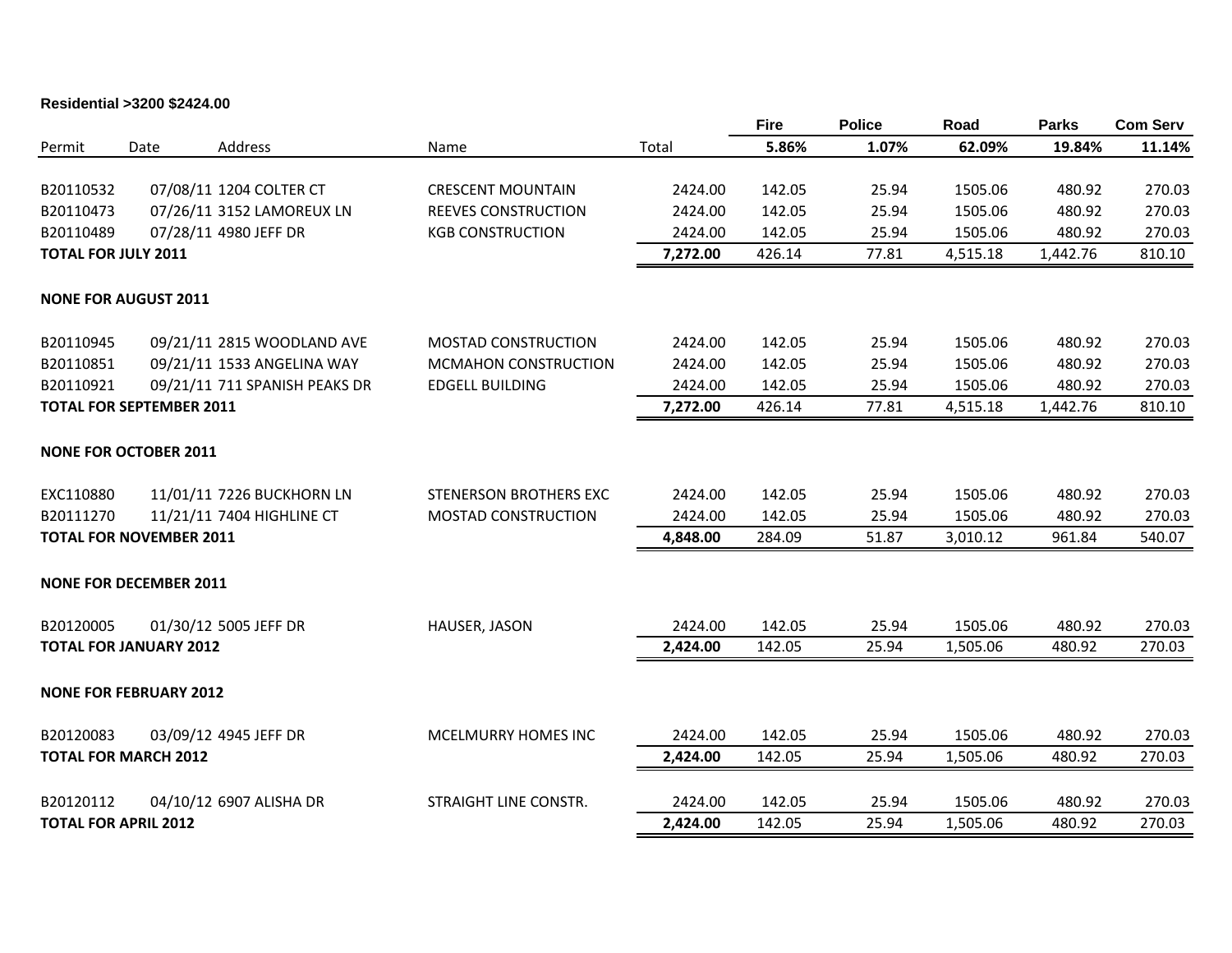#### **Residential >3200 \$2424.00 Continued**

| B20120115                 | 05/07/12 6130 HOBSON LN       | PASYUK, VLADIMIR                     | 2424.00   | 142.05 | 25.94  | 1505.06  | 480.92   | 270.03   |
|---------------------------|-------------------------------|--------------------------------------|-----------|--------|--------|----------|----------|----------|
| B20120092                 | 05/08/12 618 SPANISH PEAKS DR | KHOURY, DEVIN                        | 2424.00   | 142.05 | 25.94  | 1505.06  | 480.92   | 270.03   |
| B20120320                 | 05/11/12 2106 39TH ST         | <b>GYDAS, EVALDAS &amp; KRISTINE</b> | 2424.00   | 142.05 | 25.94  | 1505.06  | 480.92   | 270.03   |
| B20120319                 | 05/14/12 2802 CAMPSITE PL     | <b>BURGAD, DAN &amp; TIFFANY</b>     | 2424.00   | 142.05 | 25.94  | 1505.06  | 480.92   | 270.03   |
| B20120349                 | 05/15/12 4990 JEFF DR         | <b>KGB CONSTRUCTION</b>              | 2424.00   | 142.05 | 25.94  | 1505.06  | 480.92   | 270.03   |
| <b>TOTAL FOR MAY 2012</b> |                               |                                      | 12,120.00 | 710.23 | 129.68 | 7.525.31 | 2.404.61 | 1,350.17 |
|                           |                               |                                      |           |        |        |          |          |          |
|                           |                               |                                      |           |        |        |          |          |          |
| B20120242                 | 06/01/12 131 FAIRWAY DR       | ETTER MATTHEWS ARCH.                 | 2424.00   | 142.05 | 25.94  | 1505.06  | 480.92   | 270.03   |
| B20120456                 | 06/21/12 2927 PRADA DR        | EDGELL BUILDING & DEV                | 2424.00   | 142.05 | 25.94  | 1505.06  | 480.92   | 270.03   |
| B20120474                 | 06/21/12 2910 CAMPSITE PLACE  | <b>EDGELL BUILDING &amp; DEV</b>     | 2424.00   | 142.05 | 25.94  | 1505.06  | 480.92   | 270.03   |
| B20120420                 | 06/25/12 420 SPANISH PEAKS DR | <b>HOYT HOMES INC</b>                | 2424.00   | 142.05 | 25.94  | 1505.06  | 480.92   | 270.03   |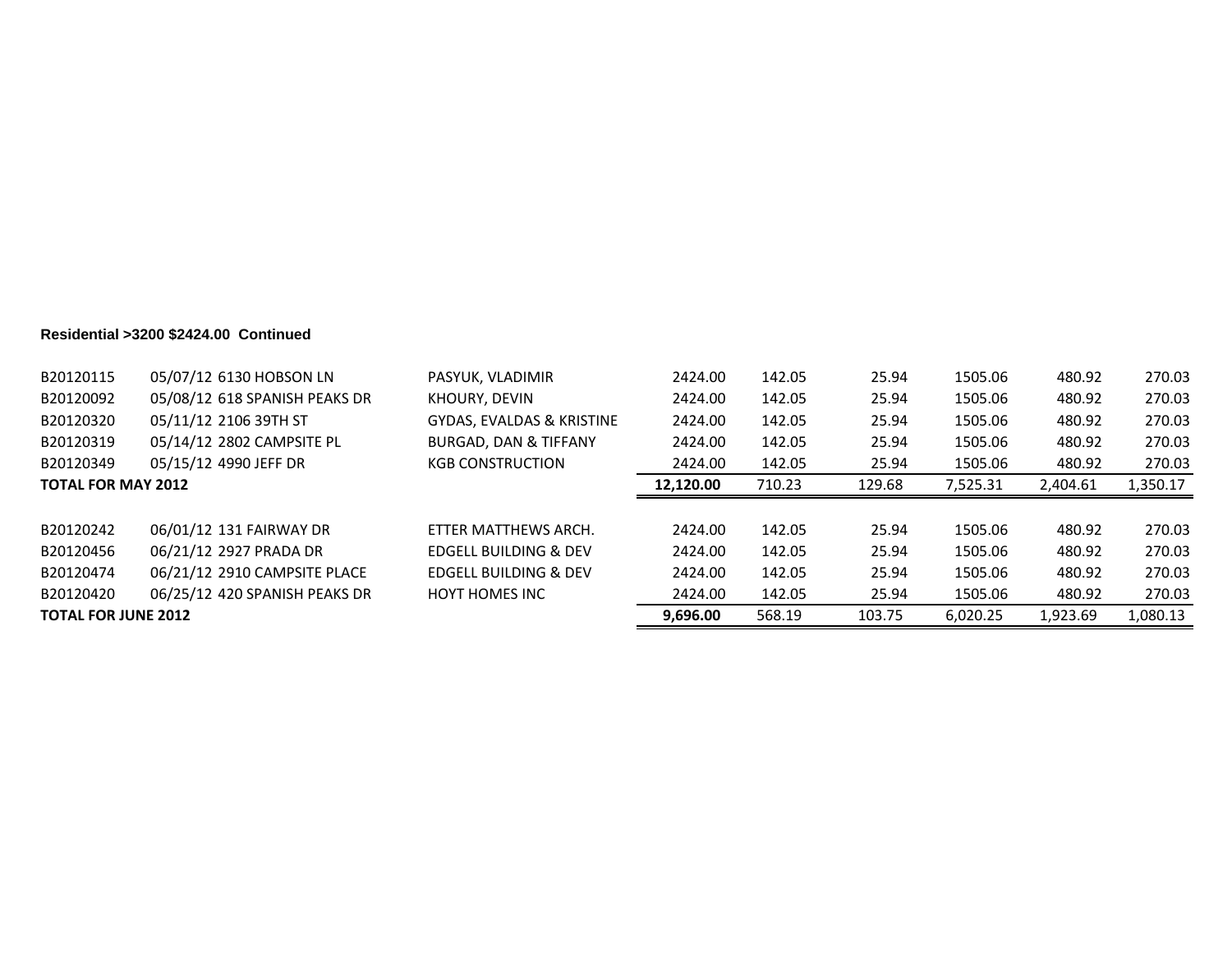#### **Residential All other housing Duplex \$1262.00 per unit**

|                            |                                 |                                |                           |            | <b>Fire</b> | <b>Police</b> | Road       | <b>Parks</b> | <b>Com Serv</b> |
|----------------------------|---------------------------------|--------------------------------|---------------------------|------------|-------------|---------------|------------|--------------|-----------------|
| Permit                     | Date                            | Address                        | Name                      | Total      | 5.47%       | 1.03%         | 58.08%     | 22.66%       | 12.76%          |
|                            |                                 |                                |                           |            |             |               |            |              |                 |
| EXC110516                  |                                 | 07/26/11 4632 CALISTOGA WAY    | MISSOULA VALLEY EXC       | 10096.00   | 552.25      | 103.99        | 5863.76    | 2287.75      | 1288.25         |
| EXC110515                  |                                 | 07/28/11 4672 CALISTOGA LN     | MISSOULA VALLEY EXC       | 15144.00   | 828.38      | 155.98        | 8795.64    | 3431.63      | 1932.37         |
| <b>TOTAL FOR JULY 2011</b> |                                 |                                |                           | 25,240.00  | 1,380.63    | 259.97        | 14,659.39  | 5,719.38     | 3,220.62        |
|                            |                                 |                                |                           |            |             |               |            |              |                 |
| B20110517                  |                                 | 08/02/11 215 A-D INEZ ST       | RED DOG CONST             | 5048.00    | 276.13      | 51.99         | 2931.88    | 1143.88      | 644.12          |
| EXC110581                  |                                 | 08/05/11 4720 CALISTOGA LN     |                           | 20192.00   | 1104.50     | 207.98        | 11727.51   | 4575.51      | 2576.50         |
| EXC110605                  |                                 | 08/11/11 8523 ROLLER COASTER   | J & J EXCAVATING          | 6786.30    | 371.21      | 69.90         | 3941.48    | 1537.78      | 865.93          |
| B20110531                  |                                 | 08/18/11 1906 S A 14TH ST W    | <b>AULT &amp; ROHDE</b>   | 3786.00    | 207.09      | 39.00         | 2198.91    | 857.91       | 483.09          |
|                            | <b>TOTAL FOR AUGUST 2011</b>    |                                |                           | 35,812.30  | 1,958.93    | 368.87        | 20,799.78  | 8,115.07     | 4,569.65        |
|                            |                                 |                                |                           |            |             |               |            |              |                 |
| B20101038                  |                                 | 09/06/11 2422 39TH ST          | <b>TOLLEFSON CONST</b>    | 22716.00   | 1242.57     | 233.97        | 13193.45   | 5147.45      | 2898.56         |
| B20101049                  |                                 | 09/06/11 2418 39TH ST          | <b>TOLLEFSON CONST</b>    | 26502.00   | 1449.66     | 272.97        | 15392.36   | 6005.35      | 3381.66         |
|                            | <b>TOTAL FOR SEPTEMBER 2011</b> |                                |                           | 49,218.00  | 2,692.22    | 506.95        | 28,585.81  | 11,152.80    | 6,280.22        |
|                            |                                 |                                |                           |            |             |               |            |              |                 |
| B20110585                  |                                 | 10/03/11 4000 MULLAN ROAD      | <b>INLAND MONTANA LLC</b> | 30288.00   | 1656.75     | 311.97        | 17591.27   | 6863.26      | 3864.75         |
| B20110580                  |                                 | 10/03/11 4000 MULLAN ROAD      | <b>INLAND MONTANA LLC</b> | 10096.00   | 552.25      | 103.99        | 5863.76    | 2287.75      | 1288.25         |
| B20110581                  |                                 | 10/03/11 4000 C101 MULLAN ROAD | <b>INLAND MONTANA LLC</b> | 30288.00   | 1656.75     | 311.97        | 17591.27   | 6863.26      | 3864.75         |
| B20110582                  |                                 | 10/03/11 4000 MULLAN ROAD      | <b>INLAND MONTANA LLC</b> | 30288.00   | 1656.75     | 311.97        | 17591.27   | 6863.26      | 3864.75         |
| B20110584                  |                                 | 10/03/11 4000 MULLAN ROAD      | <b>INLAND MONTANA LLC</b> | 30288.00   | 1656.75     | 311.97        | 17591.27   | 6863.26      | 3864.75         |
| B20110586                  |                                 | 10/03/11 4000 MULLAN ROAD      | <b>INLAND MONTANA LLC</b> | 30288.00   | 1656.75     | 311.97        | 17591.27   | 6863.26      | 3864.75         |
| B20110587                  |                                 | 10/03/11 4000 MULLAN ROAD      | <b>INLAND MONTANA LLC</b> | 30288.00   | 1656.75     | 311.97        | 17591.27   | 6863.26      | 3864.75         |
| B20110588                  |                                 | 10/03/11 4000 MULLAN ROAD      | <b>INLAND MONTANA LLC</b> | 25240.00   | 1380.63     | 259.97        | 14659.39   | 5719.38      | 3220.62         |
| B20110589                  |                                 | 10/03/11 4000 MULLAN ROAD      | <b>INLAND MONTANA LLC</b> | 25240.00   | 1380.63     | 259.97        | 14659.39   | 5719.38      | 3220.62         |
| B20110583                  |                                 | 10/03/11 4000 MULLAN ROAD      | <b>INLAND MONTANA LLC</b> | 10096.00   | 552.25      | 103.99        | 5863.76    | 2287.75      | 1288.25         |
| B20110969                  |                                 | 10/17/11 1915 101 KENSINGTON   | <b>BTW INC</b>            | 5048.00    | 276.13      | 51.99         | 2931.88    | 1143.88      | 644.12          |
| B20110968                  |                                 | 10/17/11 1909 102 KENSINGTON   | <b>BTW INC</b>            | 3786.00    | 207.09      | 39.00         | 2198.91    | 857.91       | 483.09          |
| B20110967                  |                                 | 10/17/11 1909 101 KENSINGTON   | <b>BTW INC</b>            | 3786.00    | 207.09      | 39.00         | 2198.91    | 857.91       | 483.09          |
|                            | <b>TOTAL FOR OCTOBER 2011</b>   |                                |                           | 265,020.00 | 14,496.59   | 2,729.71      | 153,923.62 | 60,053.53    | 33,816.55       |
|                            |                                 |                                |                           |            |             |               |            |              |                 |
| B20110966                  |                                 | 11/01/11 1900 101 TRAIL ST     | <b>ZEPEDA HOMES</b>       | 10096.00   | 552.25      | 103.99        | 5863.76    | 2287.75      | 1288.25         |
| B20111253                  |                                 | 11/07/11 2519 A/B SPURGIN RD   | SNIDER, LEE & BRANDY      | 2524.00    | 138.06      | 26.00         | 1465.94    | 571.94       | 322.06          |
| B20111252                  |                                 | 11/07/11 2521 A/B SPURGIN RD   | SNIDER, LEE & BRANDY      | 2524.00    | 138.06      | 26.00         | 1465.94    | 571.94       | 322.06          |
|                            | <b>TOTAL FOR NOVEMBER 2011</b>  |                                |                           | 15,144.00  | 828.38      | 155.98        | 8,795.64   | 3,431.63     | 1,932.37        |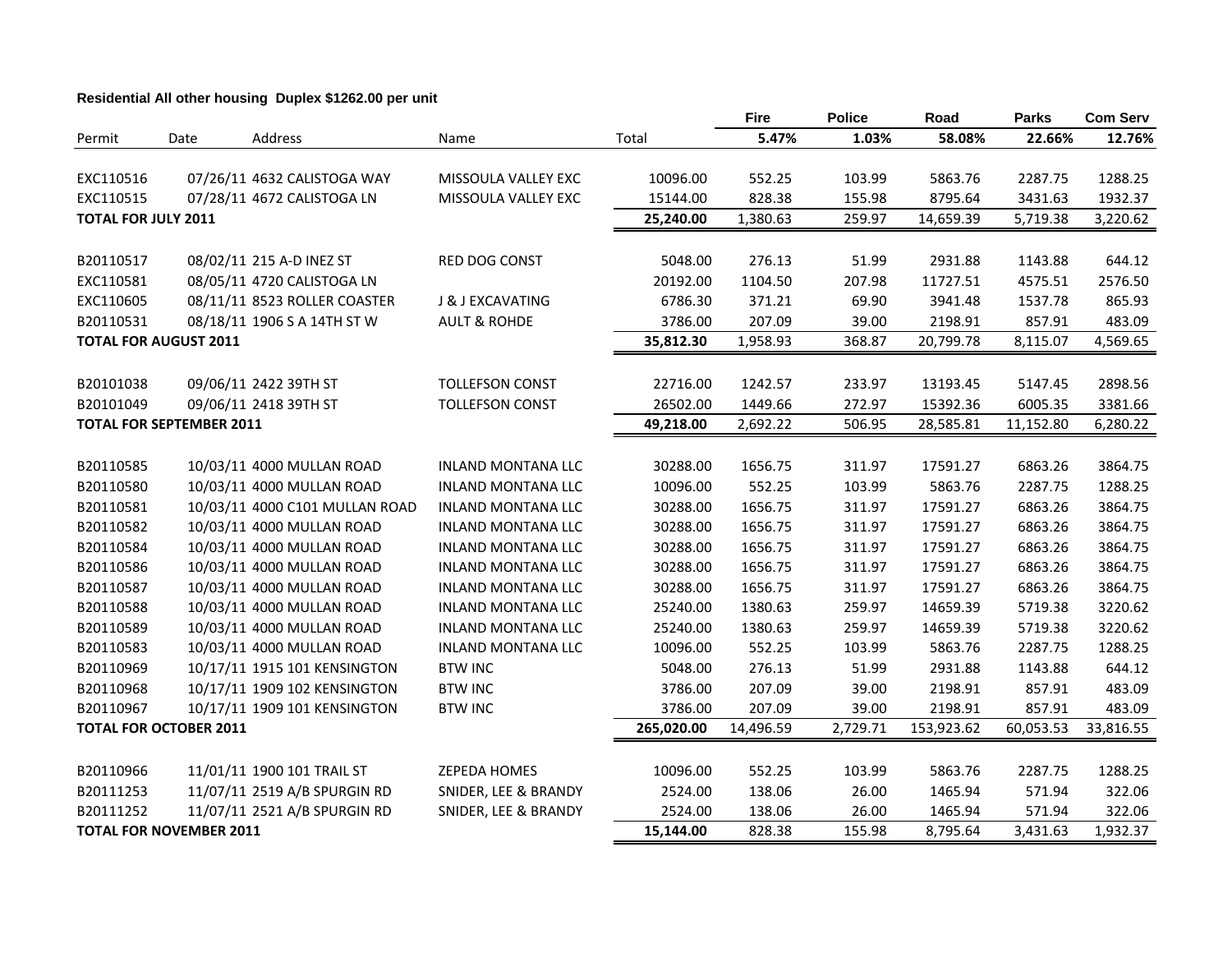#### **Residential All other housing Continued**

| B20111336                      | 12/02/11 310 A/B INEZ ST       | <b>HUFF CONSTRUCTION</b>    | 2524.00   | 138.06   | 26.00  | 1465.94   | 571.94    | 322.06   |
|--------------------------------|--------------------------------|-----------------------------|-----------|----------|--------|-----------|-----------|----------|
| <b>TOTAL FOR DECEMBER 2011</b> |                                |                             | 2,524.00  | 138.06   | 26.00  | 1,465.94  | 571.94    | 322.06   |
| <b>NONE FOR JANUARY 2012</b>   |                                |                             |           |          |        |           |           |          |
| <b>NONE FOR FEBRUARY 2012</b>  |                                |                             |           |          |        |           |           |          |
| B20120087                      | 03/14/12 2322 A LIVINGSTON AVE | <b>MOUNTAIN CONST.</b>      | 2524.00   | 138.06   | 26.00  | 1465.94   | 571.94    | 322.06   |
| B20120032                      | 03/22/12 860 A/B DICKENS ST    | ARR ENTERPRISE LLC          | 2524.00   | 138.06   | 26.00  | 1465.94   | 571.94    | 322.06   |
| <b>TOTAL FOR MARCH 2012</b>    |                                |                             | 5,048.00  | 276.13   | 51.99  | 2,931.88  | 1,143.88  | 644.12   |
|                                |                                |                             |           |          |        |           |           |          |
| B20120053                      | 04/02/12 2060 COOPER ST        | DRAKE LEMM CONST.           | 26502.00  | 1449.66  | 272.97 | 15392.36  | 6005.35   | 3381.66  |
| B20120052                      | 04/11/12 1661 SHINDIG DR       | STRAIGHT LINE CONST.        | 16406.00  | 897.41   | 168.98 | 9528.60   | 3717.60   | 2093.41  |
| B20120167                      | 04/23/12 1911 A/B MOUNT AVE    | <b>BTW INC</b>              | 2524.00   | 138.06   | 26.00  | 1465.94   | 571.94    | 322.06   |
| <b>TOTAL FOR APRIL 2012</b>    |                                |                             | 45,432.00 | 2,485.13 | 467.95 | 26,386.91 | 10,294.89 | 5,797.12 |
|                                |                                |                             |           |          |        |           |           |          |
| B20120257                      | 05/03/12 1425 A/B CATLIN ST    | D G MILLER INC              | 2524.00   | 138.06   | 26.00  | 1465.94   | 571.94    | 322.06   |
| B20120326                      | 05/30/12 545 A WOODFORD AVE    | <b>SUTER CONSTRUCTION</b>   | 1262.00   | 69.03    | 13.00  | 732.97    | 285.97    | 161.03   |
| <b>TOTAL FOR MAY 2012</b>      |                                |                             | 3,786.00  | 207.09   | 39.00  | 2,198.91  | 857.91    | 483.09   |
|                                |                                |                             |           |          |        |           |           |          |
| B20120327                      | 06/04/12 1248 RIVER ST         | <b>FIVE VALLEY BUILDERS</b> | 1262.00   | 69.03    | 13.00  | 732.97    | 285.97    | 161.03   |
| B20120117                      | 06/18/12 735 CHESTNUT ST       | <b>BULE SAGE RENOVATION</b> | 1262.00   | 69.03    | 13.00  | 732.97    | 285.97    | 161.03   |
| B20120418                      | 06/25/12 1848 A S 11TH ST W    | <b>KPP CONSTRUCTION</b>     | 2524.00   | 138.06   | 26.00  | 1465.94   | 571.94    | 322.06   |
| <b>TOTAL FOR JUNE 2012</b>     |                                |                             | 5,048.00  | 276.13   | 51.99  | 2,931.88  | 1,143.88  | 644.12   |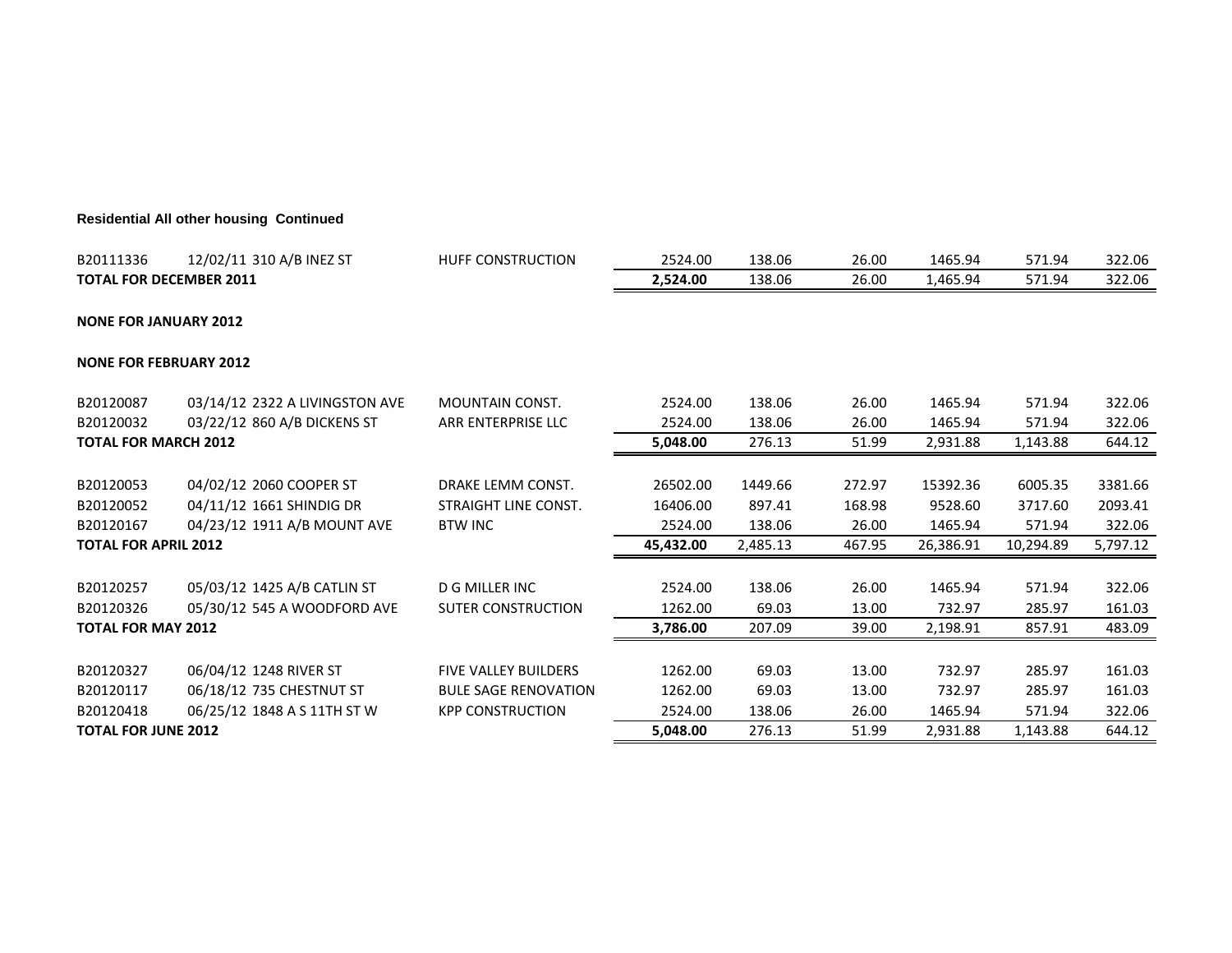## **COMMERCIAL IMPACT FEES FY12**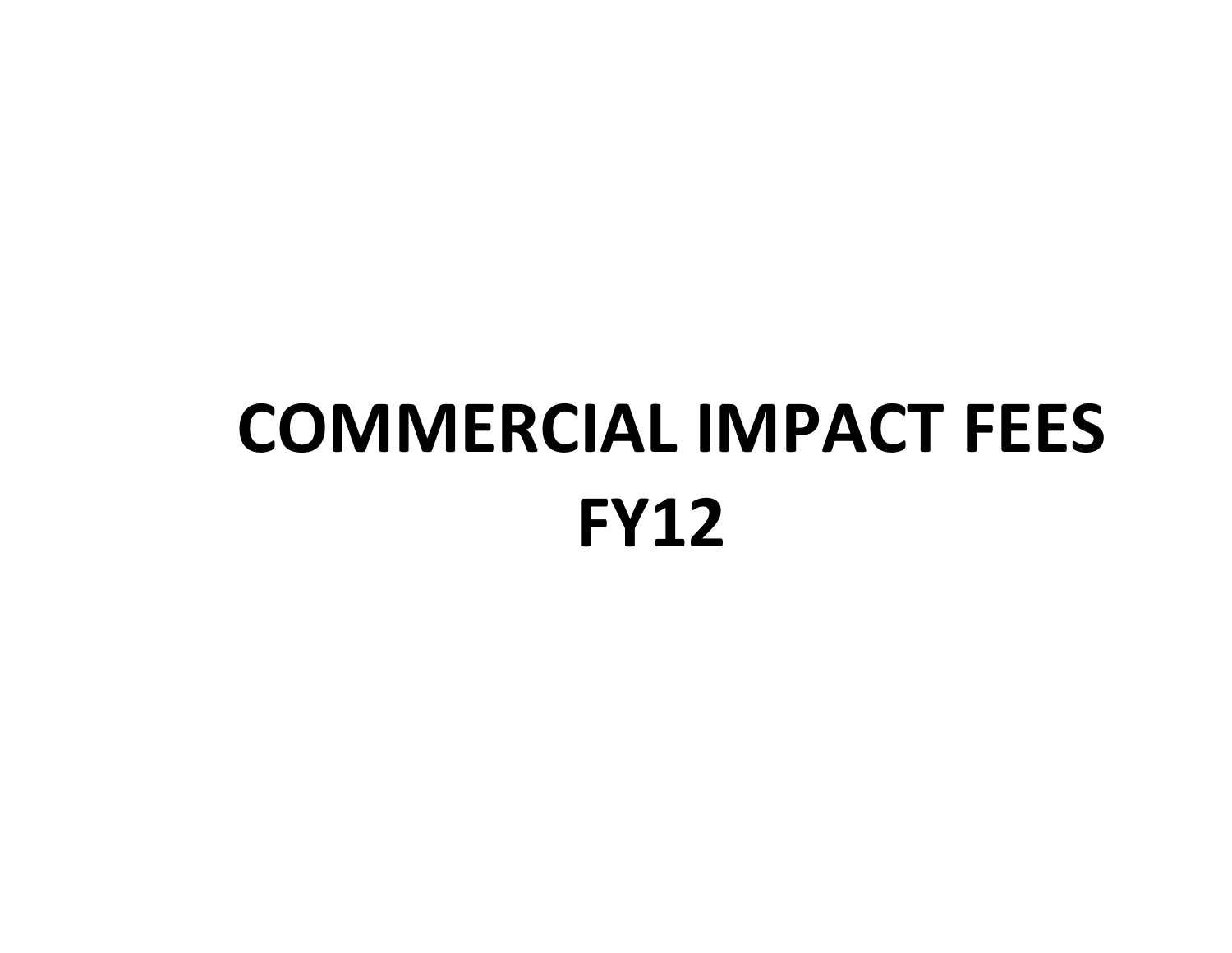#### **Com/Shopping Center 50,000 sf or less**

|                            |                                 |                              |                            |           | <b>Fire</b> | <b>Police</b> | Road      | <b>Com Serv</b> |
|----------------------------|---------------------------------|------------------------------|----------------------------|-----------|-------------|---------------|-----------|-----------------|
| Permit                     | Date                            | Address                      | Name                       | Total     | 3.69%       | 0.86%         | 88.29%    | 7.16%           |
| B20110633                  |                                 | 07/15/11 800 VAN BUREN ST    | ART ANNEX HVAC             | 202.36    | 7.47        | 1.74          | 178.66    | 14.49           |
| <b>TOTAL FOR JULY 2011</b> |                                 |                              |                            | 202.36    | 7.47        | 1.74          | 178.66    | 14.49           |
|                            | <b>NONE FOR AUGUST 2011</b>     |                              |                            |           |             |               |           |                 |
| B20110805                  |                                 | 09/07/11 1140 E BROADWAY     | DUMAN DEV. STORAGE UNIT    | 94.50     | 3.49        | 0.81          | 83.43     | 6.77            |
| B20110805                  |                                 | 09/07/11 1140 E BROADWAY     | DUMAN DEV. STORAGE UNIT    | 1602.00   | 59.11       | 13.78         | 1414.41   | 114.70          |
| B20110880                  |                                 | 09/07/11 600 S HIGGINS AVE   | <b>BRIDGE PIZZA</b>        | 772.42    | 28.50       | 6.64          | 681.97    | 55.31           |
| EXC110711                  |                                 | 09/20/11 5660 EXPRESSWAY     | <b>FLETCHER EXCAVATION</b> | 2494.13   | 92.03       | 21.45         | 2202.07   | 178.58          |
| B20111065                  |                                 | 09/29/11 1507 MONTANA ST     | KNOWLLER, JUERGEN          | 852.39    | 31.45       | 7.33          | 752.58    | 61.03           |
|                            | <b>TOTAL FOR SEPTEMBER 2011</b> |                              |                            | 5,815.44  | 214.59      | 50.01         | 5,134.45  | 416.39          |
| B20110599                  |                                 | 10/03/11 4000 MULLAN ROAD    | <b>INLAND MONTANA LLC</b>  | 15260.52  | 563.11      | 131.24        | 13473.51  | 1092.65         |
| B20111033                  |                                 | 10/12/11 916 S HIGGINS AVE W | <b>WAGNERS</b>             | 871.20    | 32.15       | 7.49          | 769.18    | 62.38           |
| B20111161                  |                                 | 10/14/11 5200 BIGFORK RD     | <b>MALONEY RANCH PARK</b>  | 219.26    | 8.09        | 1.89          | 193.58    | 15.70           |
|                            | <b>TOTAL FOR OCTOBER 2011</b>   |                              |                            | 16,350.98 | 603.35      | 140.62        | 14,436.28 | 1,170.73        |
| B20111238                  |                                 | 11/08/11 150 E PINE ST       | ADVENTURE CYCLING ASSOC.   | 3291.05   | 121.44      | 28.30         | 2905.67   | 235.64          |
|                            | <b>TOTAL FOR NOVEMBER 2011</b>  |                              |                            | 3,291.05  | 121.44      | 28.30         | 2,905.67  | 235.64          |
|                            | <b>NONE FOR DECEMBER 2011</b>   |                              |                            |           |             |               |           |                 |
| B20120041                  |                                 | 01/30/12 130 E BROADWAY      | ARMY NAVY ADVENTURE SOURCE | 66.00     | 2.44        | 0.57          | 58.27     | 4.73            |
|                            | <b>TOTAL FOR JANUARY 2012</b>   |                              |                            | 66.00     | 2.44        | 0.57          | 58.27     | 4.73            |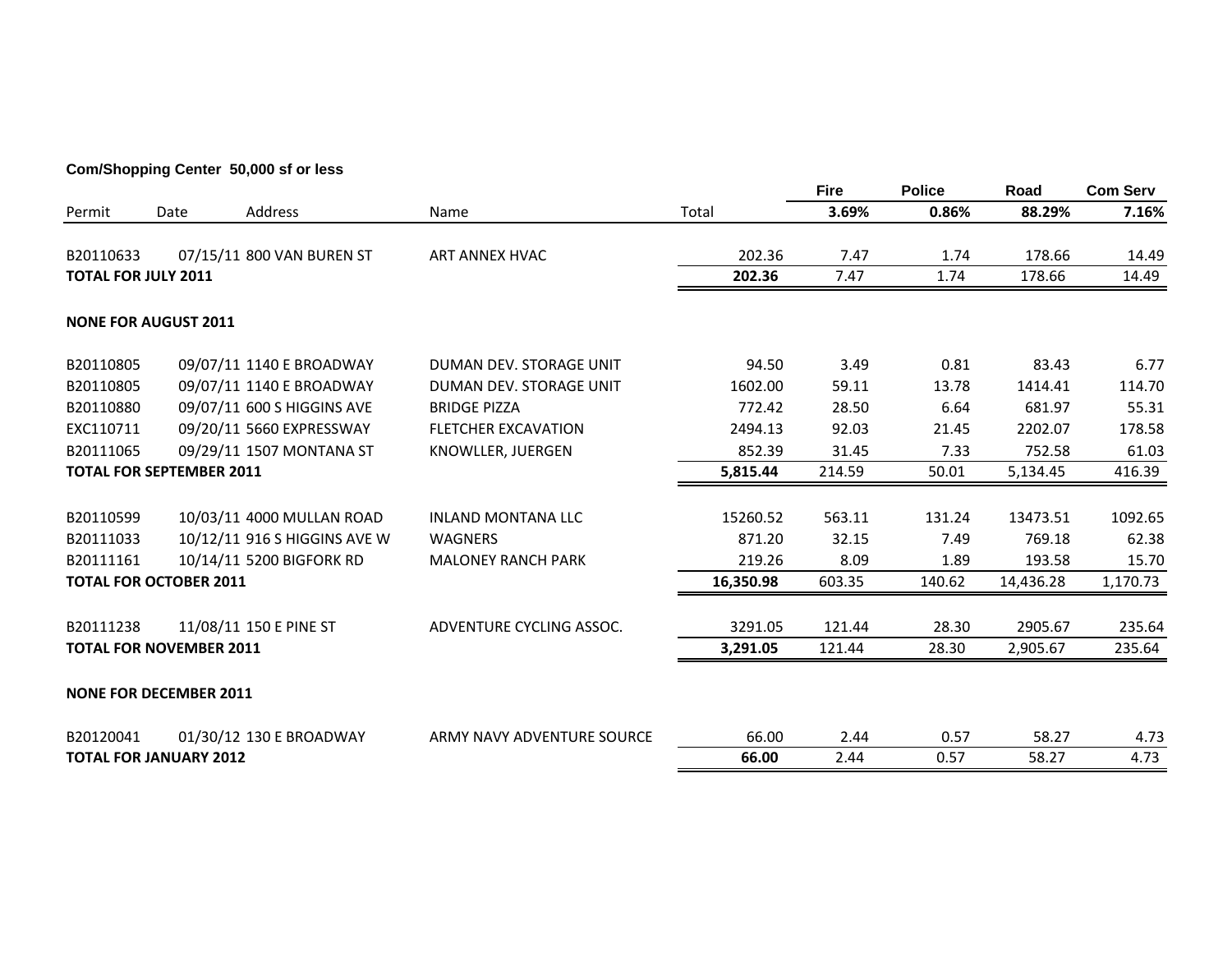#### **Com/Shopping Center Continued**

#### **NONE FOR FEBRUARY 2012**

#### **NONE FOR MARCH 2012**

| B20120179                   | 03/30/12 700 W KENT AVE    | <b>JACKSON CONTRACTOR GROUP</b> | 15953.00  | 588.67   | 137.20 | 14084.90  | 1142.23  |
|-----------------------------|----------------------------|---------------------------------|-----------|----------|--------|-----------|----------|
| B20120166                   | 04/02/12 4000 MULLAN ROAD  | <b>MAIL KIOSK</b>               | 711.48    | 26.25    | 6.12   | 628.17    | 50.94    |
| B20120113                   | 04/05/12 202 S 4TH ST W    | PFISTER, ALAN                   | 154.12    | 5.69     | 1.33   | 136.07    | 11.03    |
| EXC120166                   | 04/09/12 7421 RACETRACK DR | <b>KNIFE RIVER</b>              | 6865.08   | 253.32   | 59.04  | 6061.18   | 491.54   |
| <b>TOTAL FOR APRIL 2012</b> |                            |                                 | 23,683.68 | 873.93   | 203.68 | 20,910.32 | 1,695.75 |
|                             |                            |                                 |           |          |        |           |          |
| B20120116                   | 05/15/12 2530 S 3RD ST W   | NATURAL GROCERS-VITAMIN COT     | 47952.30  | 1769.44  | 412.39 | 42337.09  | 3433.38  |
| B20111204                   | 05/17/12 3655 RESERVE ST   | <b>AUTOZONE</b>                 | 29174.31  | 1076.53  | 250.90 | 25758.00  | 2088.88  |
| EXC120337                   | 05/25/12 4815 MULLAN ROAD  | <b>KNIFE RIVER</b>              | 5821.75   | 214.82   | 50.07  | 5140.02   | 416.84   |
| <b>TOTAL FOR MAY 2012</b>   |                            |                                 | 82,948.36 | 3,060.79 | 713.36 | 73,235.11 | 5,939.10 |
|                             |                            |                                 |           |          |        |           |          |
| B20120449                   | 06/25/12 2020 SOUTH AVE W  | KARL TYLER LUBE & REPAIR        | 16937.58  | 625.00   | 145.66 | 14954.19  | 1212.73  |
| B20120397                   | 06/26/12 200 W PINE ST     | <b>MTN LINE BIKE SHELTER</b>    | 157.46    | 5.81     | 1.35   | 139.02    | 11.27    |
| <b>TOTAL FOR JUNE 2012</b>  |                            |                                 | 17,095.04 | 630.81   | 147.02 | 15.093.21 | 1,224.00 |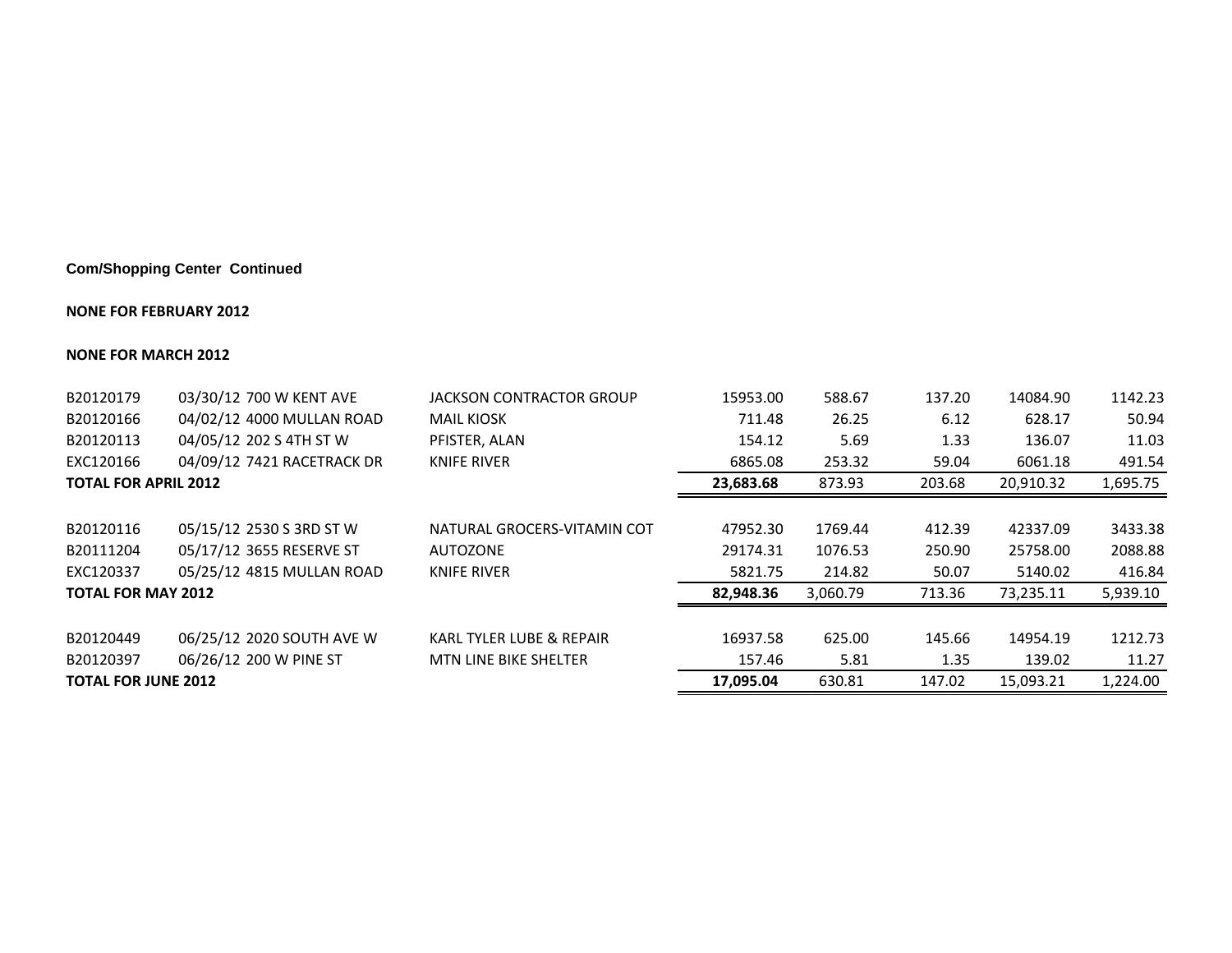**Office/Institutional 25,000 sf or less**

|                                |                              |                              |                               |            | <b>Fire</b> | <b>Police</b> | Road       | <b>Com Serv</b> |
|--------------------------------|------------------------------|------------------------------|-------------------------------|------------|-------------|---------------|------------|-----------------|
| Permit                         | Date                         | Address                      | Name                          | Total      | 9.29%       | 1.57%         | 71.11%     | 18.03%          |
| <b>NONE FOR JULY 2011</b>      |                              |                              |                               |            |             |               |            |                 |
| B20110579                      |                              | 08/02/11 2501 CATLIN ST      | <b>FIRST SECURITY BANK</b>    | 7365.27    | 684.23      | 115.63        | 5237.44    | 1327.96         |
| B20110635                      |                              | 08/10/11 1301 E BROADWAY     | RIVERSIDE HEALTH CARE         | 1153.85    | 107.19      | 18.12         | 820.50     | 208.04          |
|                                | <b>TOTAL FOR AUGUST 2011</b> |                              |                               | 8,519.12   | 791.43      | 133.75        | 6,057.95   | 1,536.00        |
| <b>NONE FOR SEPTEMBER 2011</b> |                              |                              |                               |            |             |               |            |                 |
| B20110903                      |                              | 10/11/11 1009 RESERVE ST     | DR. JOE'S DENTISTRY           | 12739.64   | 1183.51     | 200.01        | 9059.16    | 2296.96         |
| B20110903                      |                              | 10/11/11 1009 RESERVE ST     | DR. JOE'S DENTISTRY           | 1583.16    | 147.08      | 24.86         | 1125.79    | 285.44          |
| B20110903                      |                              | 10/11/11 1009 RESERVE ST     | DR. JOE'S DENTISTRY           | (12739.64) | (1183.51)   | (200.01)      | (9059.16)  | (2296.96)       |
| B20110903                      |                              | 10/11/11 1009 RESERVE ST     | DR. JOE'S DENTISTRY           | (1583.16)  | (147.08)    | (24.86)       | (1125.79)  | (285.44)        |
| B20110903                      |                              | 10/11/11 1009 RESERVE ST     | DR. JOE'S DENTISTRY           | 14322.80   | 1330.59     | 224.87        | 10184.94   | 2582.40         |
| B20110903                      |                              | 10/12/11 1009 RESERVE ST     | DR. JOE'S DENTISTRY           | 14322.80   | 1330.59     | 224.87        | 10184.94   | 2582.40         |
| B20110903                      |                              | 10/12/11 1009 RESERVE ST     | DR. JOE'S DENTISTRY           | (14322.80) | (1330.59)   | (224.87)      | (10184.94) | (2582.40)       |
| <b>TOTAL FOR OCTOBER 2011</b>  |                              |                              |                               | 14,322.80  | 1,330.59    | 224.87        | 10,184.94  | 2,582.40        |
| <b>NONE FOR NOVEMBER 2011</b>  |                              |                              |                               |            |             |               |            |                 |
| <b>NONE FOR DECEMBER 2011</b>  |                              |                              |                               |            |             |               |            |                 |
| B20111346                      |                              | 01/05/12 1121 E BROADWAY     | <b>MONTEC</b>                 | 3200.90    | 297.36      | 50.25         | 2276.16    | 577.12          |
| B20111337                      |                              | 01/10/12 712 W 101 SPRUCE ST | <b>MORGAN BLDG</b>            | 7585.88    | 704.73      | 119.10        | 5394.32    | 1367.73         |
| B20111337                      |                              | 01/10/12 712 W 101 SPRUCE ST | <b>MORGAN BLDG</b>            | 17114.68   | 1589.95     | 268.70        | 12170.25   | 3085.78         |
| <b>TOTAL FOR JANUARY 2012</b>  |                              |                              |                               | 27,901.46  | 2,592.05    | 438.05        | 19,840.73  | 5,030.63        |
| <b>NONE FOR FEBRUARY 2012</b>  |                              |                              |                               |            |             |               |            |                 |
| B20120029                      |                              | 03/19/12 3100 GREAT NORTHERN | <b>FRESENIUS MEDICAL CARE</b> | 37952.21   | 3525.76     | 595.85        | 26987.82   | 6842.78         |
| <b>TOTAL FOR MARCH 2012</b>    |                              |                              |                               | 37,952.21  | 3,525.76    | 595.85        | 26,987.82  | 6,842.78        |
|                                |                              |                              |                               |            |             |               |            |                 |

**NONE FOR APRIL 2012**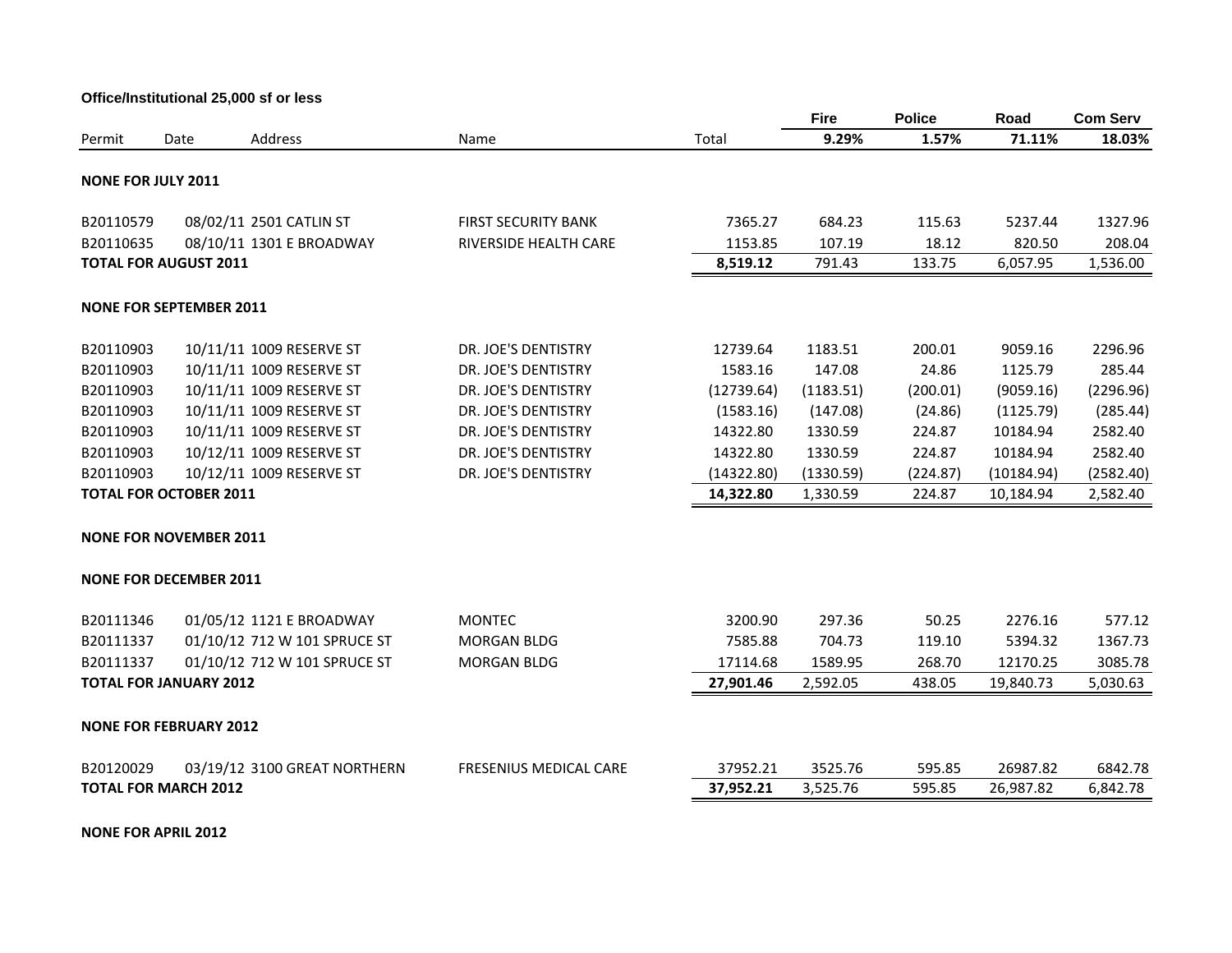#### **Office/Institutional 25,000 sf or less Continued**

| B20120367                 | 06/18/12 2360 MULLAN ROAD | MISSOULA BONE & JOINT        | 8145.71  | 756.74  | 127.89 | 5792.41  | 1468.67  |
|---------------------------|---------------------------|------------------------------|----------|---------|--------|----------|----------|
| B20120247                 | 06/12/12 2406 RIVER RD    | BEE HIVE HOMES OF MISSOULA   | 2214.25  | 205.70  | 34.76  | 1574.55  | 399.23   |
| <b>TOTAL FOR MAY 2012</b> |                           |                              | 8,032.38 | 746.21  | 126.11 | 5.711.83 | 1,448.24 |
| B20120374                 | 05/25/12 1527 WYOMING ST  | MUD TOOL LIBRARY SHOP        | 173.58   | 16.13   | 2.73   | 123.43   | 31.30    |
| B20120338                 | 05/25/12 1527 WYOMING ST  | MUD TOOL LIBRARY OFFICE      | 386.65   | 35.92   | 6.07   | 274.95   | 69.71    |
| B20120374                 | 05/25/12 1527 WYOMING ST  | MUD TOOL LIBRARY SHOP        | (173.58) | (16.13) | (2.73) | (123.43) | (31.30)  |
| B20120374                 | 05/25/12 1527 WYOMING ST  | <b>MUD TOOL LIBRARY SHOP</b> | 173.58   | 16.13   | 2.73   | 123.43   | 31.30    |
| B20120265                 | 05/23/12 1220 PINEVIEW DR | RATTLESNAKE SCHOOL           | 913.75   | 84.89   | 14.35  | 649.77   | 164.75   |
| B20120266                 | 05/23/12 1200 SHERWOOD ST | LOWELL SCHOOL                | 913.75   | 84.89   | 14.35  | 649.77   | 164.75   |
| B20120286                 | 05/07/12 201 E BROADWAY   | RUSSELL SMITH FEDERAL COURT  | 5463.15  | 507.53  | 85.77  | 3884.85  | 985.01   |
| B20120296                 | 05/03/12 546 SOUTH AVE W  | UNITY CHURCH OF MISSOULA     | 181.50   | 16.86   | 2.85   | 129.06   | 32.72    |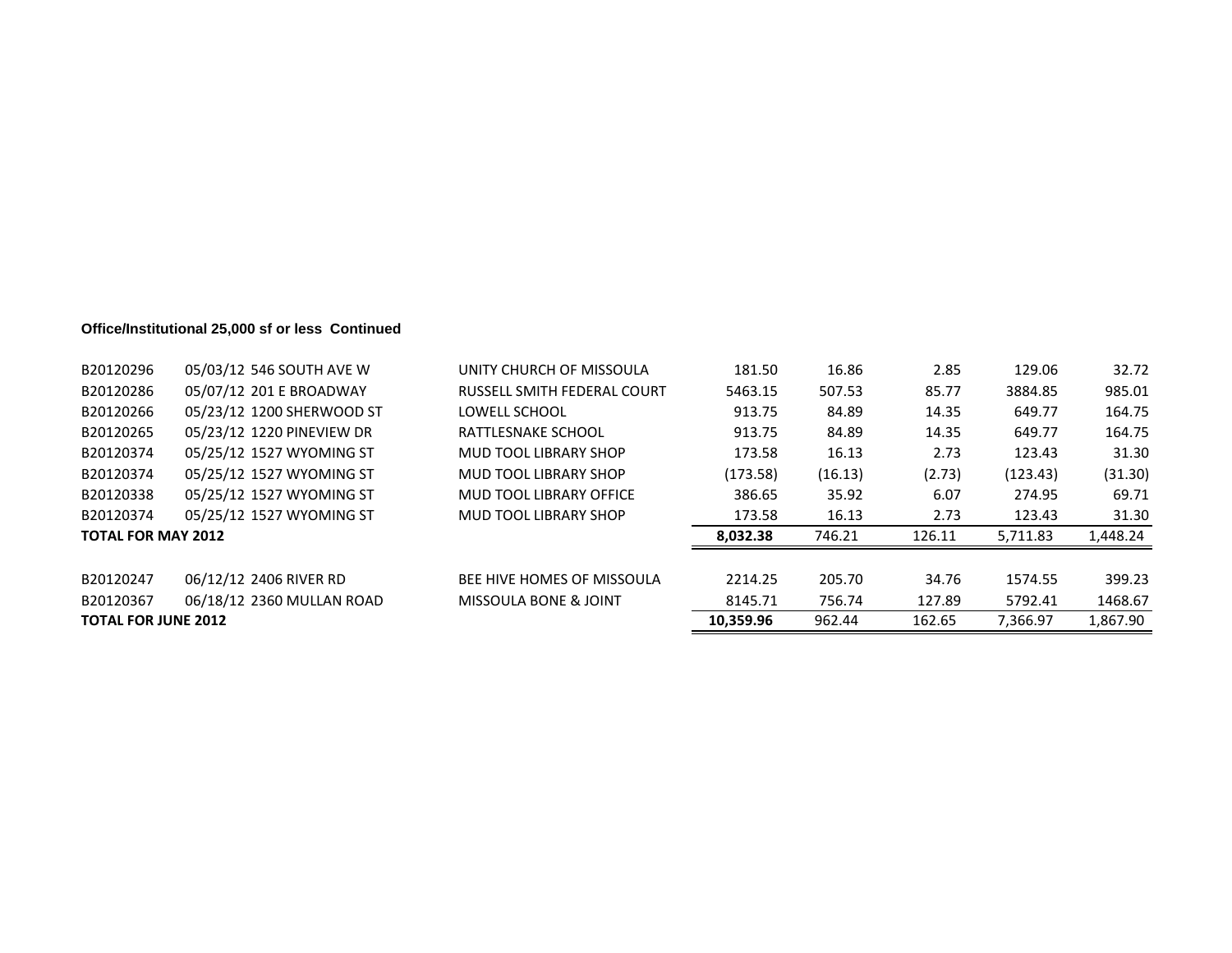#### **Office/Institutional over 100,000 sf**

|        |                                |         |      |       | <b>Fire</b> | <b>Police</b> | Road   | <b>Com Serv</b> |
|--------|--------------------------------|---------|------|-------|-------------|---------------|--------|-----------------|
| Permit | Date                           | Address | Name | Total | 10.30%      | 0.72%         | 69.03% | 19.95%          |
|        | <b>NONE FOR JULY 2011</b>      |         |      |       |             |               |        |                 |
|        | <b>NONE FOR AUGUST 2011</b>    |         |      |       |             |               |        |                 |
|        | <b>NONE FOR SEPTEMBER 2011</b> |         |      |       |             |               |        |                 |
|        | <b>NONE FOR OCTOBER 2011</b>   |         |      |       |             |               |        |                 |
|        | <b>NONE FOR NOVEMBER 2011</b>  |         |      |       |             |               |        |                 |
|        | <b>NONE FOR DECEMBER 2011</b>  |         |      |       |             |               |        |                 |
|        | <b>NONE FOR JANUARY 2012</b>   |         |      |       |             |               |        |                 |
|        | <b>NONE FOR FEBRUARY 2012</b>  |         |      |       |             |               |        |                 |
|        | <b>NONE FOR MARCH 2012</b>     |         |      |       |             |               |        |                 |
|        | <b>NONE FOR APRIL 2012</b>     |         |      |       |             |               |        |                 |
|        | <b>NONE FOR MAY 2012</b>       |         |      |       |             |               |        |                 |
|        | <b>NONE FOR JUNE 2012</b>      |         |      |       |             |               |        |                 |